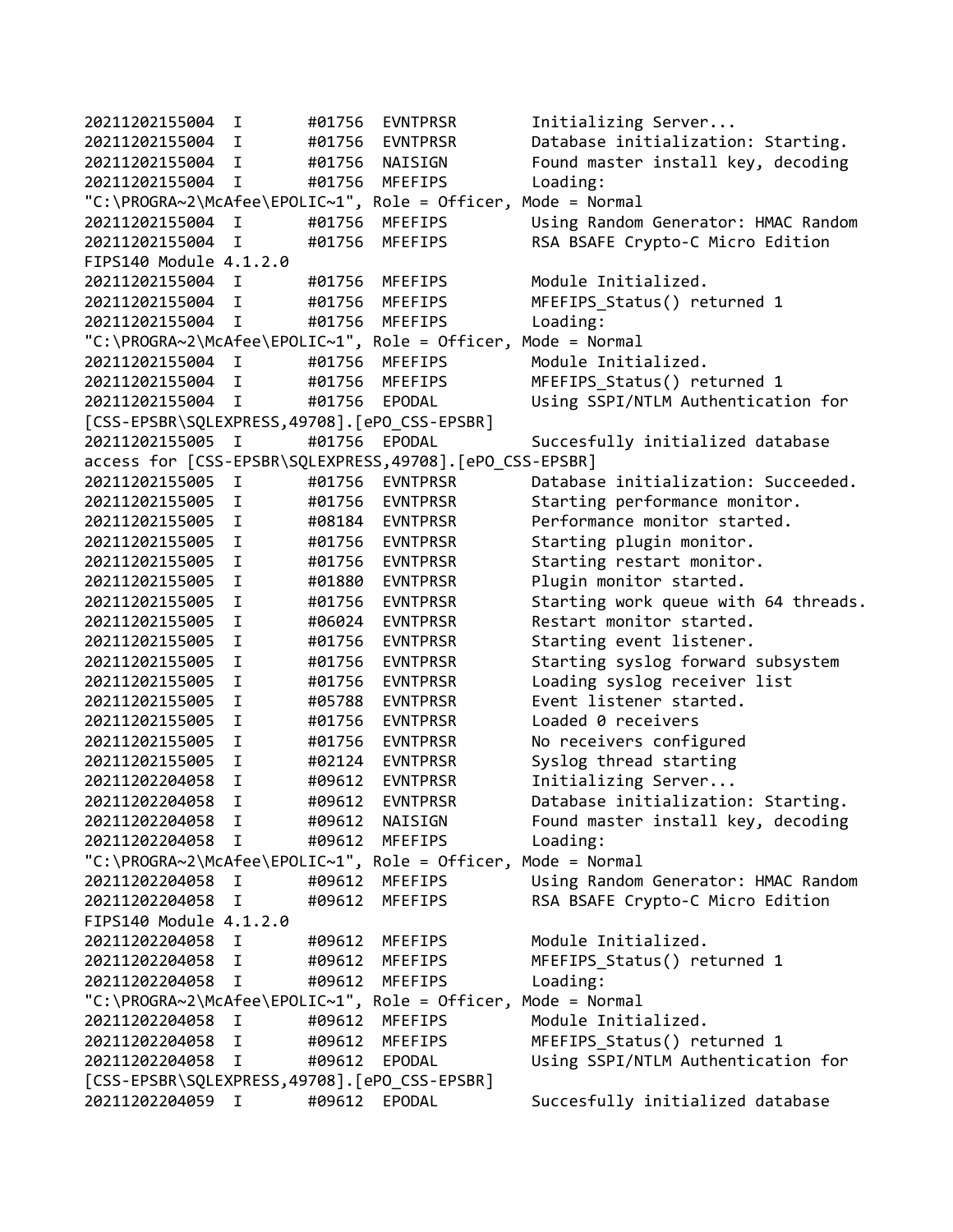| access for [CSS-EPSBR\SQLEXPRESS,49708]. [ePO_CSS-EPSBR] |             |        |                                                              |                                      |  |  |  |
|----------------------------------------------------------|-------------|--------|--------------------------------------------------------------|--------------------------------------|--|--|--|
| 20211202204059                                           | I           | #09612 | <b>EVNTPRSR</b>                                              | Database initialization: Succeeded.  |  |  |  |
| 20211202204059                                           | I.          | #09612 | <b>EVNTPRSR</b>                                              | Starting performance monitor.        |  |  |  |
| 20211202204059                                           | I.          | #09936 | <b>EVNTPRSR</b>                                              | Performance monitor started.         |  |  |  |
| 20211202204059                                           | I.          | #09612 | <b>EVNTPRSR</b>                                              | Starting plugin monitor.             |  |  |  |
| 20211202204059                                           | I.          | #09612 | <b>EVNTPRSR</b>                                              | Starting restart monitor.            |  |  |  |
| 20211202204059                                           | I           | #09944 | <b>EVNTPRSR</b>                                              | Plugin monitor started.              |  |  |  |
| 20211202204059                                           | I           | #09612 | <b>EVNTPRSR</b>                                              | Starting work queue with 64 threads. |  |  |  |
| 20211202204059                                           | I.          | #09948 | <b>EVNTPRSR</b>                                              | Restart monitor started.             |  |  |  |
| 20211202204059                                           | I.          | #09612 | <b>EVNTPRSR</b>                                              | Starting event listener.             |  |  |  |
| 20211202204059                                           | I           | #09612 | <b>EVNTPRSR</b>                                              | Starting syslog forward subsystem    |  |  |  |
| 20211202204059                                           | I           | #09612 | <b>EVNTPRSR</b>                                              | Loading syslog receiver list         |  |  |  |
| 20211202204059                                           | I           | #10212 | <b>EVNTPRSR</b>                                              | Event listener started.              |  |  |  |
| 20211202204059                                           | I           | #09612 | <b>EVNTPRSR</b>                                              | Loaded 0 receivers                   |  |  |  |
| 20211202204059                                           | I           | #09612 | <b>EVNTPRSR</b>                                              | No receivers configured              |  |  |  |
| 20211202204059                                           | I           | #10216 | <b>EVNTPRSR</b>                                              | Syslog thread starting               |  |  |  |
| 20211204135733                                           | I           | #09452 | <b>EVNTPRSR</b>                                              | Initializing Server                  |  |  |  |
| 20211204135733                                           | I.          | #09452 | EVNTPRSR                                                     | Database initialization: Starting.   |  |  |  |
| 20211204135733                                           | I.          | #09452 | NAISIGN                                                      | Found master install key, decoding   |  |  |  |
| 20211204135733                                           | T.          | #09452 | <b>MFEFIPS</b>                                               | Loading:                             |  |  |  |
|                                                          |             |        | "C:\PROGRA~2\McAfee\EPOLIC~1", Role = Officer, Mode = Normal |                                      |  |  |  |
| 20211204135734                                           | I           | #09452 | MFEFIPS                                                      | Using Random Generator: HMAC Random  |  |  |  |
| 20211204135734                                           | I.          | #09452 | <b>MFEFIPS</b>                                               | RSA BSAFE Crypto-C Micro Edition     |  |  |  |
| FIPS140 Module 4.1.2.0                                   |             |        |                                                              |                                      |  |  |  |
| 20211204135734                                           | I           | #09452 | MFEFIPS                                                      | Module Initialized.                  |  |  |  |
| 20211204135734                                           | I.          | #09452 | <b>MFEFIPS</b>                                               | MFEFIPS_Status() returned 1          |  |  |  |
| 20211204135734                                           | I.          | #09452 | <b>MFEFIPS</b>                                               | Loading:                             |  |  |  |
|                                                          |             |        | "C:\PROGRA~2\McAfee\EPOLIC~1", Role = Officer, Mode = Normal |                                      |  |  |  |
| 20211204135734                                           | $\mathbf I$ | #09452 | MFEFIPS                                                      | Module Initialized.                  |  |  |  |
| 20211204135734                                           | I.          | #09452 | MFEFIPS                                                      | MFEFIPS_Status() returned 1          |  |  |  |
| 20211204135734                                           | Ι.          | #09452 | EPODAL                                                       | Using SSPI/NTLM Authentication for   |  |  |  |
| [CSS-EPSBR\SQLEXPRESS,49708].[ePO_CSS-EPSBR]             |             |        |                                                              |                                      |  |  |  |
| 20211204135734                                           | Ι.          | #09452 | EPODAL                                                       | Succesfully initialized database     |  |  |  |
|                                                          |             |        | access for [CSS-EPSBR\SQLEXPRESS,49708].[ePO_CSS-EPSBR]      |                                      |  |  |  |
| 20211204135734                                           | I           | #09452 | <b>EVNTPRSR</b>                                              | Database initialization: Succeeded.  |  |  |  |
| 20211204135734                                           | I           | #09452 | <b>EVNTPRSR</b>                                              | Starting performance monitor.        |  |  |  |
| 20211204135734                                           | I           | #10028 | <b>EVNTPRSR</b>                                              | Performance monitor started.         |  |  |  |
| 20211204135734                                           | I           | #09452 | <b>EVNTPRSR</b>                                              | Starting plugin monitor.             |  |  |  |
| 20211204135734                                           | I.          | #09452 | <b>EVNTPRSR</b>                                              | Starting restart monitor.            |  |  |  |
| 20211204135734                                           | I           | #10036 | <b>EVNTPRSR</b>                                              | Plugin monitor started.              |  |  |  |
| 20211204135734                                           | I.          | #09452 | <b>EVNTPRSR</b>                                              | Starting work queue with 64 threads. |  |  |  |
| 20211204135734                                           | I.          | #10040 | <b>EVNTPRSR</b>                                              | Restart monitor started.             |  |  |  |
| 20211204135734                                           | I           | #09452 | <b>EVNTPRSR</b>                                              | Starting event listener.             |  |  |  |
| 20211204135734                                           | I           | #09452 | <b>EVNTPRSR</b>                                              | Starting syslog forward subsystem    |  |  |  |
| 20211204135734                                           | I.          | #09452 | <b>EVNTPRSR</b>                                              | Loading syslog receiver list         |  |  |  |
| 20211204135734                                           | I.          | #02304 | <b>EVNTPRSR</b>                                              | Event listener started.              |  |  |  |
| 20211204135734                                           | I           | #09452 | <b>EVNTPRSR</b>                                              | Loaded 0 receivers                   |  |  |  |
| 20211204135734                                           | I.          | #09452 | <b>EVNTPRSR</b>                                              | No receivers configured              |  |  |  |
| 20211204135734                                           | I           | #02268 | <b>EVNTPRSR</b>                                              | Syslog thread starting               |  |  |  |
|                                                          |             |        |                                                              |                                      |  |  |  |
| 20211204135431                                           | I           | #09708 | <b>EVNTPRSR</b>                                              | Initializing Server                  |  |  |  |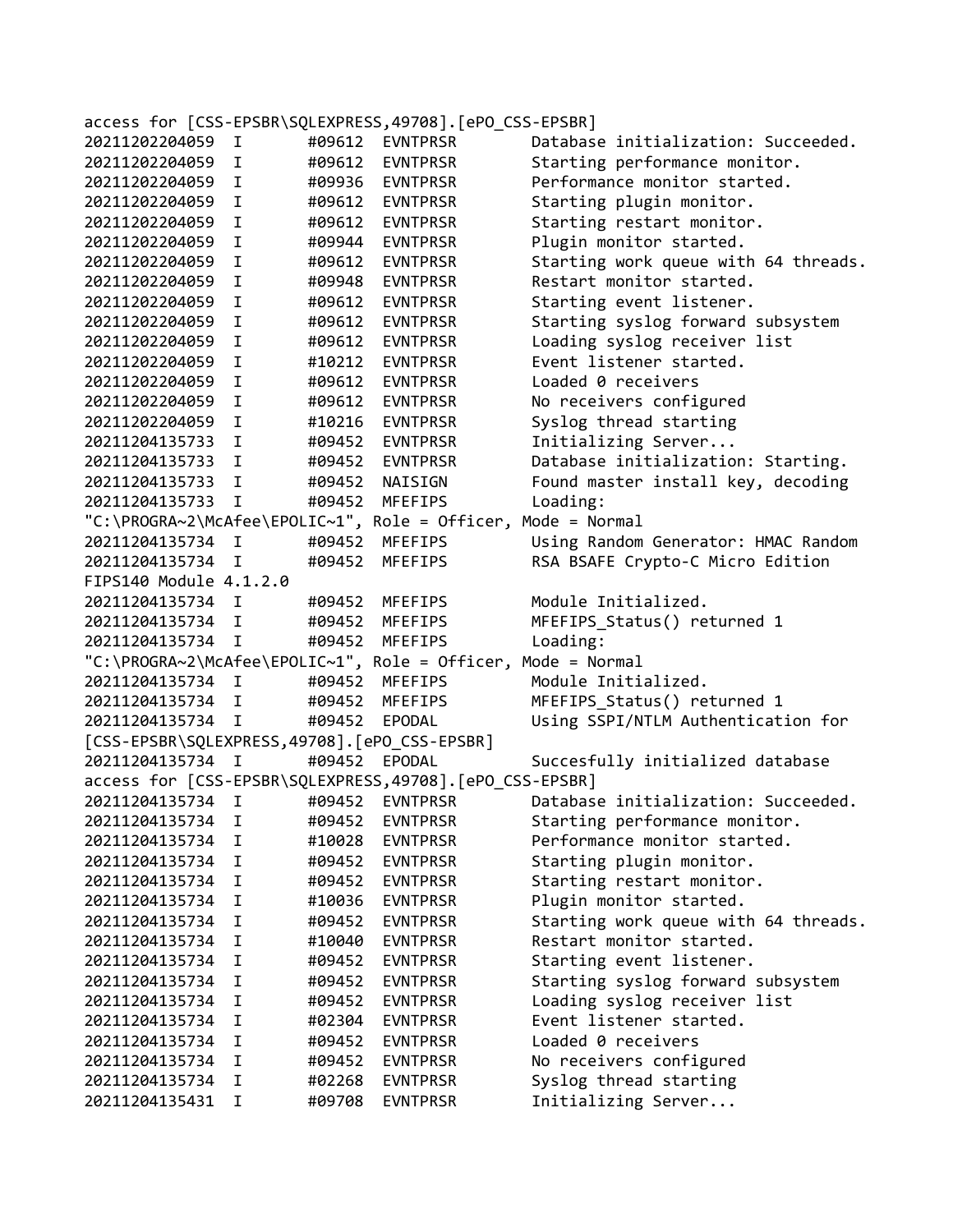20211204135431 I #09708 EVNTPRSR Database initialization: Starting. 20211204135431 I #09708 NAISIGN Found master install key, decoding 20211204135431 I #09708 MFEFIPS Loading: "C:\PROGRA~2\McAfee\EPOLIC~1", Role = Officer, Mode = Normal 20211204135431 I #09708 MFEFIPS Using Random Generator: HMAC Random 20211204135431 I #09708 MFEFIPS RSA BSAFE Crypto-C Micro Edition FIPS140 Module 4.1.2.0 20211204135431 I #09708 MFEFIPS Module Initialized. 20211204135431 I #09708 MFEFIPS MFEFIPS\_Status() returned 1 20211204135431 I #09708 MFEFIPS Loading: "C:\PROGRA~2\McAfee\EPOLIC~1", Role = Officer, Mode = Normal 20211204135431 I #09708 MFEFIPS Module Initialized. 20211204135431 I #09708 MFEFIPS MFEFIPS\_Status() returned 1 20211204135431 I #09708 EPODAL Using SSPI/NTLM Authentication for [CSS-EPSBR\SQLEXPRESS,49708].[ePO\_CSS-EPSBR] 20211204135432 I #09708 EPODAL Succesfully initialized database access for [CSS-EPSBR\SQLEXPRESS,49708].[ePO\_CSS-EPSBR] 20211204135432 I #09708 EVNTPRSR Database initialization: Succeeded. 20211204135432 I #09708 EVNTPRSR Starting performance monitor. 20211204135432 I #09708 EVNTPRSR Starting plugin monitor. 20211204135432 I #10040 EVNTPRSR Performance monitor started. 20211204135432 I #09708 EVNTPRSR Starting restart monitor. 20211204135432 I #09708 EVNTPRSR Starting work queue with 64 threads. 20211204135432 I #10048 EVNTPRSR Plugin monitor started. #10052 EVNTPRSR Restart monitor started. 20211204135432 I #09708 EVNTPRSR Starting event listener. 20211204135432 I #09708 EVNTPRSR Starting syslog forward subsystem 20211204135432 I #09708 EVNTPRSR Loading syslog receiver list 20211204135432 I #09356 EVNTPRSR Event listener started. 20211204135432 I #09708 EVNTPRSR Loaded 0 receivers 20211204135432 I #09708 EVNTPRSR No receivers configured 20211204135432 I #09380 EVNTPRSR Syslog thread starting 20211204150047 I #10064 PLUGNMGR Downloading: C:\PROGRA~2\MCAFEE\EPOLIC~1\DB\PLUGIN\EPOSRV\_\_4000\POBLLEXT.10424.DLL 20211204150047 I #10064 PLUGNMGR Loading: C:\PROGRA~2\MCAFEE\EPOLIC~1\DB\PLUGIN\EPOSRV\_\_4000\POBLLEXT.10424.DLL 20211204150047 I #10064 PLUGNMGR Loaded: C:\PROGRA~2\MCAFEE\EPOLIC~1\DB\PLUGIN\EPOSRV\_\_4000\POBLLEXT.10424.DLL 20211204150047 I #10064 EVNTPRSR Succeeded <UpdateEvents>, C:\PROGRA~2\McAfee\EPOLIC~1\DB\Events\94d859d5-1d42-4b0e-82e5-7fdb507b0b10-mc\_202112 0415571747642949658720000143C.xml. 20211204150253 I #09344 EVNTPRSR Succeeded <UpdateEvents>, C:\PROGRA~2\McAfee\EPOLIC~1\DB\Events\fa9c0086-9cc8-4bd7-8b66-51281de288a5-mc\_202112 04155843848518200001698.xml. 20211204170138 I #10064 EVNTPRSR Succeeded <UpdateEvents>, C:\PROGRA~2\McAfee\EPOLIC~1\DB\Events\e37a8401-0fff-4f17-93fc-a8ef5acc3c74-mc\_202112 04175936476851000001698.txml. 20211204170157 I #09344 EVNTPRSR Succeeded <UpdateEvents>, C:\PROGRA~2\McAfee\EPOLIC~1\DB\Events\24447c52-c461-474e-8b50-ebbcf2dc8c71-mc\_202112 04170124908718600003110.txml.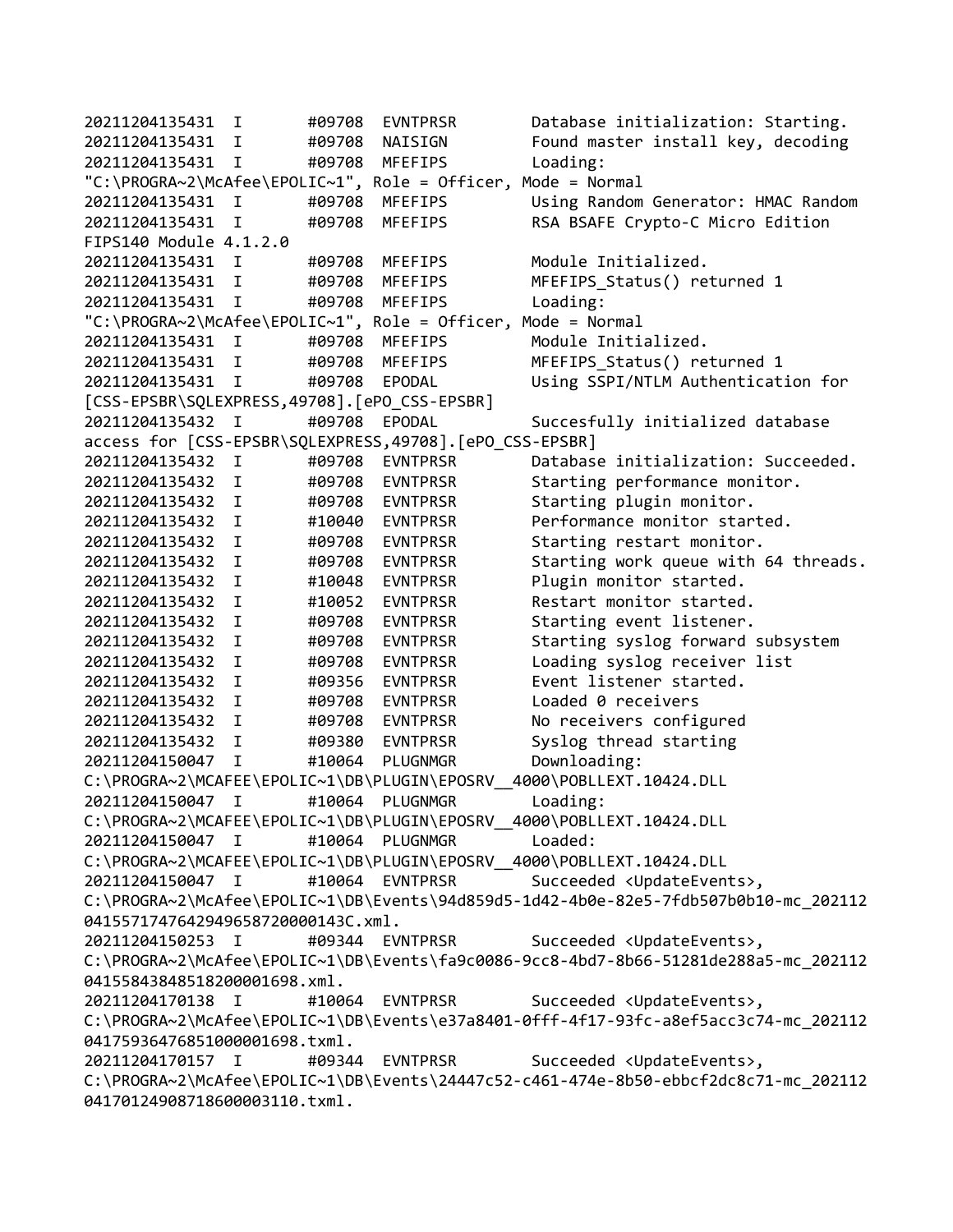20211204170202 I #09344 EVNTPRSR Succeeded <UpdateEvents>, C:\PROGRA~2\McAfee\EPOLIC~1\DB\Events\a62939c0-37f9-4238-aa1b-6a49f06e0004-mc\_202112 0418020172960020000143C.txml. 20211204170202 I #10064 EVNTPRSR Succeeded <UpdateEvents>, C:\PROGRA~2\McAfee\EPOLIC~1\DB\Events\a62939c0-37f9-4238-aa1b-6a49f06e0004-mc\_202112 0417593653244620000143C.txml. 20211204170248 I #09436 EVNTPRSR Succeeded <UpdateEvents>, C:\PROGRA~2\McAfee\EPOLIC~1\DB\Events\b578f0ba-3c0a-43e8-a8a5-a5768310bdf1-mc\_202112 0418024307042949592440000143C.xml. 20211204170332 W #10064 EVNTPRSR Skipping <DLPAGENT11600>, no plugin available. 20211204170705 I #09436 EVNTPRSR Succeeded <UpdateEvents>, C:\PROGRA~2\McAfee\EPOLIC~1\DB\Events\b68bacdb-5d7d-4643-85c9-f095cb06b05e-mc\_202112 0418031554542949661360000143C.txml. 20211204170705 I #10064 EVNTPRSR Succeeded <UpdateEvents>, C:\PROGRA~2\McAfee\EPOLIC~1\DB\Events\b68bacdb-5d7d-4643-85c9-f095cb06b05e-mc\_202112 0418033210542949666960000143C.txml. 20211204170707 I #09344 EVNTPRSR Succeeded <UpdateEvents>, C:\PROGRA~2\McAfee\EPOLIC~1\DB\Events\a2237acf-cfd2-4903-8b5e-3e4e31b2decd-mc\_202112 04180252585522400001698.xml. 20211204170707 I #09436 EVNTPRSR Succeeded <UpdateEvents>, C:\PROGRA~2\McAfee\EPOLIC~1\DB\Events\a2237acf-cfd2-4903-8b5e-3e4e31b2decd-mc\_202112 04180701682428700001698.txml. 20211204170707 I #10064 EVNTPRSR Succeeded <UpdateEvents>, C:\PROGRA~2\McAfee\EPOLIC~1\DB\Events\a2237acf-cfd2-4903-8b5e-3e4e31b2decd-mc\_202112 04180652593429496401400001698.xml. 20211204171030 I #10236 EVNTPRSR Succeeded <UpdateEvents>, C:\PROGRA~2\McAfee\EPOLIC~1\DB\Events\bb5779c1-92c0-473e-bd90-4d2f38b99fd1-mc\_202112 04170448764429495900000003110.xml. 20211204171030 I #10236 EVNTPRSR Succeeded <UpdateEvents>, C:\PROGRA~2\McAfee\EPOLIC~1\DB\Events\bb5779c1-92c0-473e-bd90-4d2f38b99fd1-mc\_202112 04170739167429495814600003110.xml. 20211204171030 I #10236 EVNTPRSR Succeeded <UpdateEvents>, C:\PROGRA~2\McAfee\EPOLIC~1\DB\Events\bb5779c1-92c0-473e-bd90-4d2f38b99fd1-mc\_202112 04170748773358900003110.txml. 20211204171030 I #10236 EVNTPRSR Succeeded <UpdateEvents>, C:\PROGRA~2\McAfee\EPOLIC~1\DB\Events\bb5779c1-92c0-473e-bd90-4d2f38b99fd1-mc\_202112 04170816845429496326900003110.xml. 20211204175340 I #10064 EVNTPRSR Succeeded <UpdateEvents>, C:\PROGRA~2\McAfee\EPOLIC~1\DB\Events\37905762-658d-4cc4-a906-fb0b2b9c601a-mc\_202112 04185243018429496670200001698.xml. 20211204175340 I #10236 EVNTPRSR Succeeded <UpdateEvents>, C:\PROGRA~2\McAfee\EPOLIC~1\DB\Events\37905762-658d-4cc4-a906-fb0b2b9c601a-mc\_202112 04185243033429496049100001698.xml. 20211204175654 I #10064 EVNTPRSR Succeeded <UpdateEvents>, C:\PROGRA~2\McAfee\EPOLIC~1\DB\Events\69da9bdc-ab45-4475-bab2-b6400e6d4dd1-mc\_202112 04185501010383000001698.xml. 20211204175654 I #09436 EVNTPRSR Succeeded <UpdateEvents>, C:\PROGRA~2\McAfee\EPOLIC~1\DB\Events\69da9bdc-ab45-4475-bab2-b6400e6d4dd1-mc\_202112 04185500994429496482700001698.xml.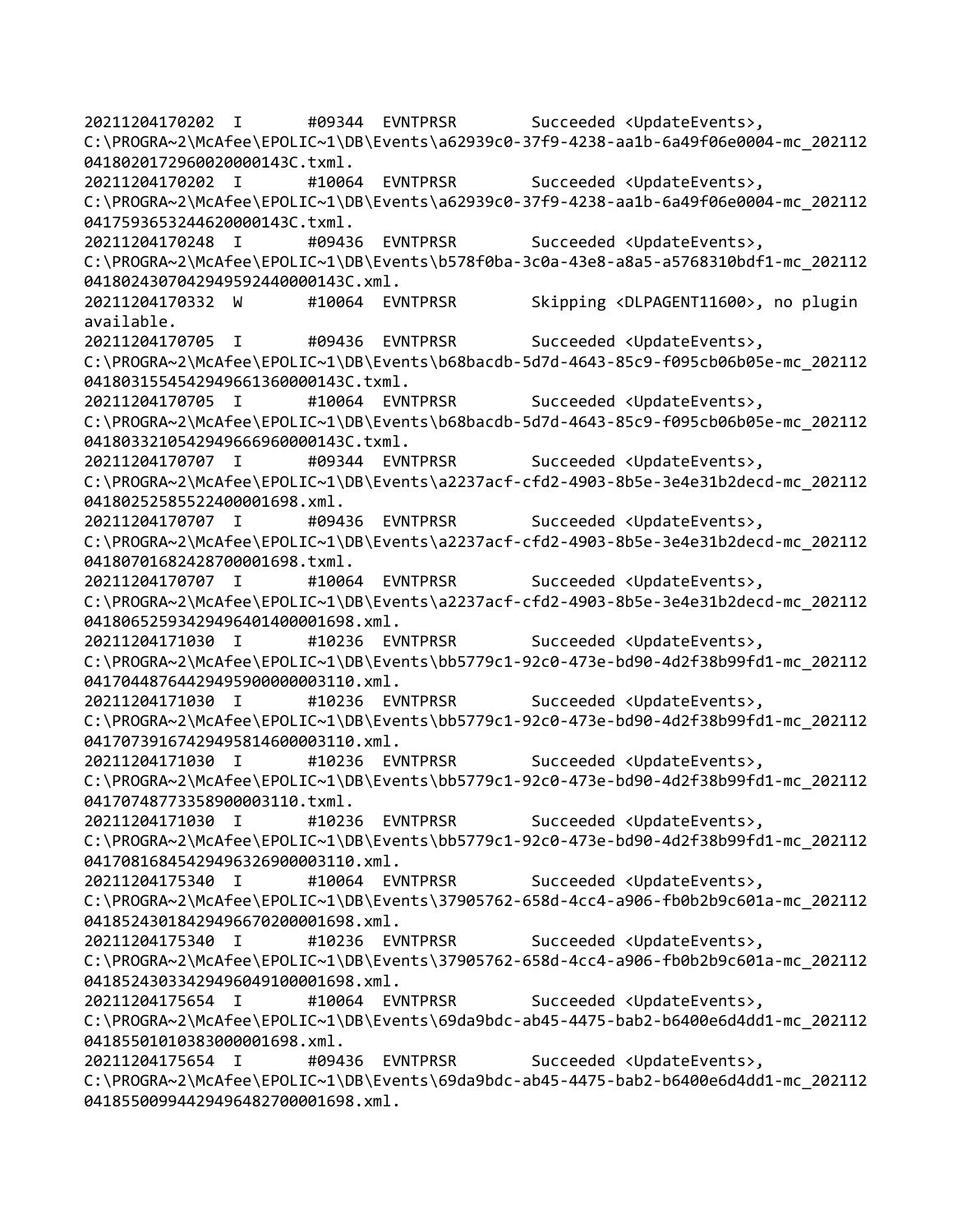20211204175654 I #10236 EVNTPRSR Succeeded <UpdateEvents>, C:\PROGRA~2\McAfee\EPOLIC~1\DB\Events\69da9bdc-ab45-4475-bab2-b6400e6d4dd1-mc\_202112 04185514843429496021000001698.txml. 20211204180206 I #09344 EVNTPRSR Succeeded <UpdateEvents>, C:\PROGRA~2\McAfee\EPOLIC~1\DB\Events\97eee329-a9e7-48e3-b6d1-67a439cfeba6-mc\_202112 0418581241342949600500000143C.txml. 20211204180206 I #10236 EVNTPRSR Succeeded <UpdateEvents>, C:\PROGRA~2\McAfee\EPOLIC~1\DB\Events\97eee329-a9e7-48e3-b6d1-67a439cfeba6-mc\_202112 0418581241342949662010000143C.txml. 20211204180302 I #09708 EVNTPRSR Cleaning up Server... 20211204180302 I #10048 EVNTPRSR Plugin monitor stopped. 20211204180302 I #10040 EVNTPRSR Performance monitor shutdown. 20211204180302 I #09356 EVNTPRSR Event listener shutdown, status = 0x00000001 20211204180302 I #09708 EVNTPRSR Shutting down syslog forward subsystem 20211204180302 I #09616 EVNTPRSR EventParser Stopped. 20211204180302 I #10052 EVNTPRSR Restart monitor stopped. 20211204180302 I #09380 EVNTPRSR Syslog received shutdown signal 20211204180302 I #09380 EVNTPRSR Syslog thread exiting 20211204180302 I #09708 NAIMCOMN Work queue is shutting down in progress... 20211204180302 I #09708 NAIMCOMN Waiting for thread 9344 to exit... 20211204180302 I #10056 NAIMCOMN WQ Idle thread exit 20211204180302 I #09436 NAIMCOMN WQ Thread 9436 exit 20211204180302 I #10236 NAIMCOMN WQ Thread 10236 exit 20211204180302 I #09344 NAIMCOMN WQ Thread 9344 exit 20211204180302 I #10064 NAIMCOMN WQ Thread 10064 exit 20211204180302 I #09376 NAIMCOMN WQ Thread 9376 exit 20211204180302 I #10232 NAIMCOMN WQ Thread 10232 exit 20211204180302 I #09400 NAIMCOMN WQ Thread 9400 exit 20211204180302 I #09412 NAIMCOMN WQ Thread 9412 exit 20211204180302 I #09424 NAIMCOMN WQ Thread 9424 exit 20211204180302 I #09408 NAIMCOMN WQ Thread 9408 exit 20211204180302 I #09420 NAIMCOMN WQ Thread 9420 exit 20211204180302 I #09416 NAIMCOMN WQ Thread 9416 exit 20211204180302 I #09276 NAIMCOMN WQ Thread 9276 exit 20211204180302 I #09708 NAIMCOMN Waiting for thread 9436 to exit... 20211204180302 I #10224 NAIMCOMN WQ Thread 10224 exit 20211204180302 I #09288 NAIMCOMN WQ Thread 9288 exit 20211204180302 I #09272 NAIMCOMN WQ Thread 9272 exit 20211204180302 I #09304 NAIMCOMN WQ Thread 9304 exit 20211204180302 I #09324 NAIMCOMN WQ Thread 9324 exit 20211204180302 I #09432 NAIMCOMN WQ Thread 9432 exit 20211204180302 I #09396 NAIMCOMN WQ Thread 9396 exit 20211204180302 I #10204 NAIMCOMN WQ Thread 10204 exit 20211204180302 I #08988 NAIMCOMN WQ Thread 8988 exit 20211204180302 I #10228 NAIMCOMN WQ Thread 10228 exit 20211204180302 I #09404 NAIMCOMN WQ Thread 9404 exit 20211204180302 I #10220 NAIMCOMN WQ Thread 10220 exit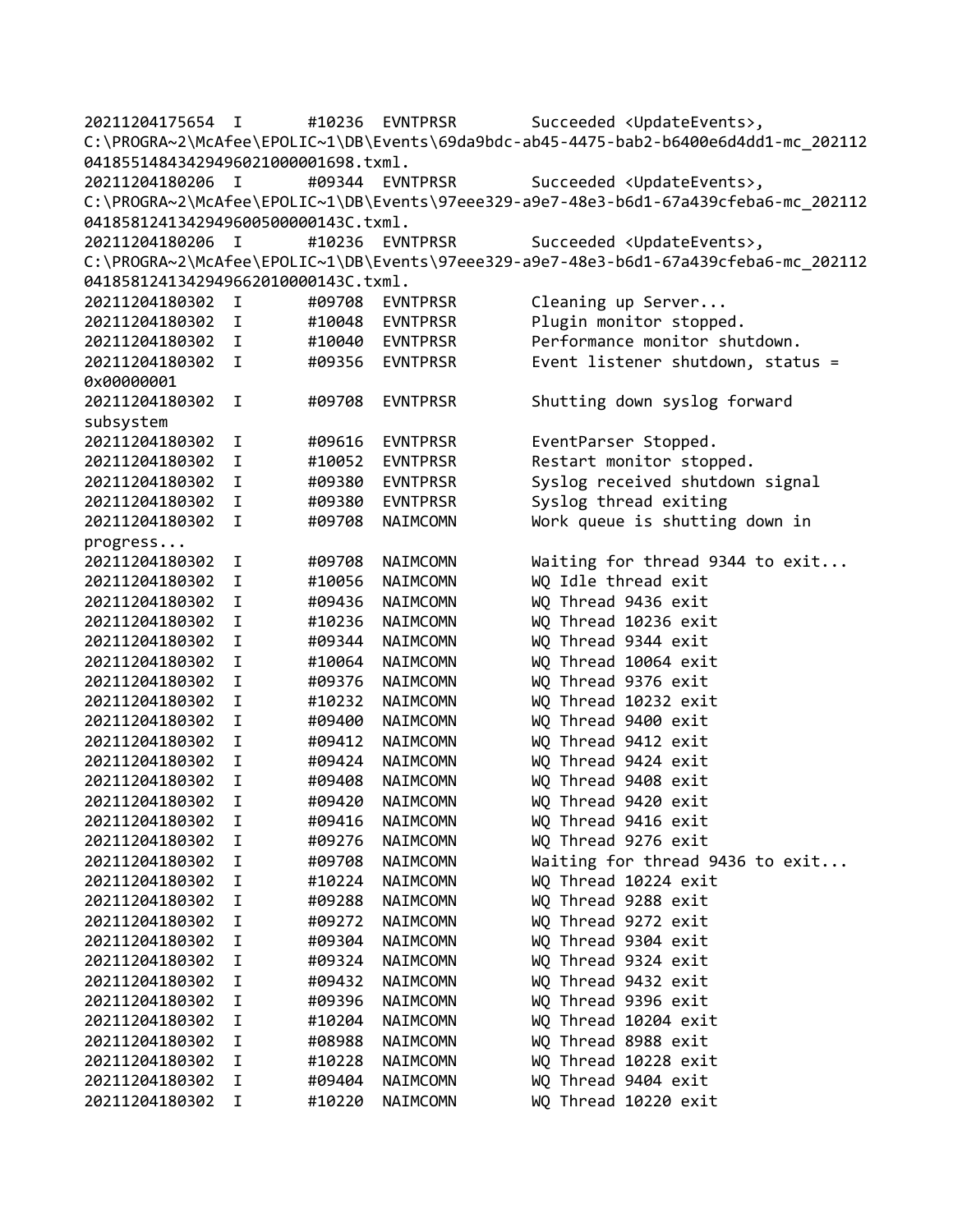| 20211204180302 | I           | #10212 | NAIMCOMN | WQ Thread 10212 exit            |
|----------------|-------------|--------|----------|---------------------------------|
| 20211204180302 | I           | #10172 | NAIMCOMN | WQ Thread 10172 exit            |
| 20211204180302 | I.          | #09316 | NAIMCOMN | WQ Thread 9316 exit             |
| 20211204180302 | I           | #10208 | NAIMCOMN | WQ Thread 10208 exit            |
| 20211204180302 | $\mathbf I$ | #10196 | NAIMCOMN | WQ Thread 10196 exit            |
| 20211204180302 | I           | #10200 | NAIMCOMN | WQ Thread 10200 exit            |
| 20211204180302 | I           | #10188 | NAIMCOMN | WQ Thread 10188 exit            |
| 20211204180302 | I           | #10192 | NAIMCOMN | WQ Thread 10192 exit            |
| 20211204180302 | I           | #10184 | NAIMCOMN | WQ Thread 10184 exit            |
| 20211204180302 | I           | #10152 | NAIMCOMN | WQ Thread 10152 exit            |
| 20211204180302 | I           | #09708 | NAIMCOMN | Waiting for thread 9432 to exit |
| 20211204180302 | $\mathbf I$ | #10132 | NAIMCOMN | WQ Thread 10132 exit            |
| 20211204180302 | I           | #10216 | NAIMCOMN | WQ Thread 10216 exit            |
| 20211204180302 | I           | #10116 | NAIMCOMN | WQ Thread 10116 exit            |
| 20211204180302 | I           | #10168 | NAIMCOMN | WQ Thread 10168 exit            |
| 20211204180302 | I           | #10164 | NAIMCOMN | WQ Thread 10164 exit            |
| 20211204180302 | I           | #10156 | NAIMCOMN | WQ Thread 10156 exit            |
| 20211204180302 | I           | #10180 | NAIMCOMN | WQ Thread 10180 exit            |
| 20211204180302 | I           | #10124 | NAIMCOMN | WQ Thread 10124 exit            |
| 20211204180302 | I           | #10144 | NAIMCOMN | WQ Thread 10144 exit            |
| 20211204180302 | I           | #10176 | NAIMCOMN | WQ Thread 10176 exit            |
| 20211204180302 | I           | #10160 | NAIMCOMN | WQ Thread 10160 exit            |
| 20211204180302 | I           | #10136 | NAIMCOMN | WQ Thread 10136 exit            |
| 20211204180302 | I           | #10128 | NAIMCOMN | WQ Thread 10128 exit            |
| 20211204180302 | I           | #10104 | NAIMCOMN | WQ Thread 10104 exit            |
| 20211204180302 | I           | #10148 | NAIMCOMN | WQ Thread 10148 exit            |
| 20211204180302 | I           | #10140 | NAIMCOMN | WQ Thread 10140 exit            |
| 20211204180302 | I           | #10120 | NAIMCOMN | WQ Thread 10120 exit            |
| 20211204180302 | I           | #10108 | NAIMCOMN | WQ Thread 10108 exit            |
| 20211204180302 | I           | #10112 | NAIMCOMN | WQ Thread 10112 exit            |
| 20211204180302 | I           | #10092 | NAIMCOMN | WQ Thread 10092 exit            |
| 20211204180302 | I           | #10100 | NAIMCOMN | WQ Thread 10100 exit            |
| 20211204180302 | I           | #10096 | NAIMCOMN | WQ Thread 10096 exit            |
| 20211204180302 | I           | #10088 | NAIMCOMN | WQ Thread 10088 exit            |
| 20211204180302 | $\mathbf I$ | #10076 | NAIMCOMN | WQ Thread 10076 exit            |
| 20211204180302 | Ι           | #10072 | NAIMCOMN | WQ Thread 10072 exit            |
| 20211204180302 | I           | #10084 | NAIMCOMN | WQ Thread 10084 exit            |
| 20211204180302 | I           | #10080 | NAIMCOMN | WQ Thread 10080 exit            |
| 20211204180302 | I           | #10060 | NAIMCOMN | WQ Thread 10060 exit            |
| 20211204180302 | I           | #10068 | NAIMCOMN | WQ Thread 10068 exit            |
| 20211204180302 | I           | #09708 | NAIMCOMN | Waiting for thread 9376 to exit |
| 20211204180302 | I           | #09708 | NAIMCOMN | Waiting for thread 9396 to exit |
| 20211204180302 | I           | #09708 | NAIMCOMN | Waiting for thread 9400 to exit |
| 20211204180302 | I           | #09708 | NAIMCOMN | Waiting for thread 9424 to exit |
| 20211204180302 | I           | #09708 | NAIMCOMN | Waiting for thread 9420 to exit |
| 20211204180302 | I           | #09708 | NAIMCOMN | Waiting for thread 9416 to exit |
| 20211204180302 | I           | #09708 | NAIMCOMN | Waiting for thread 9412 to exit |
|                | I           |        |          |                                 |
| 20211204180302 |             | #09708 | NAIMCOMN | Waiting for thread 9408 to exit |
| 20211204180302 | I           | #09708 | NAIMCOMN | Waiting for thread 9404 to exit |
| 20211204180302 | I           | #09708 | NAIMCOMN | Waiting for thread 9272 to exit |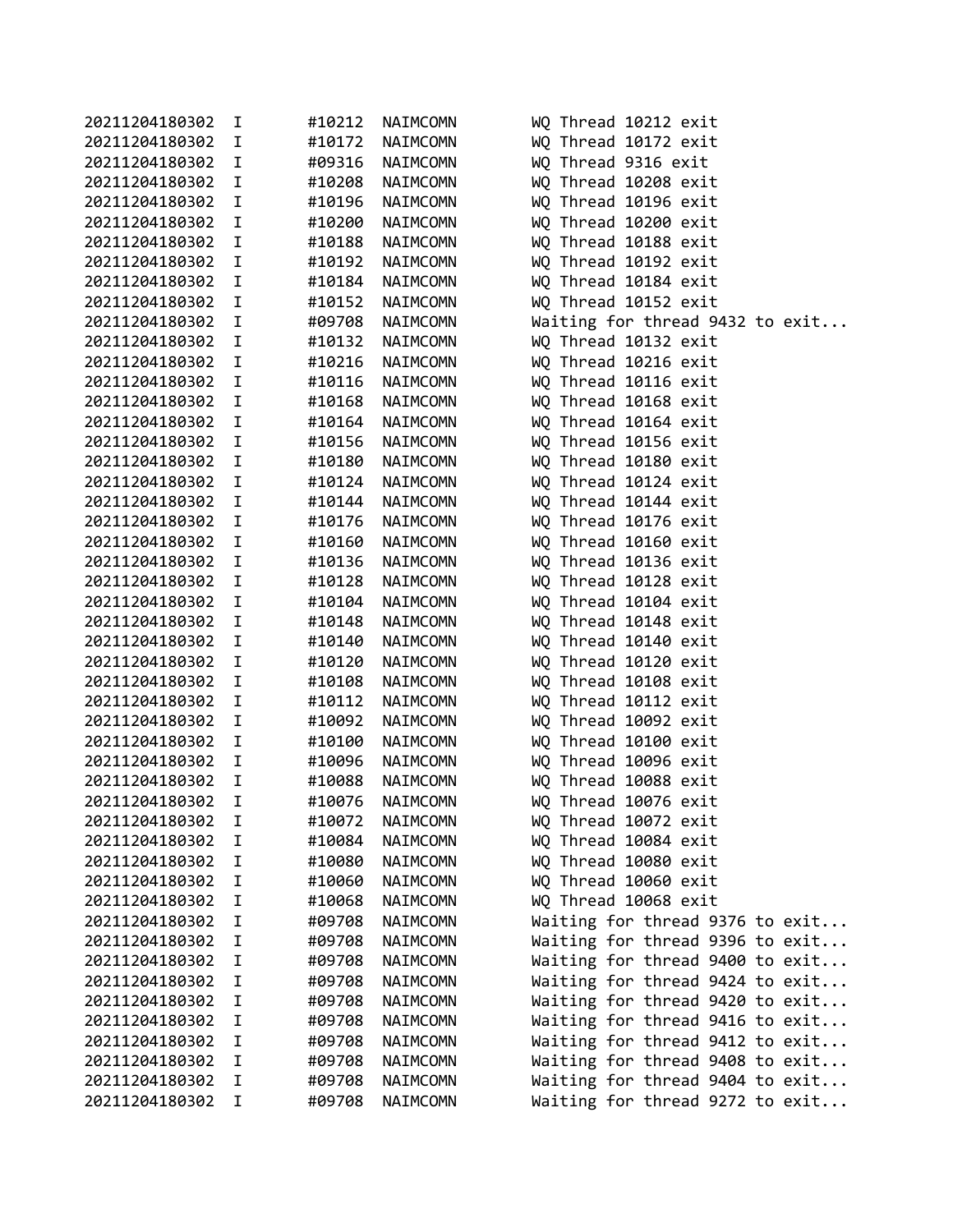| 20211204180302 | I           | #09708 | NAIMCOMN | Waiting for thread 9276 to exit  |  |  |  |
|----------------|-------------|--------|----------|----------------------------------|--|--|--|
| 20211204180302 | I           | #09708 | NAIMCOMN | Waiting for thread 9288 to exit  |  |  |  |
| 20211204180302 | I           | #09708 | NAIMCOMN | Waiting for thread 9304 to exit  |  |  |  |
| 20211204180302 | I           | #09708 | NAIMCOMN | Waiting for thread 9324 to exit  |  |  |  |
| 20211204180302 | I           | #09708 | NAIMCOMN | Waiting for thread 9316 to exit  |  |  |  |
| 20211204180302 | I           | #09708 | NAIMCOMN | Waiting for thread 8988 to exit  |  |  |  |
| 20211204180302 | I           | #09708 | NAIMCOMN | Waiting for thread 10236 to exit |  |  |  |
| 20211204180302 | I           | #09708 | NAIMCOMN | Waiting for thread 10232 to exit |  |  |  |
| 20211204180302 | I           | #09708 | NAIMCOMN | Waiting for thread 10228 to exit |  |  |  |
| 20211204180302 | I           | #09708 | NAIMCOMN | Waiting for thread 10224 to exit |  |  |  |
| 20211204180302 | I           | #09708 | NAIMCOMN | Waiting for thread 10220 to exit |  |  |  |
| 20211204180302 | $\mathbf I$ | #09708 | NAIMCOMN | Waiting for thread 10216 to exit |  |  |  |
| 20211204180302 | I.          | #09708 | NAIMCOMN | Waiting for thread 10212 to exit |  |  |  |
| 20211204180302 | I.          | #09708 | NAIMCOMN | Waiting for thread 10208 to exit |  |  |  |
| 20211204180302 | I           | #09708 | NAIMCOMN | Waiting for thread 10204 to exit |  |  |  |
| 20211204180302 | I.          | #09708 | NAIMCOMN | Waiting for thread 10200 to exit |  |  |  |
| 20211204180302 | I           | #09708 | NAIMCOMN | Waiting for thread 10196 to exit |  |  |  |
| 20211204180302 | I           | #09708 | NAIMCOMN | Waiting for thread 10192 to exit |  |  |  |
| 20211204180302 | I           | #09708 | NAIMCOMN | Waiting for thread 10188 to exit |  |  |  |
| 20211204180302 | $\mathbf I$ | #09708 | NAIMCOMN | Waiting for thread 10184 to exit |  |  |  |
| 20211204180302 | I           | #09708 | NAIMCOMN | Waiting for thread 10180 to exit |  |  |  |
| 20211204180302 | I           | #09708 | NAIMCOMN | Waiting for thread 10176 to exit |  |  |  |
| 20211204180302 | I           | #09708 | NAIMCOMN | Waiting for thread 10172 to exit |  |  |  |
| 20211204180302 | I           | #09708 | NAIMCOMN | Waiting for thread 10168 to exit |  |  |  |
| 20211204180302 | I           | #09708 | NAIMCOMN | Waiting for thread 10164 to exit |  |  |  |
| 20211204180302 | I           | #09708 | NAIMCOMN | Waiting for thread 10160 to exit |  |  |  |
| 20211204180302 | $\mathbf I$ | #09708 | NAIMCOMN | Waiting for thread 10156 to exit |  |  |  |
| 20211204180302 | I           | #09708 | NAIMCOMN | Waiting for thread 10152 to exit |  |  |  |
| 20211204180302 | I           | #09708 | NAIMCOMN | Waiting for thread 10148 to exit |  |  |  |
| 20211204180302 | I.          | #09708 | NAIMCOMN | Waiting for thread 10144 to exit |  |  |  |
| 20211204180302 | I           | #09708 | NAIMCOMN | Waiting for thread 10140 to exit |  |  |  |
| 20211204180302 | I           | #09708 | NAIMCOMN | Waiting for thread 10136 to exit |  |  |  |
| 20211204180302 | I.          | #09708 | NAIMCOMN | Waiting for thread 10132 to exit |  |  |  |
| 20211204180302 | $\mathbf I$ | #09708 | NAIMCOMN | Waiting for thread 10128 to exit |  |  |  |
| 20211204180302 | I           | #09708 | NAIMCOMN | Waiting for thread 10124 to exit |  |  |  |
| 20211204180302 | I           | #09708 | NAIMCOMN | Waiting for thread 10120 to exit |  |  |  |
| 20211204180302 | I           | #09708 | NAIMCOMN | Waiting for thread 10116 to exit |  |  |  |
| 20211204180302 | I           | #09708 | NAIMCOMN | Waiting for thread 10112 to exit |  |  |  |
| 20211204180302 | I           | #09708 | NAIMCOMN | Waiting for thread 10108 to exit |  |  |  |
| 20211204180302 | I           | #09708 | NAIMCOMN | Waiting for thread 10104 to exit |  |  |  |
| 20211204180302 | I           | #09708 | NAIMCOMN | Waiting for thread 10100 to exit |  |  |  |
| 20211204180302 | Ι           | #09708 | NAIMCOMN | Waiting for thread 10096 to exit |  |  |  |
| 20211204180302 | I           | #09708 | NAIMCOMN | Waiting for thread 10092 to exit |  |  |  |
| 20211204180302 | I           | #09708 | NAIMCOMN | Waiting for thread 10088 to exit |  |  |  |
| 20211204180302 | I           | #09708 | NAIMCOMN | Waiting for thread 10084 to exit |  |  |  |
| 20211204180302 | I           | #09708 | NAIMCOMN | Waiting for thread 10080 to exit |  |  |  |
| 20211204180302 | I           | #09708 | NAIMCOMN | Waiting for thread 10076 to exit |  |  |  |
| 20211204180302 | I           | #09708 | NAIMCOMN |                                  |  |  |  |
|                |             |        |          | Waiting for thread 10072 to exit |  |  |  |
| 20211204180302 | I           | #09708 | NAIMCOMN | Waiting for thread 10068 to exit |  |  |  |
| 20211204180302 | I           | #09708 | NAIMCOMN | Waiting for thread 10064 to exit |  |  |  |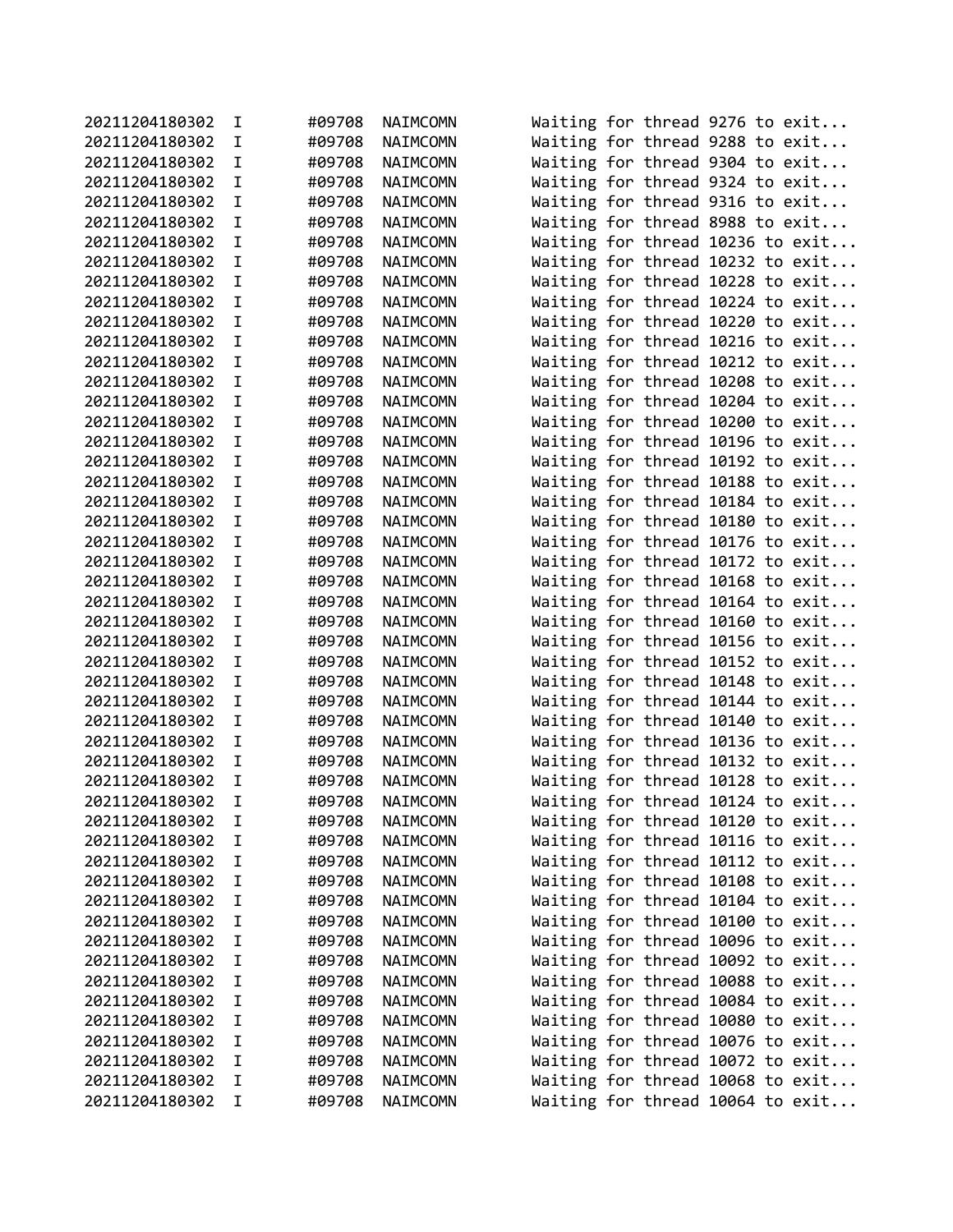20211204180302 I #09708 NAIMCOMN Waiting for thread 10060 to exit... 20211204180302 I #09708 NAIMCOMN Waiting for idle thread to exit... 20211204180302 I #09708 NAIMCOMN Work queue all threads exit... 20211204180302 I #09708 NAIMCOMN Work queue is shut down 20211204180330 I #09720 EVNTPRSR Initializing Server... 20211204180330 I #09720 EVNTPRSR Database initialization: Starting. 20211204180330 I #09720 NAISIGN Found master install key, decoding 20211204180330 I #09720 MFEFIPS Loading: "C:\PROGRA~2\McAfee\EPOLIC~1", Role = Officer, Mode = Normal 20211204180330 I #09720 MFEFIPS Using Random Generator: HMAC Random 20211204180331 I #09720 MFEFIPS RSA BSAFE Crypto-C Micro Edition FIPS140 Module 4.1.2.0 20211204180331 I #09720 MFEFIPS Module Initialized. 20211204180331 I #09720 MFEFIPS MFEFIPS\_Status() returned 1 20211204180331 I #09720 MFEFIPS Loading: "C:\PROGRA~2\McAfee\EPOLIC~1", Role = Officer, Mode = Normal 20211204180331 I #09720 MFEFIPS Module Initialized. 20211204180331 I #09720 MFEFIPS MFEFIPS\_Status() returned 1 20211204180331 I #09720 EPODAL Using SSPI/NTLM Authentication for [CSS-EPSBR\SQLEXPRESS,49708].[ePO\_CSS-EPSBR] 20211204180331 I #09720 EPODAL Succesfully initialized database access for [CSS-EPSBR\SQLEXPRESS,49708].[ePO\_CSS-EPSBR] 20211204180331 I #09720 EVNTPRSR Database initialization: Succeeded.<br>20211204180331 I #09720 EVNTPRSR Starting performance monitor. 20211204180331 I #09720 EVNTPRSR Starting performance monitor.<br>20211204180331 I #08476 EVNTPRSR Performance monitor started. I #08476 EVNTPRSR Performance monitor started. 20211204180331 I #09720 EVNTPRSR Starting plugin monitor. 20211204180331 I #09720 EVNTPRSR Starting restart monitor. 20211204180331 I #09720 EVNTPRSR Starting work queue with 64 threads. 20211204180331 I #04672 EVNTPRSR Plugin monitor started. 20211204180331 I #11120 EVNTPRSR Restart monitor started. 20211204180331 I #09720 EVNTPRSR Starting event listener. 20211204180331 I #09720 EVNTPRSR Starting syslog forward subsystem 20211204180331 I #09720 EVNTPRSR Loading syslog receiver list 20211204180331 I #11804 EVNTPRSR Event listener started. 20211204180331 I #09720 EVNTPRSR Loaded 0 receivers 20211204180331 I #09720 EVNTPRSR No receivers configured 20211204180331 I #11812 EVNTPRSR Syslog thread starting 20211204180657 I #06884 PLUGNMGR Loading: C:\PROGRA~2\MCAFEE\EPOLIC~1\DB\PLUGIN\EPOSRV\_\_4000\POBLLEXT.10424.DLL 20211204180657 I #06884 PLUGNMGR Loaded: C:\PROGRA~2\MCAFEE\EPOLIC~1\DB\PLUGIN\EPOSRV\_\_4000\POBLLEXT.10424.DLL 20211204180657 I #06884 EVNTPRSR Succeeded <UpdateEvents>, C:\PROGRA~2\McAfee\EPOLIC~1\DB\Events\e62cfe91-87f4-4517-8a21-0aec202bd335-mc\_202112 04180337853429496360900003110.xml. 20211204180657 I #06884 EVNTPRSR Succeeded <UpdateEvents>, C:\PROGRA~2\McAfee\EPOLIC~1\DB\Events\e62cfe91-87f4-4517-8a21-0aec202bd335-mc\_202112 04180457104515200003110.xml. 20211204180657 I #06884 EVNTPRSR Succeeded <UpdateEvents>, C:\PROGRA~2\McAfee\EPOLIC~1\DB\Events\e62cfe91-87f4-4517-8a21-0aec202bd335-mc\_202112 04180457127227700003110.xml.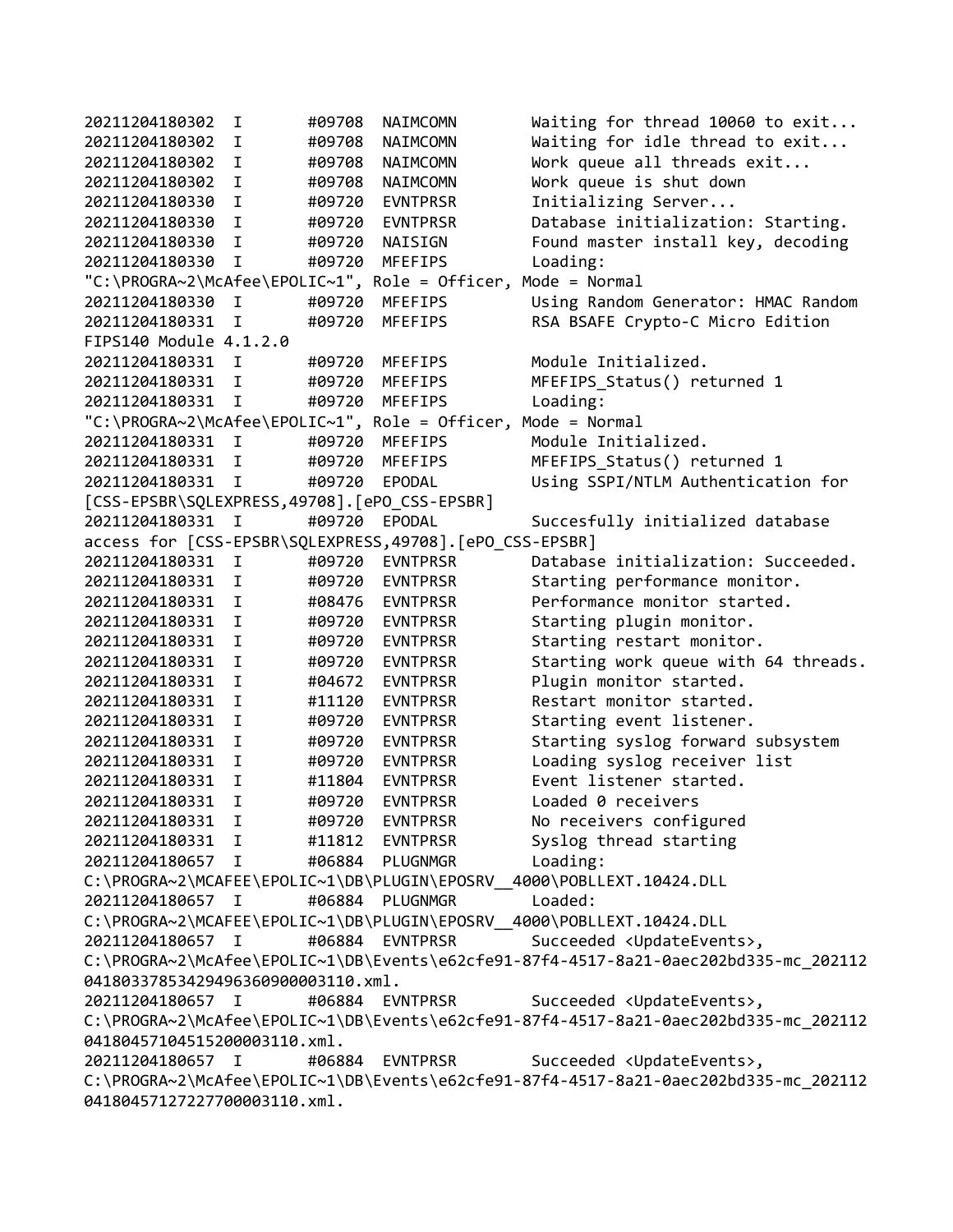20211204180657 I #06884 EVNTPRSR Succeeded <UpdateEvents>, C:\PROGRA~2\McAfee\EPOLIC~1\DB\Events\e62cfe91-87f4-4517-8a21-0aec202bd335-mc\_202112 04180506517227100003110.txml. 20211204181706 I #11492 EVNTPRSR Succeeded <UpdateEvents>, C:\PROGRA~2\McAfee\EPOLIC~1\DB\Events\a916bde7-8391-4f6c-aca3-2b146aa462bd-mc\_202112 0419121429704110000143C.txml. 20211204181706 I #06884 EVNTPRSR Succeeded <UpdateEvents>, C:\PROGRA~2\McAfee\EPOLIC~1\DB\Events\a916bde7-8391-4f6c-aca3-2b146aa462bd-mc\_202112 0419121429734080000143C.txml. 20211204182706 I #11788 EVNTPRSR Succeeded <UpdateEvents>, C:\PROGRA~2\McAfee\EPOLIC~1\DB\Events\f2c2213a-c934-4afe-bbf7-cee2fdd922e4-mc\_202112 0419261826442949670410000143C.txml. 20211204182706 I #11788 EVNTPRSR Succeeded <UpdateEvents>, C:\PROGRA~2\McAfee\EPOLIC~1\DB\Events\f2c2213a-c934-4afe-bbf7-cee2fdd922e4-mc\_202112 0419261832642949642640000143C.txml. 20211204182706 I #11788 EVNTPRSR Succeeded <UpdateEvents>, C:\PROGRA~2\McAfee\EPOLIC~1\DB\Events\f2c2213a-c934-4afe-bbf7-cee2fdd922e4-mc\_202112 0419262982656350000143C.txml. 20211204182706 I #11788 EVNTPRSR Succeeded <UpdateEvents>, C:\PROGRA~2\McAfee\EPOLIC~1\DB\Events\f2c2213a-c934-4afe-bbf7-cee2fdd922e4-mc\_202112 0419263546255850000143C.txml. 20211204190708 I #11788 PLUGNMGR Downloading: C:\PROGRA~2\MCAFEE\EPOLIC~1\DB\PLUGIN\EPOSRV\_\_4000\EPOEVENTS.10426.DLL 20211204190708 I #11788 PLUGNMGR Loading: C:\PROGRA~2\MCAFEE\EPOLIC~1\DB\PLUGIN\EPOSRV\_\_4000\EPOEVENTS.10426.DLL 20211204190708 I #06884 EVNTPRSR Succeeded <UpdateEvents>, C:\PROGRA~2\McAfee\EPOLIC~1\DB\Events\a8e55d98-1adb-4fd7-aa20-01741d1d26b3-mc\_202112 04200503399759700001698.txml. 20211204190708 I #11788 PLUGNMGR Loaded: C:\PROGRA~2\MCAFEE\EPOLIC~1\DB\PLUGIN\EPOSRV\_\_4000\EPOEVENTS.10426.DLL 20211204190709 I #11788 EVNTPRSR Succeeded <EPOEvent>, C:\PROGRA~2\McAfee\EPOLIC~1\DB\Events\a8e55d98-1adb-4fd7-aa20-01741d1d26b3-mc\_202112 04200503431119500000B54.xml. 20211204204156 I #11492 EVNTPRSR Succeeded <UpdateEvents>, C:\PROGRA~2\McAfee\EPOLIC~1\DB\Events\e71e87e7-d0e3-44d5-a3c8-d1748fefe60f-mc\_202112 04204103382459500003110.txml. 20211204204157 I #11788 EVNTPRSR Succeeded <EPOEvent>, C:\PROGRA~2\McAfee\EPOLIC~1\DB\Events\e71e87e7-d0e3-44d5-a3c8-d1748fefe60f-mc\_202112 04204103453120700003D94.xml. 20211204234208 I #06884 EVNTPRSR Succeeded <UpdateEvents>, C:\PROGRA~2\McAfee\EPOLIC~1\DB\Events\97cad552-3761-4009-a6d4-cc906eaf4508-mc\_202112 05004202838804900001698.txml. 20211204234208 I #11788 EVNTPRSR Succeeded <EPOEvent>, C:\PROGRA~2\McAfee\EPOLIC~1\DB\Events\97cad552-3761-4009-a6d4-cc906eaf4508-mc\_202112 05004202884437700000B54.xml. 20211205001657 I #11492 EVNTPRSR Succeeded <UpdateEvents>, C:\PROGRA~2\McAfee\EPOLIC~1\DB\Events\1cbc9d10-a8cc-4b53-8fc4-4c2fce2e877c-mc\_202112 05001203612750200003110.txml. 20211205001657 I #11788 EVNTPRSR Succeeded <EPOEvent>, C:\PROGRA~2\McAfee\EPOLIC~1\DB\Events\1cbc9d10-a8cc-4b53-8fc4-4c2fce2e877c-mc\_202112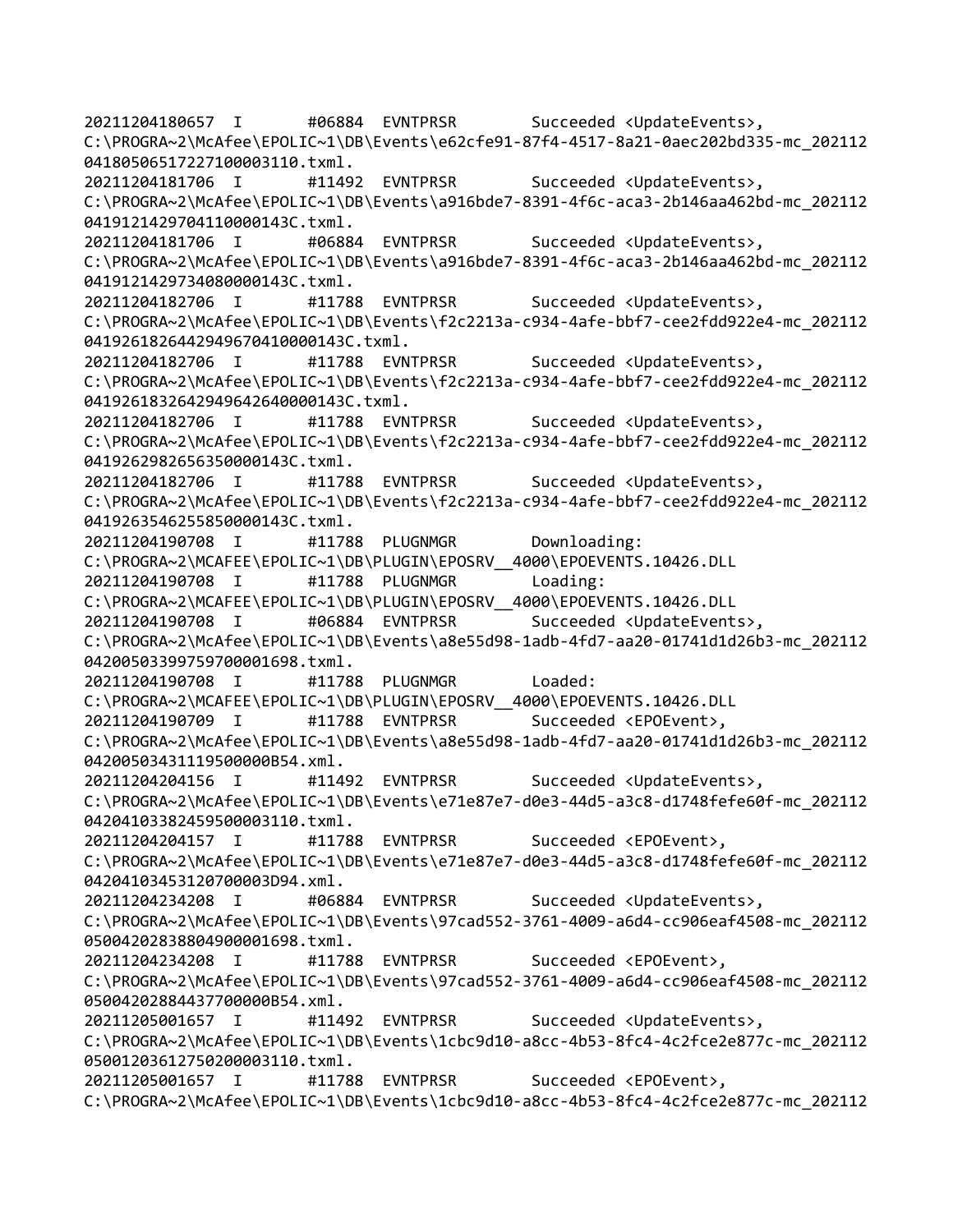05001203677147800003D94.xml. 20211205021157 I #06884 EVNTPRSR Succeeded <UpdateEvents>, C:\PROGRA~2\McAfee\EPOLIC~1\DB\Events\dd8f1945-93ef-4ae4-bf25-47c9121e956c-mc\_202112 05020705812429496139200003110.txml. 20211205030708 I #11788 EVNTPRSR Succeeded <UpdateEvents>, C:\PROGRA~2\McAfee\EPOLIC~1\DB\Events\86261fa8-24bf-45c8-847b-6f24454a7472-mc\_202112 05040457474557900001698.txml. 20211205034208 I #06884 EVNTPRSR Succeeded <UpdateEvents>, C:\PROGRA~2\McAfee\EPOLIC~1\DB\Events\77f0354d-f771-4422-adb5-1b51ccaf6600-mc\_202112 05044202900429496078100001698.txml. 20211205034209 I #11788 EVNTPRSR Succeeded <EPOEvent>, C:\PROGRA~2\McAfee\EPOLIC~1\DB\Events\77f0354d-f771-4422-adb5-1b51ccaf6600-mc\_202112 05044202947635900000B54.xml. 20211205041658 I #11492 EVNTPRSR Succeeded <UpdateEvents>, C:\PROGRA~2\McAfee\EPOLIC~1\DB\Events\5038f3d5-aaaf-4179-a8fd-fcbeafcad819-mc\_202112 05041203575485700003110.txml. 20211205041658 I #11788 EVNTPRSR Succeeded <EPOEvent>, C:\PROGRA~2\McAfee\EPOLIC~1\DB\Events\5038f3d5-aaaf-4179-a8fd-fcbeafcad819-mc\_202112 05041203647099400003D94.xml. 20211205060706 I #06884 EVNTPRSR Succeeded <UpdateEvents>, C:\PROGRA~2\McAfee\EPOLIC~1\DB\Events\b731e190-0fe4-40a7-85d5-bfdccc49f791-mc\_202112 0507030263042949616910000143C.txml. 20211205074209 I #11788 EVNTPRSR Succeeded <UpdateEvents>, C:\PROGRA~2\McAfee\EPOLIC~1\DB\Events\3395c192-577e-4505-aad5-7dbfb7e20412-mc\_202112 05084202957429495875500001698.txml. 20211205074209 I #06884 EVNTPRSR Succeeded <EPOEvent>, C:\PROGRA~2\McAfee\EPOLIC~1\DB\Events\3395c192-577e-4505-aad5-7dbfb7e20412-mc\_202112 05084203004423800000B54.xml. 20211205081658 I #11492 EVNTPRSR Succeeded <UpdateEvents>, C:\PROGRA~2\McAfee\EPOLIC~1\DB\Events\975d2e7f-e0a4-4747-92e3-163d924cb3b9-mc\_202112 05081203450877800003110.txml. 20211205081659 I #06884 EVNTPRSR Succeeded <EPOEvent>, C:\PROGRA~2\McAfee\EPOLIC~1\DB\Events\975d2e7f-e0a4-4747-92e3-163d924cb3b9-mc\_202112 05081203516398300003D94.xml. 20211205114208 I #11788 EVNTPRSR Succeeded <UpdateEvents>, C:\PROGRA~2\McAfee\EPOLIC~1\DB\Events\2adc2407-91ce-4775-a6f1-d80bc796bdc4-mc\_202112 05124202911429496413800001698.txml. 20211205114208 I #06884 EVNTPRSR Succeeded <EPOEvent>, C:\PROGRA~2\McAfee\EPOLIC~1\DB\Events\2adc2407-91ce-4775-a6f1-d80bc796bdc4-mc\_202112 05124202958354300000B54.xml. 20211205121657 I #11492 EVNTPRSR Succeeded <UpdateEvents>, C:\PROGRA~2\McAfee\EPOLIC~1\DB\Events\c17cd261-37bd-4e11-a117-5c451c915826-mc\_202112 05121203524429496393400003110.txml. 20211205121657 I #06884 EVNTPRSR Succeeded <EPOEvent>, C:\PROGRA~2\McAfee\EPOLIC~1\DB\Events\c17cd261-37bd-4e11-a117-5c451c915826-mc\_202112 05121203596865100003D94.xml. 20211205124208 I #06884 EVNTPRSR Succeeded <UpdateEvents>, C:\PROGRA~2\McAfee\EPOLIC~1\DB\Events\24208dd5-f440-4bb3-9f92-222d66b51735-mc\_202112 05134000517429495890100001698.txml. 20211205124208 I #11788 EVNTPRSR Succeeded <UpdateEvents>,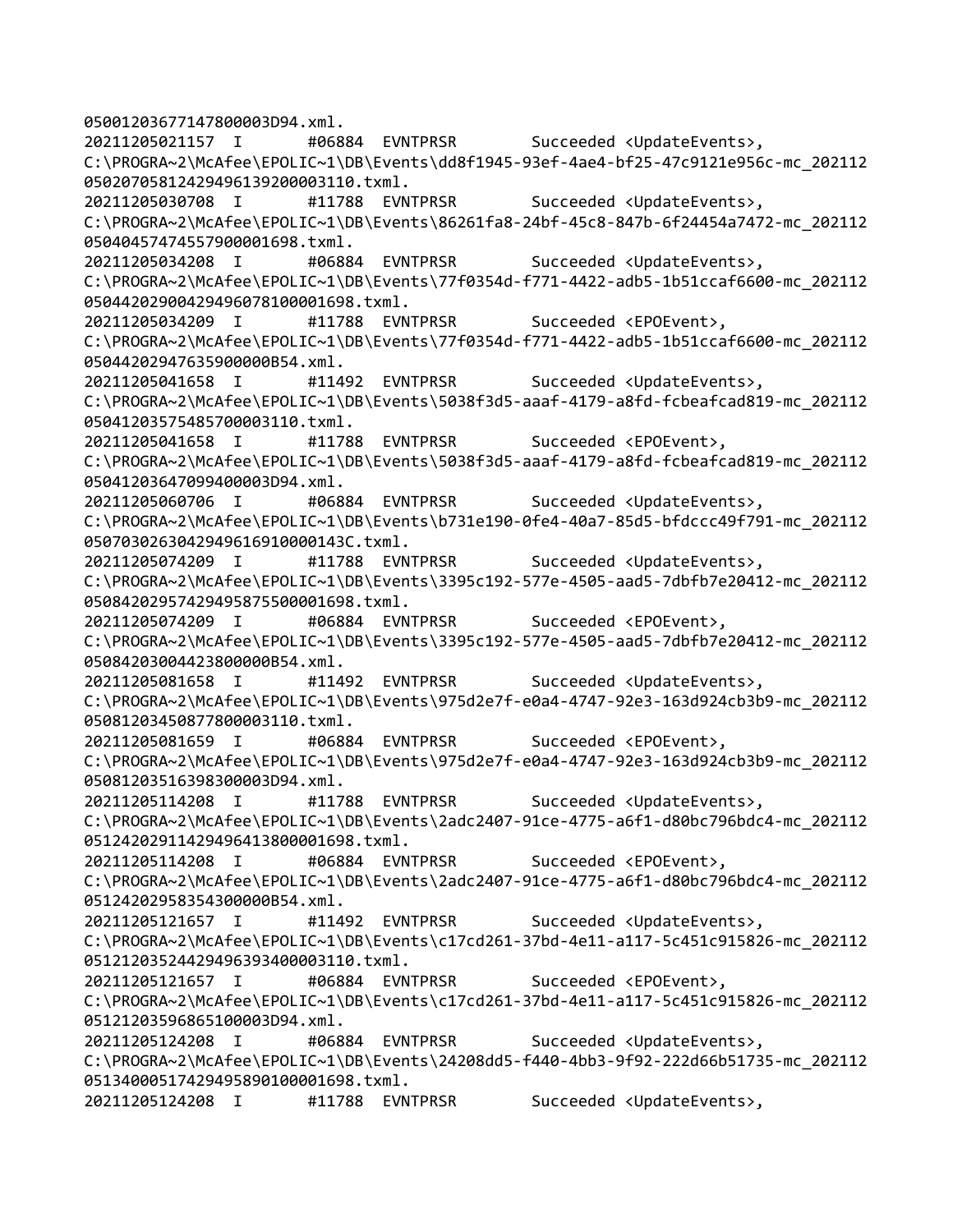C:\PROGRA~2\McAfee\EPOLIC~1\DB\Events\24208dd5-f440-4bb3-9f92-222d66b51735-mc\_202112 05134000486244000001698.txml. 20211205125657 I #11492 PLUGNMGR Downloading: C:\PROGRA~2\MCAFEE\EPOLIC~1\DB\PLUGIN\UDLPSRVR2013\UDLPEVENTPARSER.23367.DLL 20211205125657 I #11492 PLUGNMGR Loading: C:\PROGRA~2\MCAFEE\EPOLIC~1\DB\PLUGIN\UDLPSRVR2013\UDLPEVENTPARSER.23367.DLL 20211205125657 I #11492 PLUGNMGR Loaded: C:\PROGRA~2\MCAFEE\EPOLIC~1\DB\PLUGIN\UDLPSRVR2013\UDLPEVENTPARSER.23367.DLL 20211205125657 I #11492 HOSTDLPEVENT Processed event successfully. Time elapsed: (in ms): 266 20211205125657 I #11492 EVNTPRSR Succeeded <DLPAGENT11600>, C:\PROGRA~2\McAfee\EPOLIC~1\DB\Events\ae3bbe0a-074c-45c3-959a-698a10821d47-mc\_202112 05135653202822800001698.xml. 20211205135656 I #06884 HOSTDLPEVENT Processed event successfully. Time elapsed: (in ms): 156 20211205135656 I #06884 EVNTPRSR Succeeded <DLPAGENT11600>, C:\PROGRA~2\McAfee\EPOLIC~1\DB\Events\99b42a2b-4969-4f72-9f36-3560bbccc6b1-mc\_202112 05145653161429496145800001698.xml. 20211205135656 I #11788 HOSTDLPEVENT Processed event successfully. Time elapsed: (in ms): 172 20211205135656 I #11492 HOSTDLPEVENT Processed event successfully. Time elapsed: (in ms): 172 20211205135656 I #11788 EVNTPRSR Succeeded <DLPAGENT11600>, C:\PROGRA~2\McAfee\EPOLIC~1\DB\Events\99b42a2b-4969-4f72-9f36-3560bbccc6b1-mc\_202112 05135656684381700001698.xml. 20211205135656 I #11492 EVNTPRSR Succeeded <DLPAGENT11600>, C:\PROGRA~2\McAfee\EPOLIC~1\DB\Events\99b42a2b-4969-4f72-9f36-3560bbccc6b1-mc\_202112 05135657215941000001698.xml. 20211205140119 I #11788 HOSTDLPEVENT Processed event successfully. Time elapsed: (in ms): 16 20211205140119 I #11788 EVNTPRSR Succeeded <DLPAGENT11600>, C:\PROGRA~2\McAfee\EPOLIC~1\DB\Events\86caffd5-04f2-43dd-bdef-4a2425bc9414-mc\_202112 05140117405429495844300003110.xml. 20211205140119 I #11492 HOSTDLPEVENT Processed event successfully. Time elapsed: (in ms): 31 20211205140119 I #11492 EVNTPRSR Succeeded <DLPAGENT11600>, C:\PROGRA~2\McAfee\EPOLIC~1\DB\Events\86caffd5-04f2-43dd-bdef-4a2425bc9414-mc\_202112 05130123448810700003110.xml. 20211205140119 I #11484 HOSTDLPEVENT Processed event successfully. Time elapsed: (in ms): 31 20211205140119 I #11484 EVNTPRSR Succeeded <DLPAGENT11600>, C:\PROGRA~2\McAfee\EPOLIC~1\DB\Events\86caffd5-04f2-43dd-bdef-4a2425bc9414-mc\_202112 05130121994429496131400003110.xml. 20211205144706 I #11484 EVNTPRSR Succeeded <UpdateEvents>, C:\PROGRA~2\McAfee\EPOLIC~1\DB\Events\0bdef4cc-7f48-404a-9c49-bf058dbf173f-mc\_202112 0515462189572960000143C.txml. 20211205144706 I #06884 EVNTPRSR Succeeded <UpdateEvents>, C:\PROGRA~2\McAfee\EPOLIC~1\DB\Events\0bdef4cc-7f48-404a-9c49-bf058dbf173f-mc\_202112 0515462181742949603720000143C.txml. 20211205145654 I #11492 HOSTDLPEVENT Processed event successfully. Time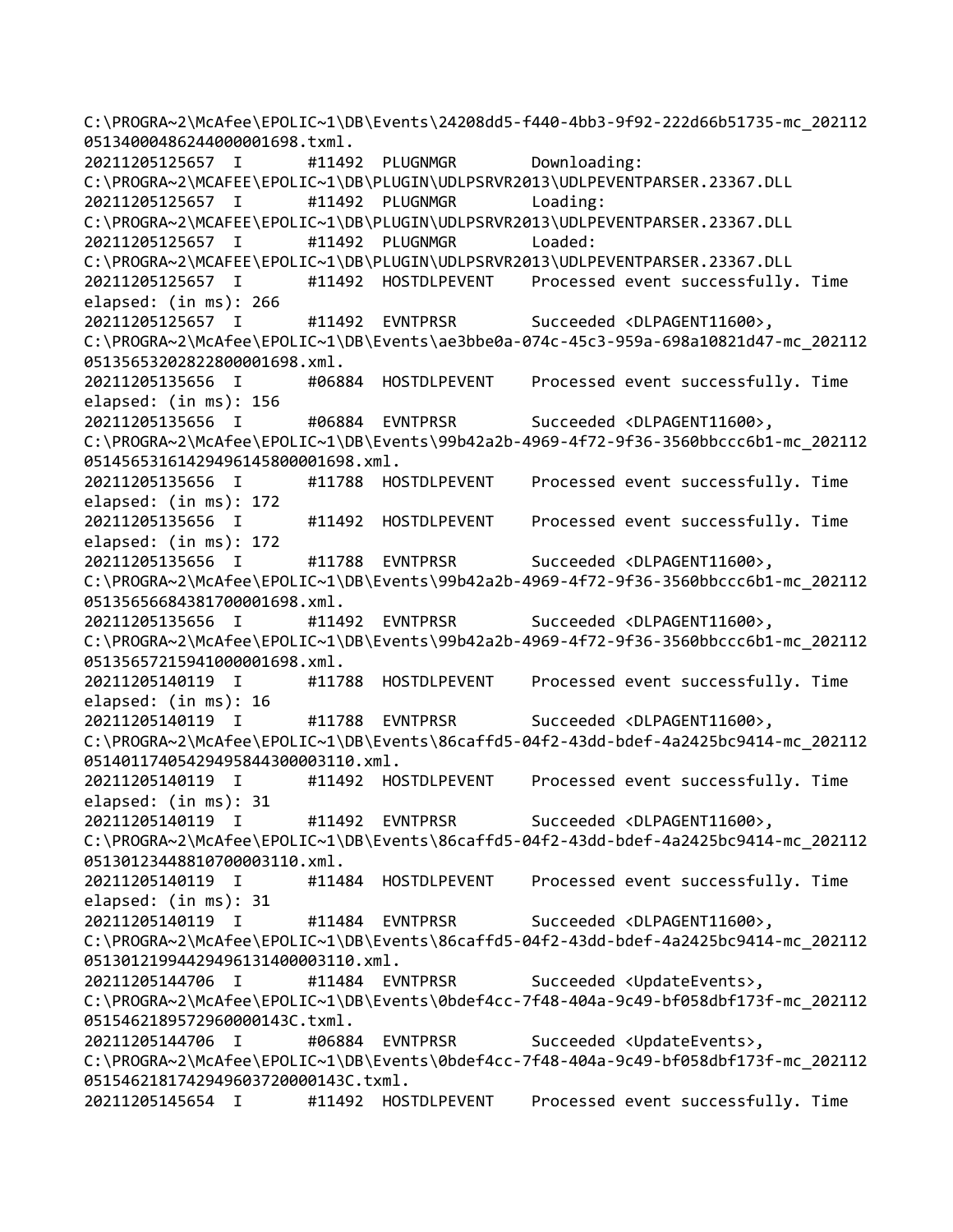elapsed: (in ms): 31 20211205145654 I #11492 EVNTPRSR Succeeded <DLPAGENT11600>, C:\PROGRA~2\McAfee\EPOLIC~1\DB\Events\141cba92-80c2-44f6-a702-341b13239b8b-mc\_202112 05155652217429496441500001698.xml. 20211205150123 I #06884 HOSTDLPEVENT Processed event successfully. Time elapsed: (in ms): 31 20211205150123 I #06884 EVNTPRSR Succeeded <DLPAGENT11600>, C:\PROGRA~2\McAfee\EPOLIC~1\DB\Events\87fc7861-f304-4d21-8631-06abea118cd7-mc\_202112 05150117428261500003110.xml. 20211205151206 I #06884 EVNTPRSR Succeeded <UpdateEvents>, C:\PROGRA~2\McAfee\EPOLIC~1\DB\Events\65656c1c-347f-49ae-9c03-2700851e297c-mc\_202112 0516105900642949584190000143C.txml. 20211205151206 I #11492 EVNTPRSR Succeeded <UpdateEvents>, C:\PROGRA~2\McAfee\EPOLIC~1\DB\Events\65656c1c-347f-49ae-9c03-2700851e297c-mc\_202112 0516105894483340000143C.txml. 20211205154750 I #09720 EVNTPRSR Cleaning up Server... 20211205154750 I #08476 EVNTPRSR Performance monitor shutdown. 20211205154750 I #04672 EVNTPRSR Plugin monitor stopped. 20211205154750 I #09720 EVNTPRSR Shutting down syslog forward subsystem 20211205154750 I #11120 EVNTPRSR Restart monitor stopped. 20211205154750 I #01232 EVNTPRSR EventParser Stopped. 20211205154750 I #11812 EVNTPRSR Syslog received shutdown signal 20211205154750 I #11812 EVNTPRSR Syslog thread exiting 20211205154750 I #11804 EVNTPRSR Event listener shutdown, status = 0x00000001 20211205154750 I #09720 NAIMCOMN Work queue is shutting down in progress... 20211205154750 I #09720 NAIMCOMN Waiting for thread 11796 to exit... 20211205154750 I #09020 NAIMCOMN WQ Idle thread exit 20211205154750 I #11492 NAIMCOMN WQ Thread 11492 exit 20211205154750 I #11484 NAIMCOMN WQ Thread 11484 exit 20211205154750 I #06884 NAIMCOMN WQ Thread 6884 exit 20211205154750 I #11788 NAIMCOMN WQ Thread 11788 exit 20211205154750 I #00828 NAIMCOMN WQ Thread 828 exit 20211205154750 I #02372 NAIMCOMN WQ Thread 2372 exit 20211205154750 I #11756 NAIMCOMN WQ Thread 11756 exit 20211205154750 I #04652 NAIMCOMN WQ Thread 4652 exit 20211205154750 I #11740 NAIMCOMN WQ Thread 11740 exit 20211205154750 I #11128 NAIMCOMN WQ Thread 11128 exit 20211205154750 I #09908 NAIMCOMN WQ Thread 9908 exit 20211205154750 I #11700 NAIMCOMN WQ Thread 11700 exit 20211205154750 I #08472 NAIMCOMN WQ Thread 8472 exit 20211205154750 I #11680 NAIMCOMN WQ Thread 11680 exit 20211205154750 I #11668 NAIMCOMN WQ Thread 11668 exit 20211205154750 I #11664 NAIMCOMN WQ Thread 11664 exit 20211205154750 I #11644 NAIMCOMN WQ Thread 11644 exit I #05952 NAIMCOMN WQ Thread 5952 exit 20211205154750 I #04540 NAIMCOMN WQ Thread 4540 exit 20211205154750 I #11616 NAIMCOMN WQ Thread 11616 exit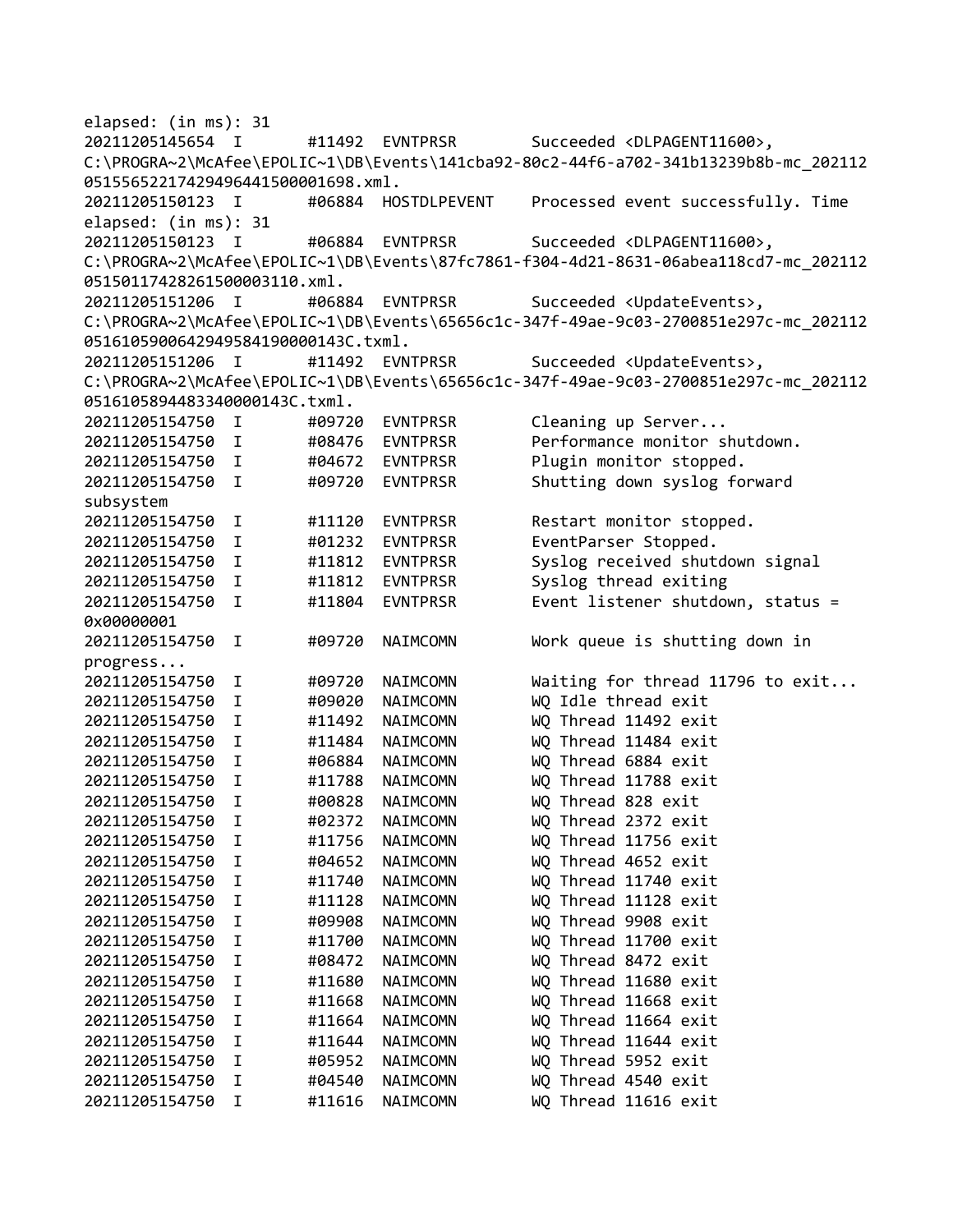| 20211205154750 | I           | #10744 | NAIMCOMN | WQ Thread 10744 exit             |
|----------------|-------------|--------|----------|----------------------------------|
| 20211205154750 | I           | #11596 | NAIMCOMN | WQ Thread 11596 exit             |
| 20211205154750 | I.          | #11588 | NAIMCOMN | WQ Thread 11588 exit             |
| 20211205154750 | I           | #11376 | NAIMCOMN | WQ Thread 11376 exit             |
| 20211205154750 | $\mathbf I$ | #11576 | NAIMCOMN | WQ Thread 11576 exit             |
| 20211205154750 | I           | #10712 | NAIMCOMN | WQ Thread 10712 exit             |
| 20211205154750 | I.          | #00804 | NAIMCOMN | WQ Thread 804 exit               |
| 20211205154750 | I           | #11548 | NAIMCOMN | WQ Thread 11548 exit             |
| 20211205154750 | I           | #11532 | NAIMCOMN | WQ Thread 11532 exit             |
| 20211205154750 | I           | #11356 | NAIMCOMN | WQ Thread 11356 exit             |
| 20211205154750 | I           | #11352 | NAIMCOMN | WQ Thread 11352 exit             |
| 20211205154750 | $\mathbf I$ | #01084 | NAIMCOMN | WQ Thread 1084 exit              |
| 20211205154750 | I           | #02940 | NAIMCOMN | WQ Thread 2940 exit              |
| 20211205154750 | I.          | #03156 | NAIMCOMN | WQ Thread 3156 exit              |
| 20211205154750 | I.          | #11796 | NAIMCOMN | WQ Thread 11796 exit             |
| 20211205154750 | I.          | #11784 | NAIMCOMN | WQ Thread 11784 exit             |
| 20211205154750 | I.          | #11776 | NAIMCOMN | WQ Thread 11776 exit             |
| 20211205154750 | I           | #09720 | NAIMCOMN | Waiting for thread 11788 to exit |
| 20211205154750 | I           | #11764 | NAIMCOMN | WQ Thread 11764 exit             |
| 20211205154750 | I           | #09720 | NAIMCOMN | Waiting for thread 11784 to exit |
| 20211205154750 | I.          | #09720 | NAIMCOMN | Waiting for thread 11776 to exit |
| 20211205154750 | I           | #11116 | NAIMCOMN | WQ Thread 11116 exit             |
| 20211205154750 | I           | #09720 | NAIMCOMN | Waiting for thread 11764 to exit |
| 20211205154750 | I           | #11724 | NAIMCOMN | WQ Thread 11724 exit             |
| 20211205154750 | I           | #11428 | NAIMCOMN | WQ Thread 11428 exit             |
| 20211205154750 | I           | #09720 | NAIMCOMN | Waiting for thread 11756 to exit |
| 20211205154750 | I           | #09720 | NAIMCOMN | Waiting for thread 4652 to exit  |
| 20211205154750 | I           | #11304 | NAIMCOMN | WQ Thread 11304 exit             |
| 20211205154750 | I.          | #09720 | NAIMCOMN | Waiting for thread 11740 to exit |
| 20211205154750 | I           | #09720 | NAIMCOMN | Waiting for thread 11724 to exit |
| 20211205154750 | I.          | #01448 | NAIMCOMN | WQ Thread 1448 exit              |
| 20211205154750 | I.          | #11396 | NAIMCOMN | WQ Thread 11396 exit             |
| 20211205154750 | I           | #09720 | NAIMCOMN | Waiting for thread 9908 to exit  |
| 20211205154750 | $\mathbf I$ | #09720 | NAIMCOMN | Waiting for thread 11700 to exit |
| 20211205154750 | I           | #09720 | NAIMCOMN | Waiting for thread 8472 to exit  |
| 20211205154750 | I           | #11392 | NAIMCOMN | WQ Thread 11392 exit             |
| 20211205154750 | I           | #09720 | NAIMCOMN | Waiting for thread 11680 to exit |
| 20211205154750 | I           | #09720 | NAIMCOMN | Waiting for thread 11668 to exit |
| 20211205154750 | I           | #11384 | NAIMCOMN | WQ Thread 11384 exit             |
| 20211205154750 | I           | #09720 | NAIMCOMN | Waiting for thread 11664 to exit |
| 20211205154750 | I           | #09720 | NAIMCOMN | Waiting for thread 11644 to exit |
| 20211205154750 | I           | #10728 | NAIMCOMN | WQ Thread 10728 exit             |
| 20211205154750 | Ι           | #09720 | NAIMCOMN | Waiting for thread 5952 to exit  |
| 20211205154750 | I           | #09720 | NAIMCOMN | Waiting for thread 4540 to exit  |
| 20211205154750 | I           | #11372 | NAIMCOMN | WQ Thread 11372 exit             |
| 20211205154750 | I           | #09720 | NAIMCOMN | Waiting for thread 11616 to exit |
| 20211205154750 | Ι           | #09720 | NAIMCOMN | Waiting for thread 10744 to exit |
| 20211205154750 | I           | #09720 | NAIMCOMN | Waiting for thread 11596 to exit |
| 20211205154750 | Ι           | #09720 | NAIMCOMN | Waiting for thread 11588 to exit |
| 20211205154750 | I           | #09720 | NAIMCOMN | Waiting for thread 10728 to exit |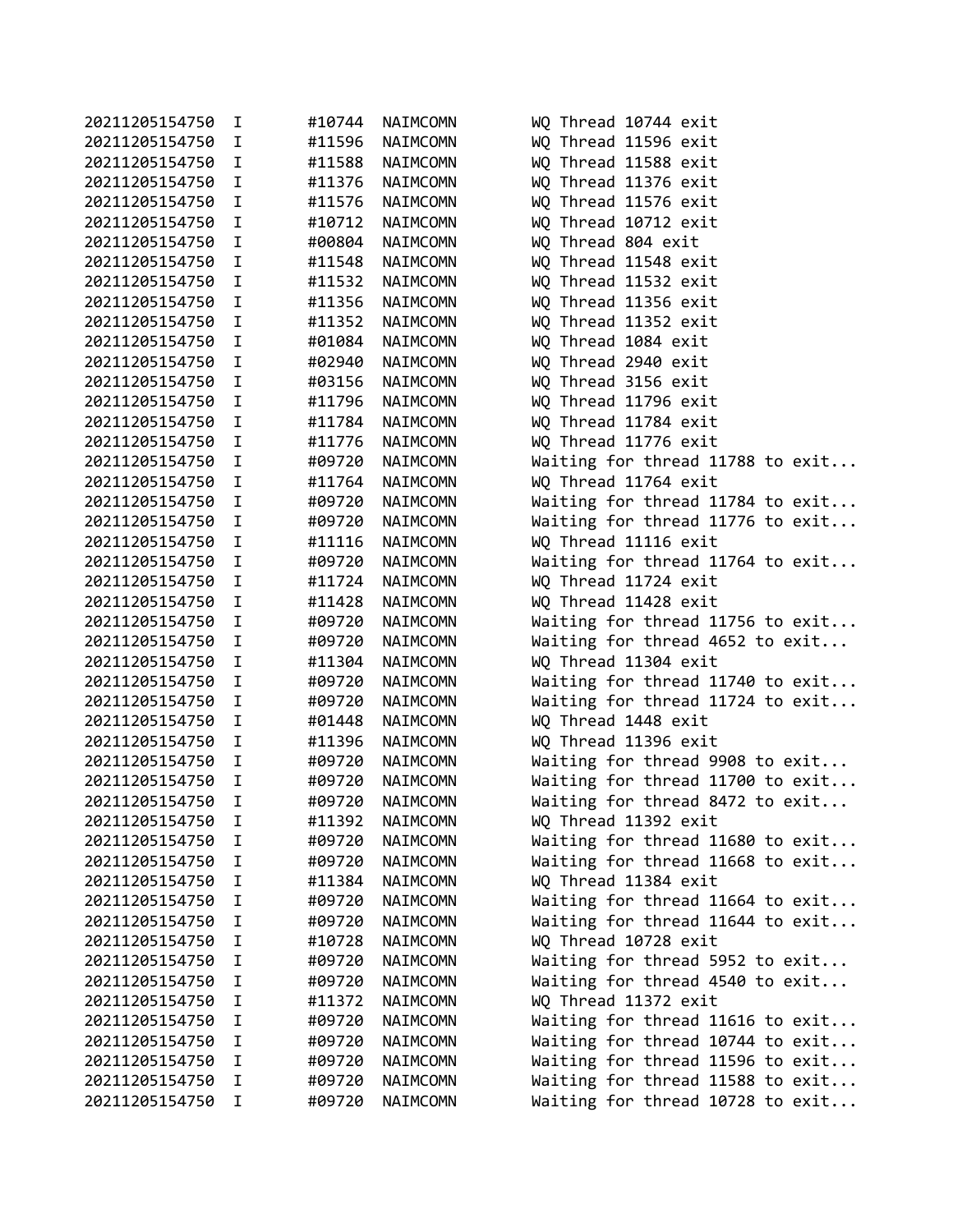| 20211205154750                   | I.          | #10732           | NAIMCOMN | WQ Thread 10732 exit                                                 |
|----------------------------------|-------------|------------------|----------|----------------------------------------------------------------------|
| 20211205154750                   | I.          | #09720           | NAIMCOMN | Waiting for thread 11576 to exit                                     |
| 20211205154750                   | I.          | #11536           | NAIMCOMN | WQ Thread 11536 exit                                                 |
| 20211205154750                   | $\mathbf I$ | #09720           | NAIMCOMN | Waiting for thread 10712 to exit                                     |
| 20211205154750                   | $\mathbf I$ | #09720           | NAIMCOMN | Waiting for thread 10732 to exit                                     |
| 20211205154750                   | $\mathbf I$ | #11528           | NAIMCOMN | WQ Thread 11528 exit                                                 |
| 20211205154750                   | I.          | #09720           | NAIMCOMN | Waiting for thread 11548 to exit                                     |
| 20211205154750                   | I.          | #09720           | NAIMCOMN | Waiting for thread 11536 to exit                                     |
| 20211205154750                   | I.          | #01700           | NAIMCOMN | WQ Thread 1700 exit                                                  |
| 20211205154750                   | I.          | #09720           | NAIMCOMN | Waiting for thread 11532 to exit                                     |
| 20211205154750                   | I.          | #02500           | NAIMCOMN | WQ Thread 2500 exit                                                  |
| 20211205154750                   | $\mathbf I$ | #09720           | NAIMCOMN | Waiting for thread 11528 to exit                                     |
| 20211205154750                   | $\mathbf I$ | #09936           | NAIMCOMN | WQ Thread 9936 exit                                                  |
| 20211205154750                   | I.          | #09720           | NAIMCOMN | Waiting for thread 1700 to exit                                      |
| 20211205154750                   | I.          | #09720           | NAIMCOMN | Waiting for thread 2940 to exit                                      |
| 20211205154750                   | I.          | #11316           | NAIMCOMN | WQ Thread 11316 exit                                                 |
| 20211205154750                   | $\mathbf I$ | #09720           | NAIMCOMN | Waiting for thread 3156 to exit                                      |
| 20211205154750                   | T.          | #09720           | NAIMCOMN | Waiting for thread 11492 to exit                                     |
| 20211205154750                   | $\mathbf I$ | #09720           | NAIMCOMN | Waiting for thread 11484 to exit                                     |
| 20211205154750                   | $\mathbf I$ | #09720           | NAIMCOMN | Waiting for thread 828 to exit                                       |
| 20211205154750                   | T.          | #11444           | NAIMCOMN | WQ Thread 11444 exit                                                 |
| 20211205154750                   | I.          | #09720           | NAIMCOMN | Waiting for thread 2372 to exit                                      |
| 20211205154750                   | I.          | #09720           | NAIMCOMN | Waiting for thread 11116 to exit                                     |
| 20211205154750                   | $\mathbf I$ | #09720           | NAIMCOMN | Waiting for thread 11444 to exit                                     |
| 20211205154750                   | I.          | #03332           | NAIMCOMN | WQ Thread 3332 exit                                                  |
| 20211205154750                   | $\mathbf I$ | #11292           | NAIMCOMN | WQ Thread 11292 exit                                                 |
| 20211205154750                   | $\mathbf I$ | #09720           | NAIMCOMN | Waiting for thread 11428 to exit                                     |
| 20211205154750                   | I.          | #09720           | NAIMCOMN | Waiting for thread 3332 to exit                                      |
| 20211205154750                   | I           | #09720           | NAIMCOMN | Waiting for thread 1448 to exit                                      |
| 20211205154750                   | I.          | #09720           | NAIMCOMN | Waiting for thread 11396 to exit                                     |
| 20211205154750                   | I           |                  |          |                                                                      |
|                                  | I           | #09720<br>#09720 | NAIMCOMN | Waiting for thread 11392 to exit<br>Waiting for thread 11384 to exit |
| 20211205154750<br>20211205154750 | $\mathbf I$ |                  | NAIMCOMN |                                                                      |
|                                  | $\mathbf I$ | #03324           | NAIMCOMN | WQ Thread 3324 exit                                                  |
| 20211205154750                   | I           | #09720           | NAIMCOMN | Waiting for thread 11376 to exit                                     |
| 20211205154750                   |             | #09720           | NAIMCOMN | Waiting for thread 11372 to exit                                     |
| 20211205154750                   | I           | #09720           | NAIMCOMN | Waiting for thread 11364 to exit                                     |
| 20211205154750                   | I.          | #11364           | NAIMCOMN | WQ Thread 11364 exit                                                 |
| 20211205154750                   | I.          | #03124           | NAIMCOMN | WQ Thread 3124 exit                                                  |
| 20211205154750                   | I.          | #09720           | NAIMCOMN | Waiting for thread 11356 to exit                                     |
| 20211205154750                   | I           | #09720           | NAIMCOMN | Waiting for thread 11352 to exit                                     |
| 20211205154750                   | I           | #09720           | NAIMCOMN | Waiting for thread 3124 to exit                                      |
| 20211205154750                   | I.          | #11324           | NAIMCOMN | WQ Thread 11324 exit                                                 |
| 20211205154750                   | I.          | #09720           | NAIMCOMN | Waiting for thread 2500 to exit                                      |
| 20211205154750                   | I.          | #01220           | NAIMCOMN | WQ Thread 1220 exit                                                  |
| 20211205154750                   | I.          | #09720           | NAIMCOMN | Waiting for thread 11324 to exit                                     |
| 20211205154750                   | I.          | #11272           | NAIMCOMN | WQ Thread 11272 exit                                                 |
| 20211205154750                   | I           | #09720           | NAIMCOMN | Waiting for thread 11316 to exit                                     |
| 20211205154750                   | I           | #09720           | NAIMCOMN | Waiting for thread 11128 to exit                                     |
| 20211205154750                   | I.          | #09720           | NAIMCOMN | Waiting for thread 3324 to exit                                      |
| 20211205154750                   | I           | #09720           | NAIMCOMN | Waiting for thread 11304 to exit                                     |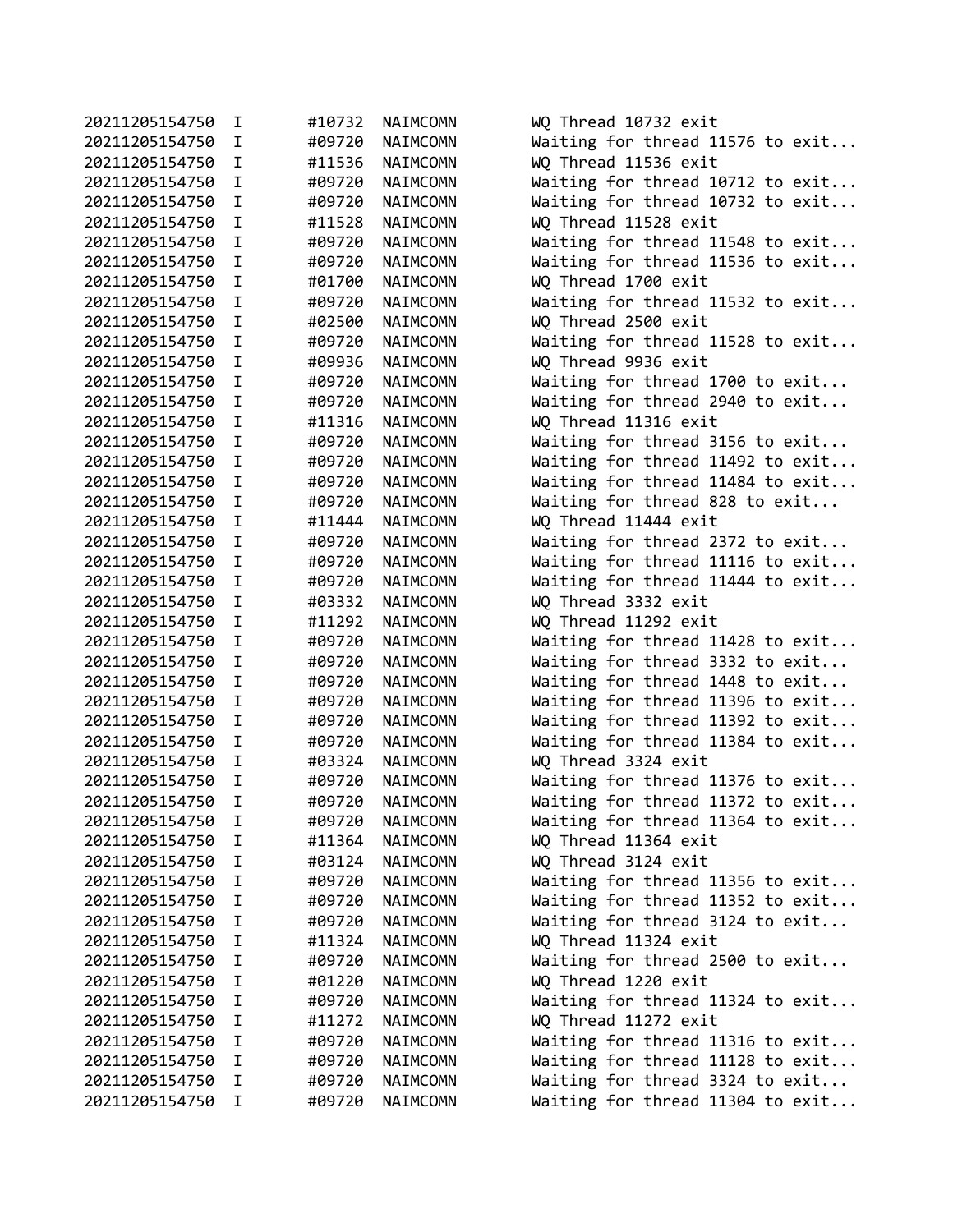20211205154750 I #09720 NAIMCOMN Waiting for thread 11292 to exit... 20211205154750 I #09720 NAIMCOMN Waiting for thread 804 to exit... 20211205154750 I #09720 NAIMCOMN Waiting for thread 11272 to exit... 20211205154750 I #09720 NAIMCOMN Waiting for thread 1220 to exit... 20211205154750 I #09720 NAIMCOMN Waiting for thread 9936 to exit... 20211205154750 I #09720 NAIMCOMN Waiting for thread 1084 to exit... 20211205154750 I #09720 NAIMCOMN Waiting for thread 6884 to exit... 20211205154750 I #09720 NAIMCOMN Waiting for idle thread to exit... 20211205154750 I #09720 NAIMCOMN Work queue all threads exit... 20211205154750 I #09720 NAIMCOMN Work queue is shut down 20211205155127 I #08204 EVNTPRSR Initializing Server... 20211205155127 I #08204 EVNTPRSR Database initialization: Starting. 20211205155127 I #08204 NAISIGN Found master install key, decoding 20211205155127 I #08204 MFEFIPS Loading: "C:\PROGRA~2\McAfee\EPOLIC~1", Role = Officer, Mode = Normal 20211205155127 I #08204 MFEFIPS Using Random Generator: HMAC Random 20211205155127 I #08204 MFEFIPS RSA BSAFE Crypto-C Micro Edition FIPS140 Module 4.1.2.0 20211205155127 I #08204 MFEFIPS Module Initialized. 20211205155127 I #08204 MFEFIPS MFEFIPS\_Status() returned 1 20211205155127 I #08204 MFEFIPS Loading: "C:\PROGRA~2\McAfee\EPOLIC~1", Role = Officer, Mode = Normal 20211205155127 I #08204 MFEFIPS Module Initialized. 20211205155127 I #08204 MFEFIPS MFEFIPS\_Status() returned 1 20211205155127 I #08204 EPODAL Using SSPI/NTLM Authentication for [CSS-EPSBR\SQLEXPRESS,49708].[ePO\_CSS-EPSBR] 20211205155201 E #08204 EPODAL ePOData\_Connection.cpp(600): COM Error 0x80004005, source=Microsoft SQL Server Native Client 11.0, desc=TCP Provider: No connection could be made because the target machine actively refused it. 20211205155201 E #08204 EPODAL , msg=Unspecified error 20211205155201 E #08204 EPODAL ePOData\_Connection.cpp(618): COM Error 0x80004005, source=Microsoft SQL Server Native Client 11.0, desc=TCP Provider: No connection could be made because the target machine actively refused it. 20211205155201 E #08204 EPODAL , msg=Unspecified error 20211205155201 E #08204 EPODAL ePOData\_Connection.cpp(703): COM Error 0x80004005, source=Microsoft SQL Server Native Client 11.0, desc=TCP Provider: No connection could be made because the target machine actively refused it. 20211205155201 E #08204 EPODAL , msg=Unspecified error 20211205155201 E #08204 EPODAL ePOData\_Connection.cpp(373): COM Error 0x80004005, source=Microsoft SQL Server Native Client 11.0, desc=TCP Provider: No connection could be made because the target machine actively refused it. 20211205155201 E #08204 EPODAL , msg=Unspecified error 20211205155234 E #08204 EPODAL ePOData\_Connection.cpp(600): COM Error 0x80004005, source=Microsoft SQL Server Native Client 11.0, desc=TCP Provider: No connection could be made because the target machine actively refused it.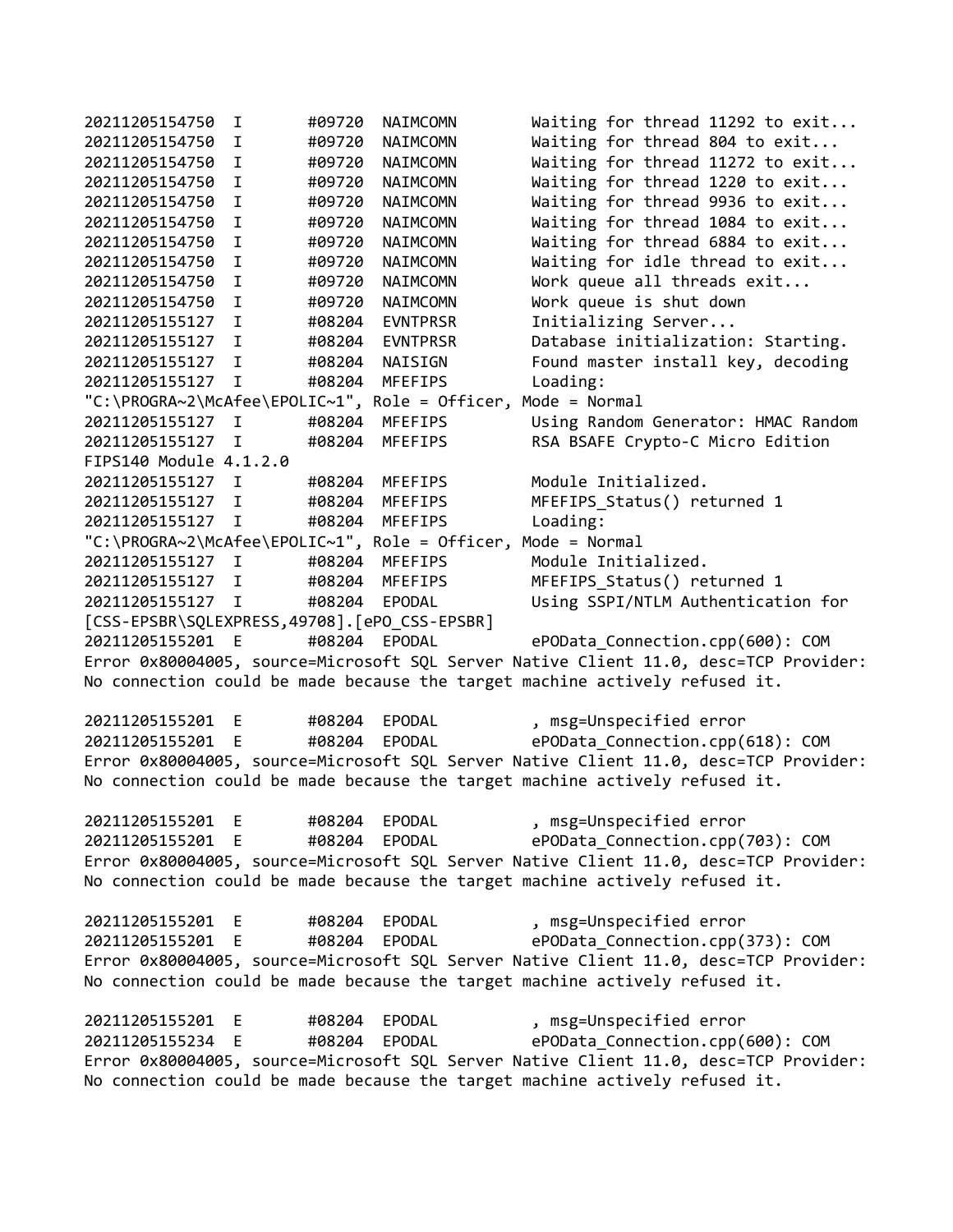20211205155234 E #08204 EPODAL , msg=Unspecified error 20211205155234 E #08204 EPODAL ePOData\_Connection.cpp(618): COM Error 0x80004005, source=Microsoft SQL Server Native Client 11.0, desc=TCP Provider: No connection could be made because the target machine actively refused it. 20211205155234 E #08204 EPODAL , msg=Unspecified error 20211205155234 E #08204 EPODAL ePOData\_Connection.cpp(703): COM Error 0x80004005, source=Microsoft SQL Server Native Client 11.0, desc=TCP Provider: No connection could be made because the target machine actively refused it. 20211205155234 E #08204 EPODAL , msg=Unspecified error 20211205155234 E #08204 EPODAL ePOData\_Connection.cpp(373): COM Error 0x80004005, source=Microsoft SQL Server Native Client 11.0, desc=TCP Provider: No connection could be made because the target machine actively refused it. 20211205155234 E #08204 EPODAL , msg=Unspecified error 20211205155234 E #08204 EPODAL ePOData\_Connection.cpp(398): Error 0x80004005 returned from credentials callback. Database NOT available 20211205155234 E #08204 EVNTPRSR D:\BUILD\_852722\BUILD\ePO\dev\src\server\include\ePOData.inl(461): Database initialization: Failed (hr=0x80004005). 20211205155234 E #08204 EVNTPRSR source\servinit.cpp(163): Failed to initialize database layer. Cannot continue. 20211205155234 I #08204 EVNTPRSR EventParser Stopped. 20211205155234 I #08204 EVNTPRSR Cleaning up Server... 20211205155234 I #08204 EVNTPRSR Shutting down syslog forward subsystem 20211205160119 I #11112 EVNTPRSR Initializing Server... 20211205160119 I #11112 EVNTPRSR Database initialization: Starting. 20211205160119 I #11112 NAISIGN Found master install key, decoding 20211205160119 I #11112 MFEFIPS Loading: "C:\PROGRA~2\McAfee\EPOLIC~1", Role = Officer, Mode = Normal 20211205160120 I #11112 MFEFIPS Using Random Generator: HMAC Random 20211205160120 I #11112 MFEFIPS RSA BSAFE Crypto-C Micro Edition FIPS140 Module 4.1.2.0 20211205160120 I #11112 MFEFIPS Module Initialized. 20211205160120 I #11112 MFEFIPS MFEFIPS\_Status() returned 1 20211205160120 I #11112 MFEFIPS Loading: "C:\PROGRA~2\McAfee\EPOLIC~1", Role = Officer, Mode = Normal 20211205160120 I #11112 MFEFIPS Module Initialized. 20211205160120 I #11112 MFEFIPS MFEFIPS\_Status() returned 1 20211205160120 I #11112 EPODAL Using SSPI/NTLM Authentication for [CSS-EPSBR\SQLEXPRESS,49708].[ePO\_CSS-EPSBR] 20211205160153 E #11112 EPODAL ePOData\_Connection.cpp(600): COM Error 0x80004005, source=Microsoft SQL Server Native Client 11.0, desc=TCP Provider: No connection could be made because the target machine actively refused it. 20211205160153 E #11112 EPODAL , msg=Unspecified error 20211205160153 E #11112 EPODAL ePOData\_Connection.cpp(618): COM Error 0x80004005, source=Microsoft SQL Server Native Client 11.0, desc=TCP Provider: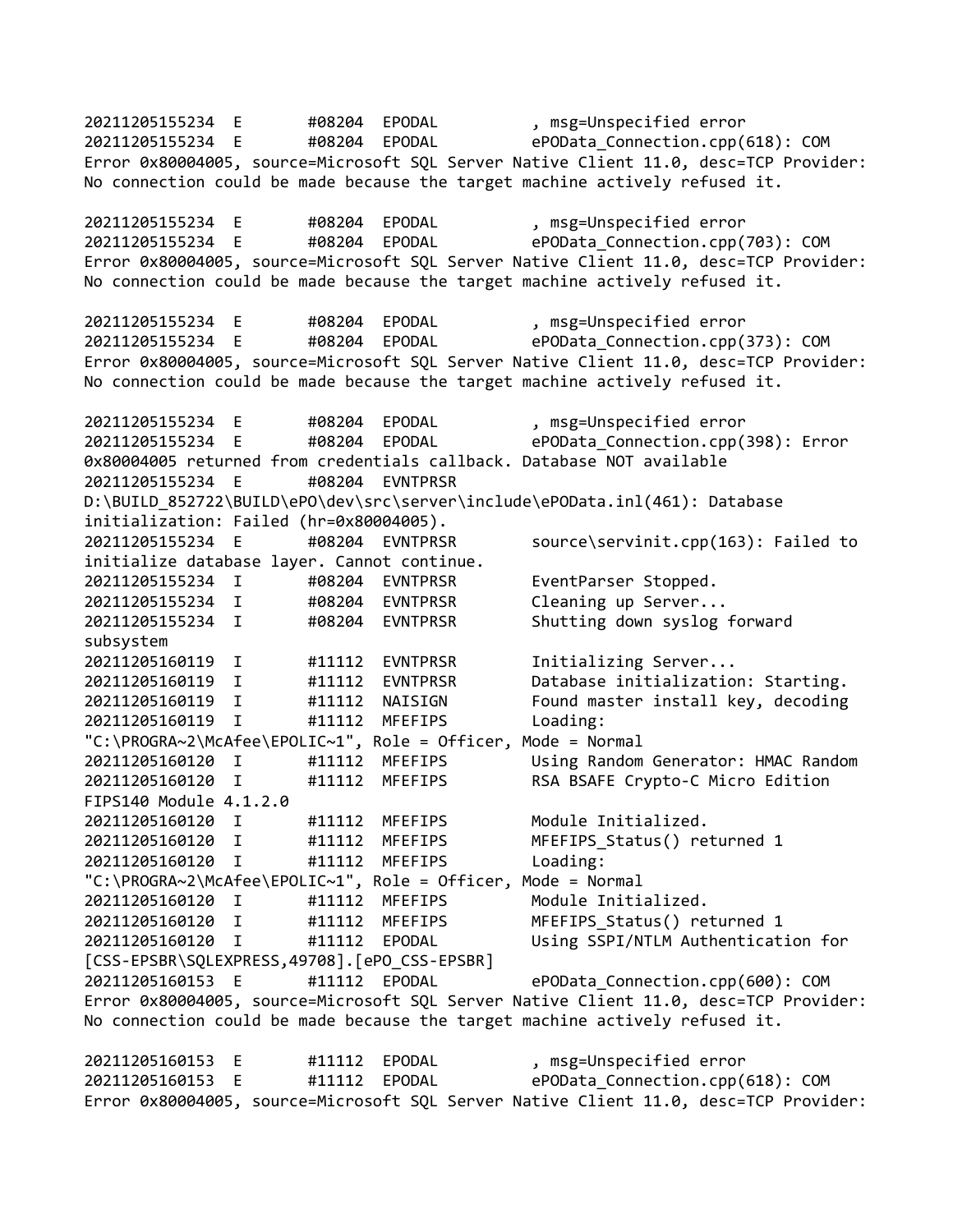No connection could be made because the target machine actively refused it. 20211205160153 E #11112 EPODAL , msg=Unspecified error 20211205160153 E #11112 EPODAL ePOData\_Connection.cpp(703): COM Error 0x80004005, source=Microsoft SQL Server Native Client 11.0, desc=TCP Provider: No connection could be made because the target machine actively refused it. 20211205160153 E #11112 EPODAL , msg=Unspecified error 20211205160153 E #11112 EPODAL ePOData\_Connection.cpp(373): COM Error 0x80004005, source=Microsoft SQL Server Native Client 11.0, desc=TCP Provider: No connection could be made because the target machine actively refused it. 20211205160153 E #11112 EPODAL , msg=Unspecified error 20211205160227 E #11112 EPODAL ePOData\_Connection.cpp(600): COM Error 0x80004005, source=Microsoft SQL Server Native Client 11.0, desc=TCP Provider: No connection could be made because the target machine actively refused it. 20211205160227 E #11112 EPODAL , msg=Unspecified error 20211205160227 E #11112 EPODAL ePOData\_Connection.cpp(618): COM Error 0x80004005, source=Microsoft SQL Server Native Client 11.0, desc=TCP Provider: No connection could be made because the target machine actively refused it. 20211205160227 E #11112 EPODAL , msg=Unspecified error<br>20211205160227 E #11112 EPODAL ePOData Connection.cpp( 20211205160227 E #11112 EPODAL ePOData\_Connection.cpp(703): COM Error 0x80004005, source=Microsoft SQL Server Native Client 11.0, desc=TCP Provider: No connection could be made because the target machine actively refused it. 20211205160227 E #11112 EPODAL , msg=Unspecified error 20211205160227 E #11112 EPODAL ePOData\_Connection.cpp(373): COM Error 0x80004005, source=Microsoft SQL Server Native Client 11.0, desc=TCP Provider: No connection could be made because the target machine actively refused it. 20211205160227 E #11112 EPODAL , msg=Unspecified error 20211205160227 E #11112 EPODAL ePOData\_Connection.cpp(398): Error 0x80004005 returned from credentials callback. Database NOT available 20211205160227 E #11112 EVNTPRSR D:\BUILD\_852722\BUILD\ePO\dev\src\server\include\ePOData.inl(461): Database initialization: Failed (hr=0x80004005). 20211205160227 E #11112 EVNTPRSR source\servinit.cpp(163): Failed to initialize database layer. Cannot continue. 20211205160227 I #11112 EVNTPRSR EventParser Stopped. 20211205160227 I #11112 EVNTPRSR Cleaning up Server... 20211205160227 I #11112 EVNTPRSR Shutting down syslog forward subsystem 20211205160330 I #14740 EVNTPRSR Initializing Server... 20211205160330 I #14740 EVNTPRSR Database initialization: Starting. 20211205160331 I #14740 NAISIGN Found master install key, decoding 20211205160331 I #14740 MFEFIPS Loading: "C:\PROGRA~2\McAfee\EPOLIC~1", Role = Officer, Mode = Normal 20211205160331 I #14740 MFEFIPS Using Random Generator: HMAC Random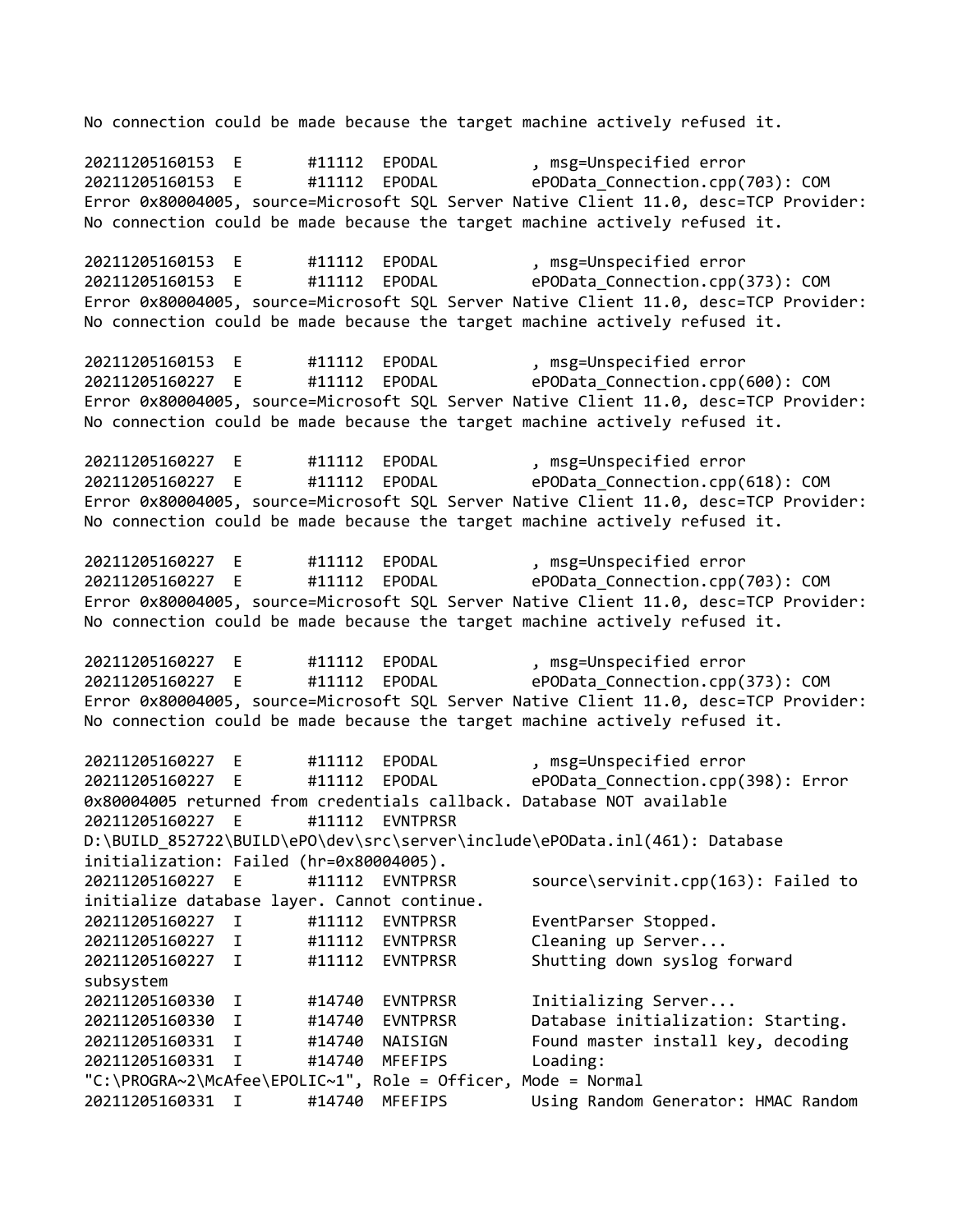20211205160331 I #14740 MFEFIPS RSA BSAFE Crypto-C Micro Edition FIPS140 Module 4.1.2.0 20211205160331 I #14740 MFEFIPS Module Initialized. 20211205160331 I #14740 MFEFIPS MFEFIPS\_Status() returned 1 20211205160331 I #14740 MFEFIPS Loading: "C:\PROGRA~2\McAfee\EPOLIC~1", Role = Officer, Mode = Normal 20211205160331 I #14740 MFEFIPS Module Initialized. 20211205160331 I #14740 MFEFIPS MFEFIPS\_Status() returned 1 20211205160331 I #14740 EPODAL Using SSPI/NTLM Authentication for [CSS-EPSBR\SQLEXPRESS,49708].[ePO\_CSS-EPSBR] 20211205160404 E #14740 EPODAL ePOData\_Connection.cpp(600): COM Error 0x80004005, source=Microsoft SQL Server Native Client 11.0, desc=TCP Provider: No connection could be made because the target machine actively refused it. 20211205160404 E #14740 EPODAL , msg=Unspecified error 20211205160404 E #14740 EPODAL ePOData\_Connection.cpp(618): COM Error 0x80004005, source=Microsoft SQL Server Native Client 11.0, desc=TCP Provider: No connection could be made because the target machine actively refused it. 20211205160404 E #14740 EPODAL , msg=Unspecified error 20211205160404 E #14740 EPODAL ePOData\_Connection.cpp(703): COM Error 0x80004005, source=Microsoft SQL Server Native Client 11.0, desc=TCP Provider: No connection could be made because the target machine actively refused it. 20211205160404 E #14740 EPODAL , msg=Unspecified error 20211205160404 E #14740 EPODAL ePOData\_Connection.cpp(373): COM Error 0x80004005, source=Microsoft SQL Server Native Client 11.0, desc=TCP Provider: No connection could be made because the target machine actively refused it. 20211205160404 E #14740 EPODAL , msg=Unspecified error 20211205160437 E #14740 EPODAL ePOData\_Connection.cpp(600): COM Error 0x80004005, source=Microsoft SQL Server Native Client 11.0, desc=TCP Provider: No connection could be made because the target machine actively refused it. 20211205160437 E #14740 EPODAL , msg=Unspecified error 20211205160437 E #14740 EPODAL ePOData\_Connection.cpp(618): COM Error 0x80004005, source=Microsoft SQL Server Native Client 11.0, desc=TCP Provider: No connection could be made because the target machine actively refused it. 20211205160437 E #14740 EPODAL , msg=Unspecified error 20211205160437 E #14740 EPODAL ePOData\_Connection.cpp(703): COM Error 0x80004005, source=Microsoft SQL Server Native Client 11.0, desc=TCP Provider: No connection could be made because the target machine actively refused it. 20211205160437 E #14740 EPODAL , msg=Unspecified error 20211205160437 E #14740 EPODAL ePOData\_Connection.cpp(373): COM Error 0x80004005, source=Microsoft SQL Server Native Client 11.0, desc=TCP Provider: No connection could be made because the target machine actively refused it. 20211205160437 E #14740 EPODAL , msg=Unspecified error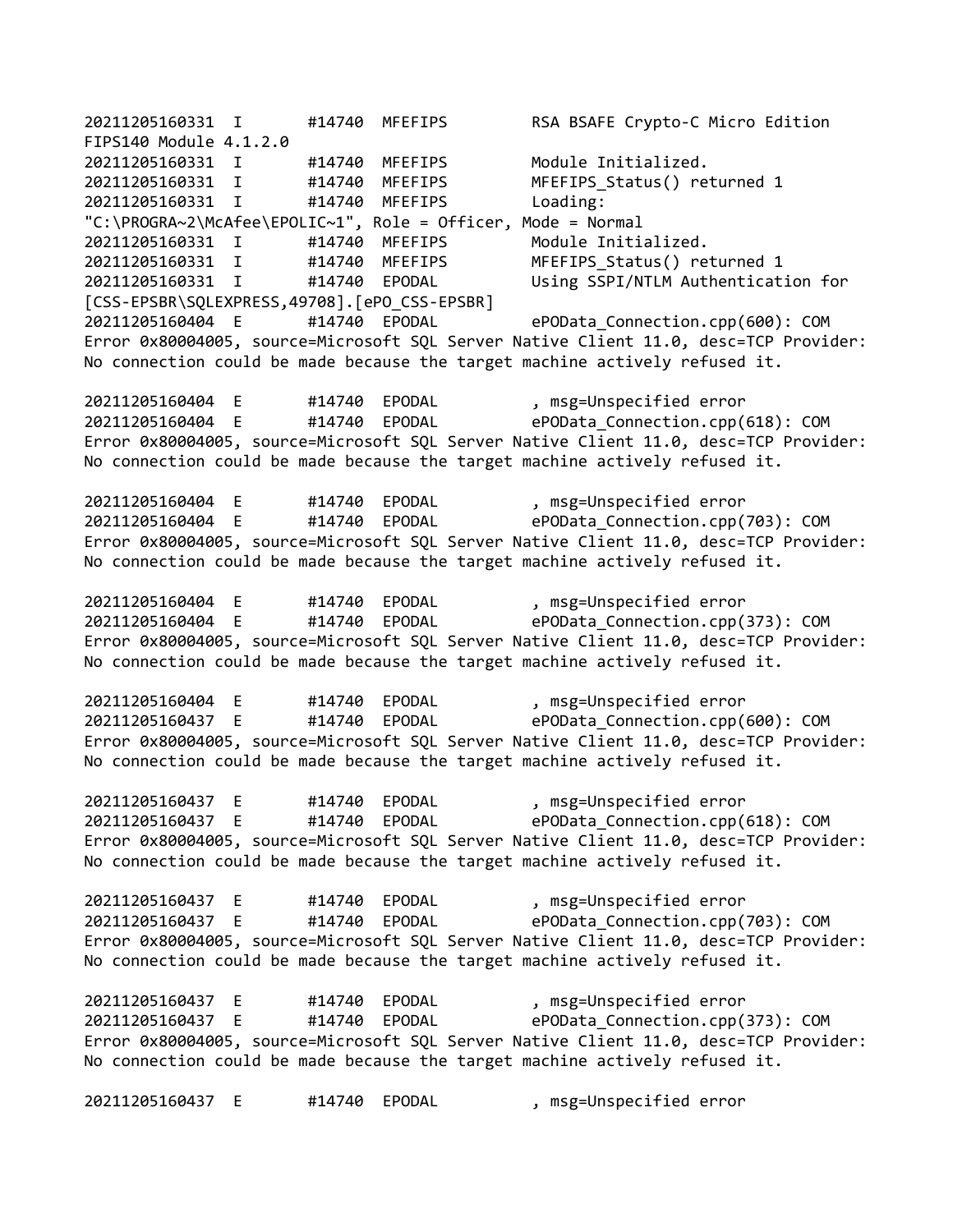20211205160437 E #14740 EPODAL ePOData\_Connection.cpp(398): Error 0x80004005 returned from credentials callback. Database NOT available 20211205160437 E #14740 EVNTPRSR D:\BUILD\_852722\BUILD\ePO\dev\src\server\include\ePOData.inl(461): Database initialization: Failed (hr=0x80004005). 20211205160437 E #14740 EVNTPRSR source\servinit.cpp(163): Failed to initialize database layer. Cannot continue. 20211205160437 I #14740 EVNTPRSR EventParser Stopped. 20211205160437 I #14740 EVNTPRSR Cleaning up Server... 20211205160437 I #14740 EVNTPRSR Shutting down syslog forward subsystem 20211205160529 I #14680 EVNTPRSR Initializing Server... 20211205160529 I #14680 EVNTPRSR Database initialization: Starting. 20211205160529 I #14680 NAISIGN Found master install key, decoding<br>20211205160529 I #14680 MFEFIPS Loading: 20211205160529 I #14680 MFEFIPS Loading: "C:\PROGRA~2\McAfee\EPOLIC~1", Role = Officer, Mode = Normal 20211205160529 I #14680 MFEFIPS Using Random Generator: HMAC Random 20211205160529 I #14680 MFEFIPS RSA BSAFE Crypto-C Micro Edition FIPS140 Module 4.1.2.0 20211205160529 I #14680 MFEFIPS Module Initialized. 20211205160529 I #14680 MFEFIPS MFEFIPS\_Status() returned 1 20211205160529 I #14680 MFEFIPS Loading: "C:\PROGRA~2\McAfee\EPOLIC~1", Role = Officer, Mode = Normal 20211205160529 I #14680 MFEFIPS Module Initialized. 20211205160529 I #14680 MFEFIPS MFEFIPS\_Status() returned 1 20211205160529 I #14680 EPODAL Using SSPI/NTLM Authentication for [CSS-EPSBR\SQLEXPRESS,49708].[ePO\_CSS-EPSBR] 20211205160602 E #14680 EPODAL ePOData\_Connection.cpp(600): COM Error 0x80004005, source=Microsoft SQL Server Native Client 11.0, desc=TCP Provider: No connection could be made because the target machine actively refused it. 20211205160602 E #14680 EPODAL , msg=Unspecified error 20211205160602 E #14680 EPODAL ePOData\_Connection.cpp(618): COM Error 0x80004005, source=Microsoft SQL Server Native Client 11.0, desc=TCP Provider: No connection could be made because the target machine actively refused it. 20211205160602 E #14680 EPODAL , msg=Unspecified error 20211205160602 E #14680 EPODAL ePOData\_Connection.cpp(703): COM Error 0x80004005, source=Microsoft SQL Server Native Client 11.0, desc=TCP Provider: No connection could be made because the target machine actively refused it. 20211205160602 E #14680 EPODAL , msg=Unspecified error 20211205160602 E #14680 EPODAL ePOData\_Connection.cpp(373): COM Error 0x80004005, source=Microsoft SQL Server Native Client 11.0, desc=TCP Provider: No connection could be made because the target machine actively refused it. 20211205160602 E #14680 EPODAL , msg=Unspecified error 20211205160635 E #14680 EPODAL ePOData\_Connection.cpp(600): COM Error 0x80004005, source=Microsoft SQL Server Native Client 11.0, desc=TCP Provider: No connection could be made because the target machine actively refused it.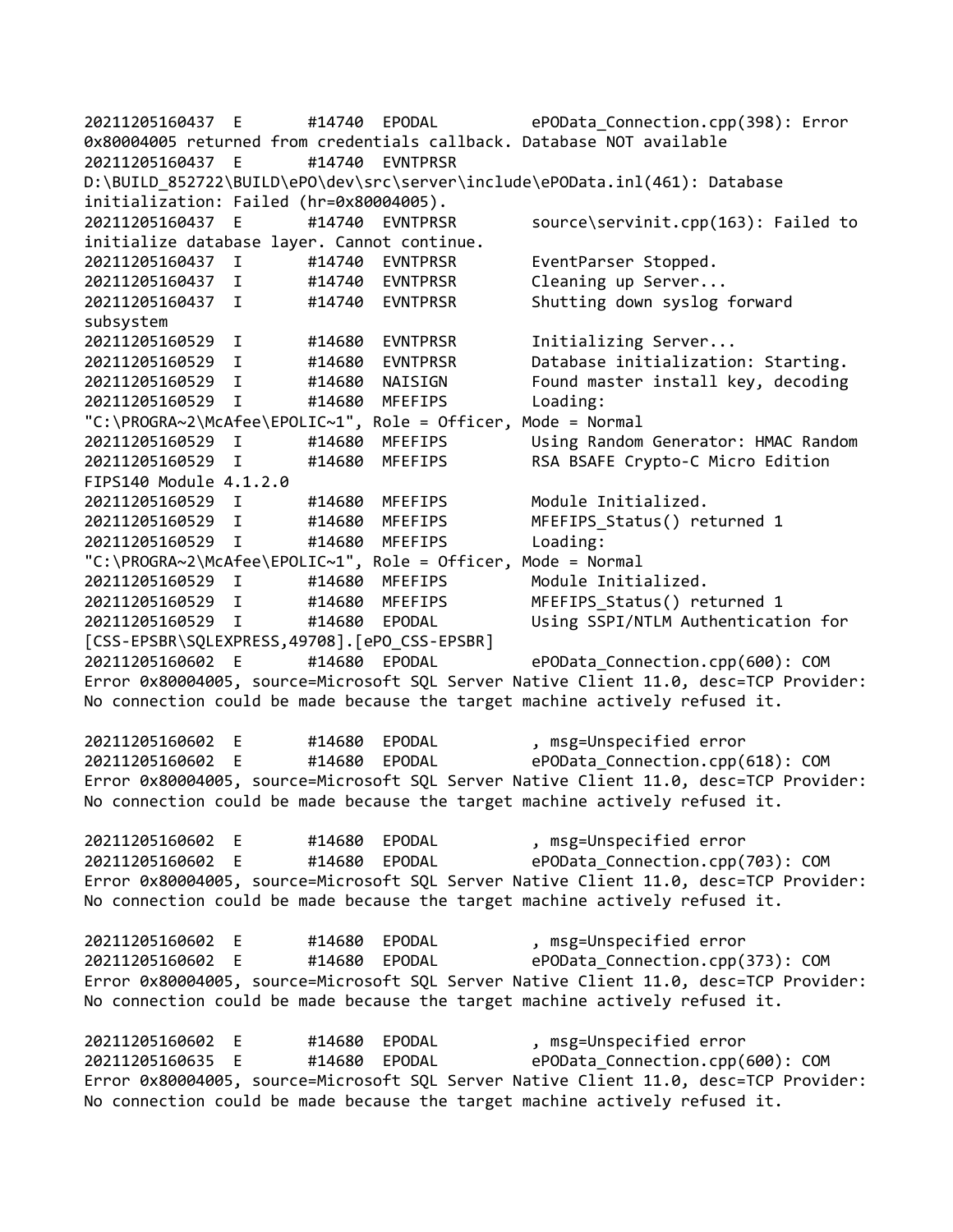20211205160635 E #14680 EPODAL , msg=Unspecified error 20211205160635 E #14680 EPODAL ePOData\_Connection.cpp(618): COM Error 0x80004005, source=Microsoft SQL Server Native Client 11.0, desc=TCP Provider: No connection could be made because the target machine actively refused it. 20211205160635 E #14680 EPODAL , msg=Unspecified error 20211205160635 E #14680 EPODAL ePOData\_Connection.cpp(703): COM Error 0x80004005, source=Microsoft SQL Server Native Client 11.0, desc=TCP Provider: No connection could be made because the target machine actively refused it. 20211205160635 E #14680 EPODAL , msg=Unspecified error 20211205160635 E #14680 EPODAL ePOData\_Connection.cpp(373): COM Error 0x80004005, source=Microsoft SQL Server Native Client 11.0, desc=TCP Provider: No connection could be made because the target machine actively refused it. 20211205160635 E #14680 EPODAL , msg=Unspecified error 20211205160635 E #14680 EPODAL ePOData\_Connection.cpp(398): Error 0x80004005 returned from credentials callback. Database NOT available 20211205160635 E #14680 EVNTPRSR D:\BUILD\_852722\BUILD\ePO\dev\src\server\include\ePOData.inl(461): Database initialization: Failed (hr=0x80004005). 20211205160635 E #14680 EVNTPRSR source\servinit.cpp(163): Failed to initialize database layer. Cannot continue. 20211205160635 I #14680 EVNTPRSR EventParser Stopped. 20211205160635 I #14680 EVNTPRSR Cleaning up Server... 20211205160635 I #14680 EVNTPRSR Shutting down syslog forward subsystem 20211205162703 I #11308 EVNTPRSR Initializing Server... 20211205162703 I #11308 EVNTPRSR Database initialization: Starting. 20211205162703 I #11308 NAISIGN Found master install key, decoding 20211205162703 I #11308 MFEFIPS Loading: "C:\PROGRA~2\McAfee\EPOLIC~1", Role = Officer, Mode = Normal 20211205162703 I #11308 MFEFIPS Using Random Generator: HMAC Random 20211205162704 I #11308 MFEFIPS RSA BSAFE Crypto-C Micro Edition FIPS140 Module 4.1.2.0 20211205162704 I #11308 MFEFIPS Module Initialized. 20211205162704 I #11308 MFEFIPS MFEFIPS\_Status() returned 1 20211205162704 I #11308 MFEFIPS Loading: "C:\PROGRA~2\McAfee\EPOLIC~1", Role = Officer, Mode = Normal 20211205162704 I #11308 MFEFIPS Module Initialized. 20211205162704 I #11308 MFEFIPS MFEFIPS\_Status() returned 1 20211205162704 I #11308 EPODAL Using SSPI/NTLM Authentication for [CSS-EPSBR\SQLEXPRESS,49708].[ePO\_CSS-EPSBR] 20211205162737 E #11308 EPODAL ePOData\_Connection.cpp(600): COM Error 0x80004005, source=Microsoft SQL Server Native Client 11.0, desc=TCP Provider: No connection could be made because the target machine actively refused it. 20211205162737 E #11308 EPODAL , msg=Unspecified error 20211205162737 E #11308 EPODAL ePOData\_Connection.cpp(618): COM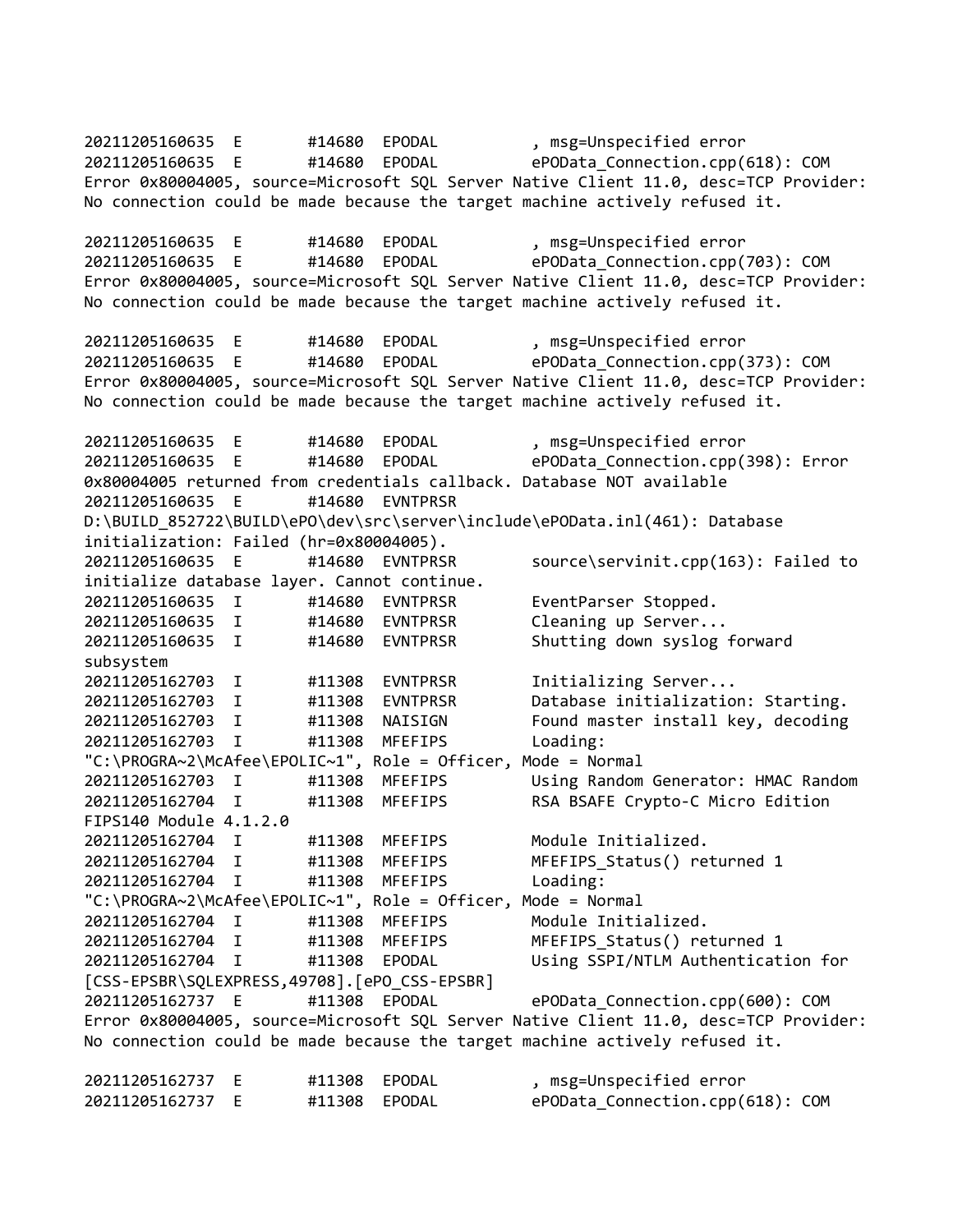Error 0x80004005, source=Microsoft SQL Server Native Client 11.0, desc=TCP Provider: No connection could be made because the target machine actively refused it.

20211205162737 E #11308 EPODAL , msg=Unspecified error 20211205162737 E #11308 EPODAL ePOData\_Connection.cpp(703): COM Error 0x80004005, source=Microsoft SQL Server Native Client 11.0, desc=TCP Provider: No connection could be made because the target machine actively refused it.

20211205162737 E #11308 EPODAL , msg=Unspecified error 20211205162737 E #11308 EPODAL ePOData\_Connection.cpp(373): COM Error 0x80004005, source=Microsoft SQL Server Native Client 11.0, desc=TCP Provider: No connection could be made because the target machine actively refused it.

20211205162737 E #11308 EPODAL , msg=Unspecified error<br>20211205162811 E #11308 EPODAL ePOData Connection.cpp( 20211205162811 E #11308 EPODAL ePOData\_Connection.cpp(600): COM Error 0x80004005, source=Microsoft SQL Server Native Client 11.0, desc=TCP Provider: No connection could be made because the target machine actively refused it.

20211205162811 E #11308 EPODAL , msg=Unspecified error 20211205162811 E #11308 EPODAL ePOData\_Connection.cpp(618): COM Error 0x80004005, source=Microsoft SQL Server Native Client 11.0, desc=TCP Provider: No connection could be made because the target machine actively refused it.

20211205162811 E #11308 EPODAL , msg=Unspecified error<br>20211205162811 E #11308 EPODAL ePOData Connection.cnn( #11308 EPODAL ePOData Connection.cpp(703): COM Error 0x80004005, source=Microsoft SQL Server Native Client 11.0, desc=TCP Provider: No connection could be made because the target machine actively refused it.

20211205162811 E #11308 EPODAL , msg=Unspecified error 20211205162811 E #11308 EPODAL ePOData\_Connection.cpp(373): COM Error 0x80004005, source=Microsoft SQL Server Native Client 11.0, desc=TCP Provider: No connection could be made because the target machine actively refused it.

20211205162811 E #11308 EPODAL , msg=Unspecified error 20211205162811 E #11308 EPODAL ePOData\_Connection.cpp(398): Error 0x80004005 returned from credentials callback. Database NOT available 20211205162811 E #11308 EVNTPRSR D:\BUILD\_852722\BUILD\ePO\dev\src\server\include\ePOData.inl(461): Database initialization: Failed (hr=0x80004005). 20211205162811 E #11308 EVNTPRSR source\servinit.cpp(163): Failed to initialize database layer. Cannot continue. 20211205162811 I #11308 EVNTPRSR EventParser Stopped. 20211205162811 I #11308 EVNTPRSR Cleaning up Server... 20211205162811 I #11308 EVNTPRSR Shutting down syslog forward subsystem 20211205165401 I #04992 EVNTPRSR Initializing Server... 20211205165401 I #04992 EVNTPRSR Database initialization: Starting. 20211205165401 I #04992 NAISIGN Found master install key, decoding 20211205165401 I #04992 MFEFIPS Loading: "C:\PROGRA~2\McAfee\EPOLIC~1", Role = Officer, Mode = Normal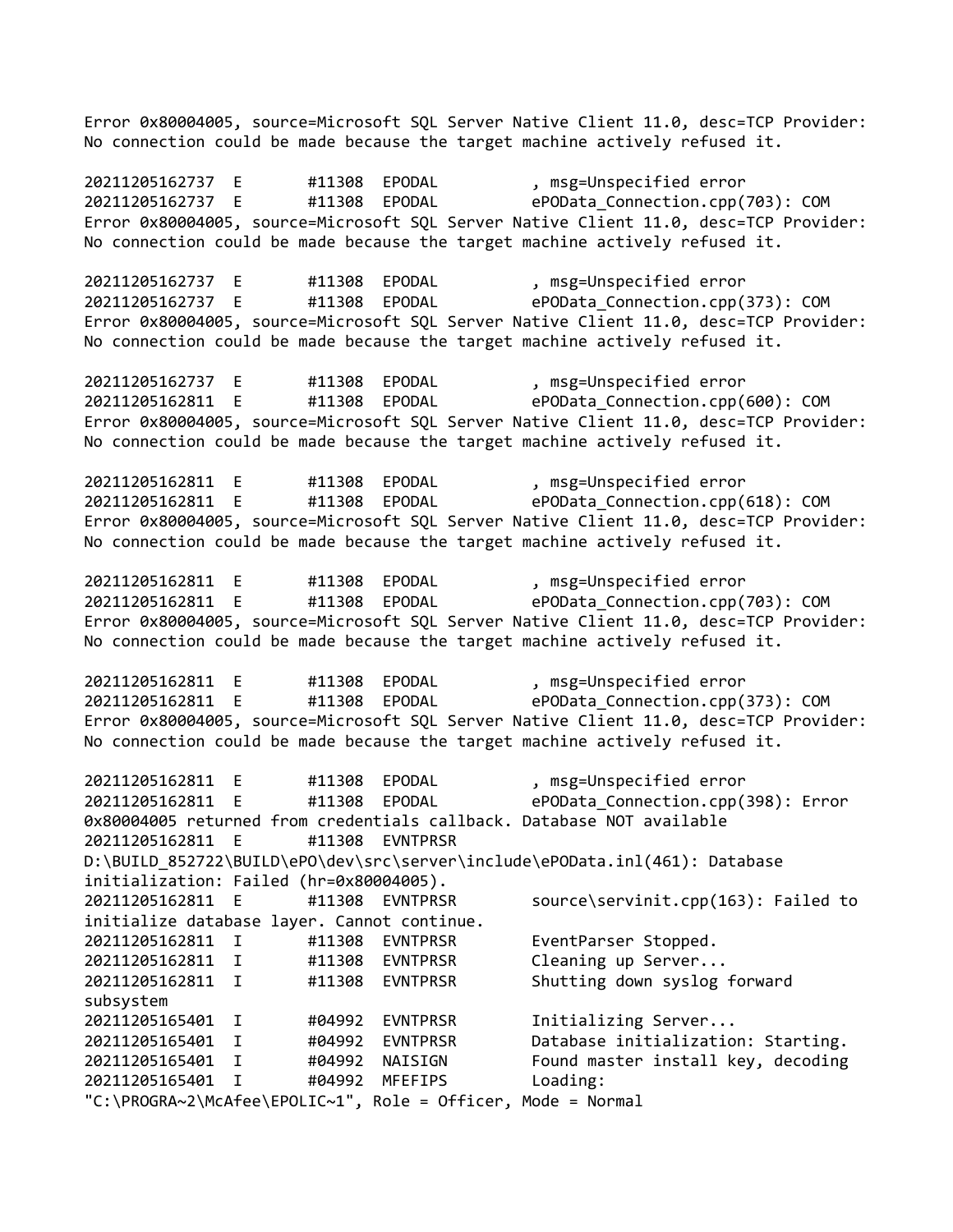20211205165401 I #04992 MFEFIPS Using Random Generator: HMAC Random 20211205165401 I #04992 MFEFIPS RSA BSAFE Crypto-C Micro Edition FIPS140 Module 4.1.2.0 20211205165401 I #04992 MFEFIPS Module Initialized. 20211205165401 I #04992 MFEFIPS MFEFIPS\_Status() returned 1 20211205165401 I #04992 MFEFIPS Loading: "C:\PROGRA~2\McAfee\EPOLIC~1", Role = Officer, Mode = Normal 20211205165401 I #04992 MFEFIPS Module Initialized. 20211205165401 I #04992 MFEFIPS MFEFIPS\_Status() returned 1 20211205165401 I #04992 EPODAL Using SSPI/NTLM Authentication for [CSS-EPSBR\SQLEXPRESS,49708].[ePO\_CSS-EPSBR] 20211205165434 E #04992 EPODAL ePOData\_Connection.cpp(600): COM Error 0x80004005, source=Microsoft SQL Server Native Client 11.0, desc=TCP Provider: No connection could be made because the target machine actively refused it. 20211205165434 E #04992 EPODAL , msg=Unspecified error 20211205165434 E #04992 EPODAL ePOData\_Connection.cpp(618): COM Error 0x80004005, source=Microsoft SQL Server Native Client 11.0, desc=TCP Provider: No connection could be made because the target machine actively refused it. 20211205165434 E #04992 EPODAL , msg=Unspecified error 20211205165434 E #04992 EPODAL ePOData\_Connection.cpp(703): COM Error 0x80004005, source=Microsoft SQL Server Native Client 11.0, desc=TCP Provider: No connection could be made because the target machine actively refused it. 20211205165434 E #04992 EPODAL , msg=Unspecified error 20211205165434 E #04992 EPODAL ePOData\_Connection.cpp(373): COM Error 0x80004005, source=Microsoft SQL Server Native Client 11.0, desc=TCP Provider: No connection could be made because the target machine actively refused it. 20211205165434 E #04992 EPODAL , msg=Unspecified error 20211205165507 E #04992 EPODAL ePOData\_Connection.cpp(600): COM Error 0x80004005, source=Microsoft SQL Server Native Client 11.0, desc=TCP Provider: No connection could be made because the target machine actively refused it. 20211205165507 E #04992 EPODAL , msg=Unspecified error 20211205165507 E #04992 EPODAL ePOData\_Connection.cpp(618): COM Error 0x80004005, source=Microsoft SQL Server Native Client 11.0, desc=TCP Provider: No connection could be made because the target machine actively refused it. 20211205165507 E #04992 EPODAL , msg=Unspecified error 20211205165507 E #04992 EPODAL ePOData\_Connection.cpp(703): COM Error 0x80004005, source=Microsoft SQL Server Native Client 11.0, desc=TCP Provider: No connection could be made because the target machine actively refused it. 20211205165507 E #04992 EPODAL , msg=Unspecified error 20211205165507 E #04992 EPODAL ePOData\_Connection.cpp(373): COM Error 0x80004005, source=Microsoft SQL Server Native Client 11.0, desc=TCP Provider: No connection could be made because the target machine actively refused it.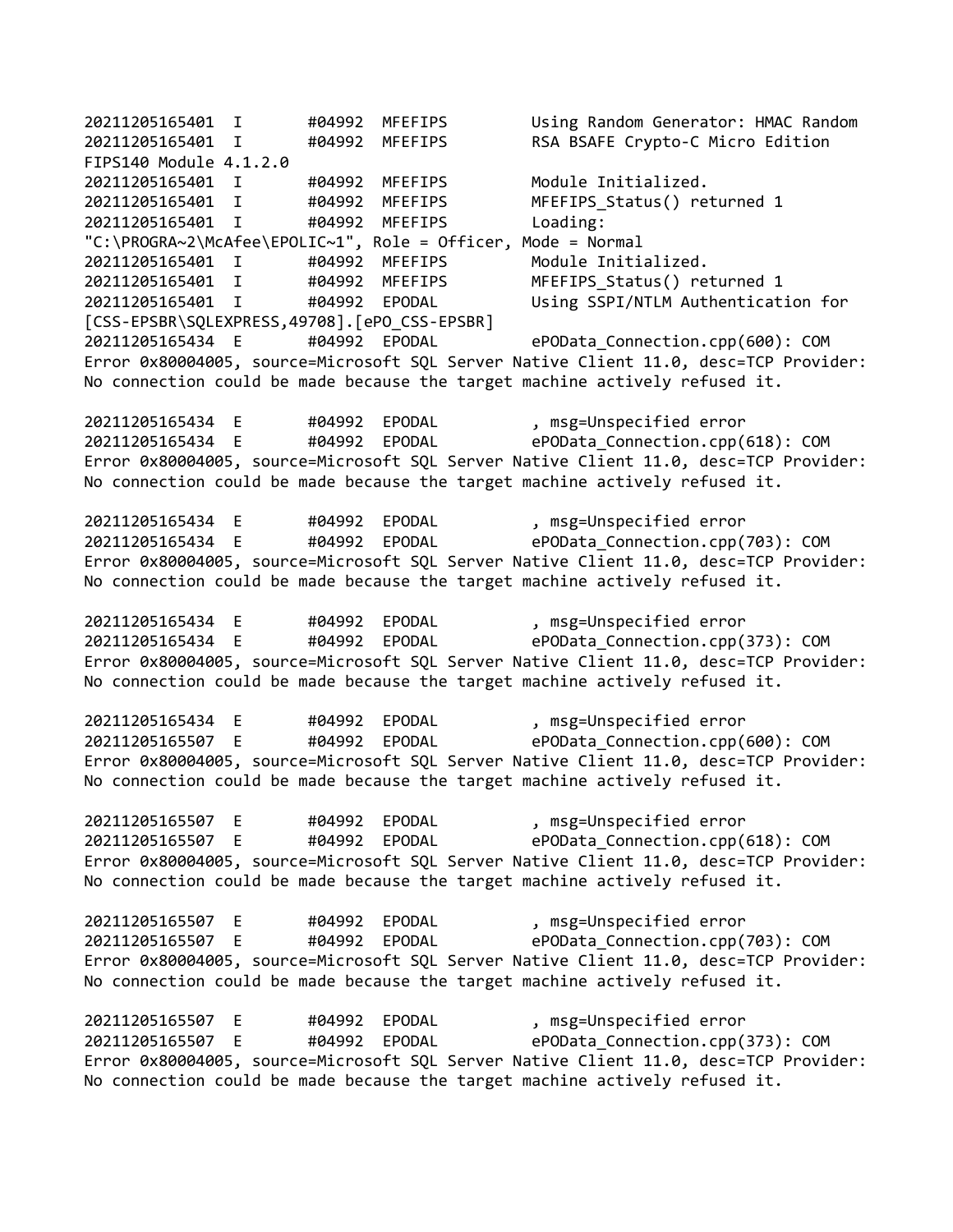20211205165507 E #04992 EPODAL , msg=Unspecified error 20211205165507 E #04992 EPODAL ePOData\_Connection.cpp(398): Error 0x80004005 returned from credentials callback. Database NOT available 20211205165507 E #04992 EVNTPRSR D:\BUILD\_852722\BUILD\ePO\dev\src\server\include\ePOData.inl(461): Database initialization: Failed (hr=0x80004005). 20211205165507 E #04992 EVNTPRSR source\servinit.cpp(163): Failed to initialize database layer. Cannot continue. 20211205165507 I #04992 EVNTPRSR EventParser Stopped. 20211205165507 I #04992 EVNTPRSR Cleaning up Server... 20211205165507 I #04992 EVNTPRSR Shutting down syslog forward subsystem 20211205170940 I #16096 EVNTPRSR Initializing Server... 20211205170940 I #16096 EVNTPRSR Database initialization: Starting. 20211205170940 I #16096 NAISIGN Found master install key, decoding 20211205170940 I #16096 MFEFIPS Loading: "C:\PROGRA~2\McAfee\EPOLIC~1", Role = Officer, Mode = Normal 20211205170940 I #16096 MFEFIPS Using Random Generator: HMAC Random 20211205170940 I #16096 MFEFIPS RSA BSAFE Crypto-C Micro Edition FIPS140 Module 4.1.2.0 20211205170940 I #16096 MFEFIPS Module Initialized. 20211205170940 I #16096 MFEFIPS MFEFIPS\_Status() returned 1 20211205170940 I #16096 MFEFIPS Loading: "C:\PROGRA~2\McAfee\EPOLIC~1", Role = Officer, Mode = Normal 20211205170940 I #16096 MFEFIPS Module Initialized. 20211205170940 I #16096 MFEFIPS MFEFIPS\_Status() returned 1 20211205170940 I #16096 EPODAL Using SSPI/NTLM Authentication for [CSS-EPSBR\SQLEXPRESS,49708].[ePO\_CSS-EPSBR] 20211205171013 E #16096 EPODAL ePOData\_Connection.cpp(600): COM Error 0x80004005, source=Microsoft SQL Server Native Client 11.0, desc=TCP Provider: No connection could be made because the target machine actively refused it. 20211205171013 E #16096 EPODAL , msg=Unspecified error #16096 EPODAL ePOData Connection.cpp(618): COM Error 0x80004005, source=Microsoft SQL Server Native Client 11.0, desc=TCP Provider: No connection could be made because the target machine actively refused it. 20211205171013 E #16096 EPODAL , msg=Unspecified error 20211205171013 E #16096 EPODAL ePOData\_Connection.cpp(703): COM Error 0x80004005, source=Microsoft SQL Server Native Client 11.0, desc=TCP Provider: No connection could be made because the target machine actively refused it. 20211205171013 E #16096 EPODAL , msg=Unspecified error 20211205171013 E #16096 EPODAL ePOData\_Connection.cpp(373): COM Error 0x80004005, source=Microsoft SQL Server Native Client 11.0, desc=TCP Provider: No connection could be made because the target machine actively refused it. 20211205171013 E #16096 EPODAL , msg=Unspecified error 20211205171047 E #16096 EPODAL ePOData\_Connection.cpp(600): COM Error 0x80004005, source=Microsoft SQL Server Native Client 11.0, desc=TCP Provider: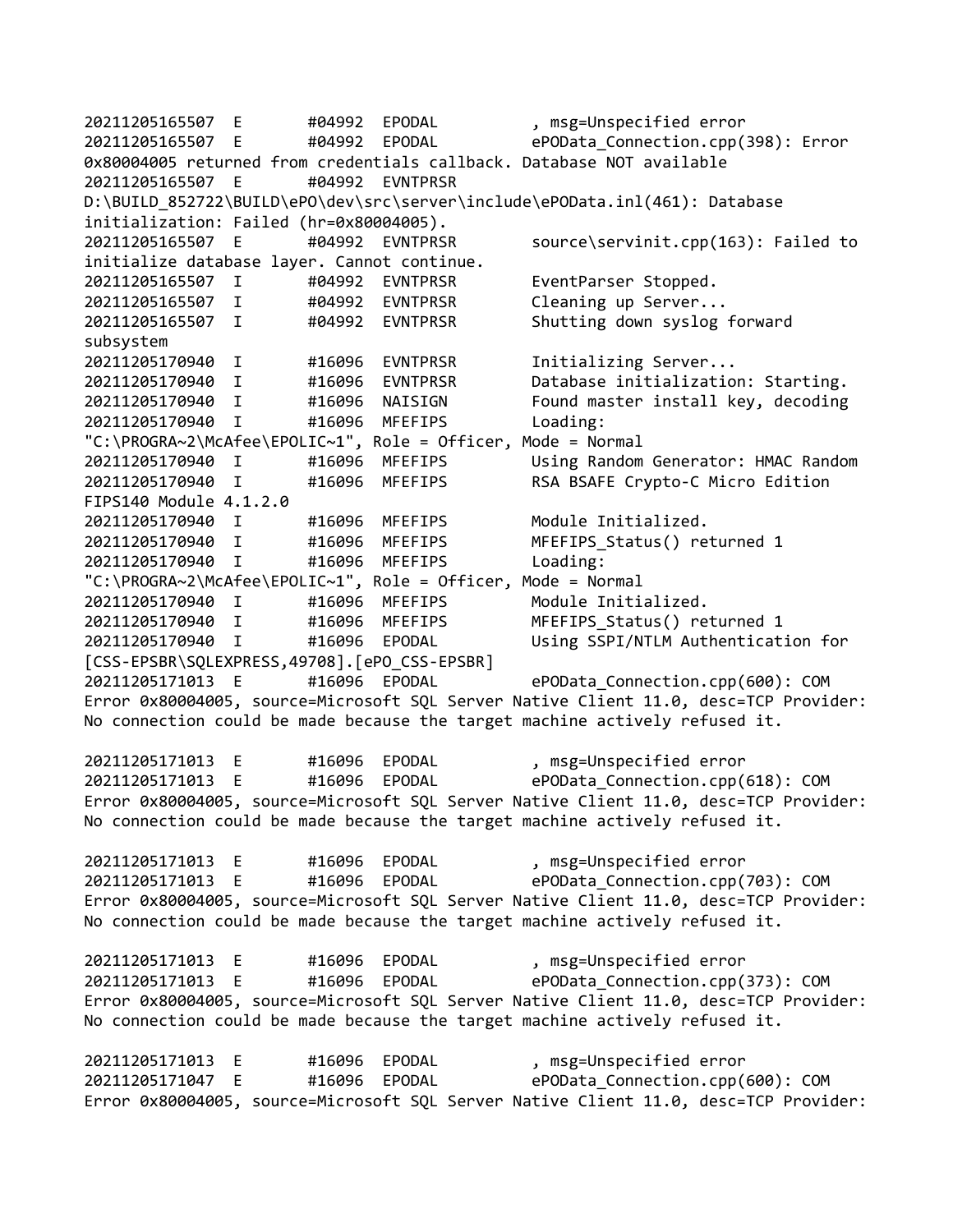No connection could be made because the target machine actively refused it. 20211205171047 E #16096 EPODAL , msg=Unspecified error 20211205171047 E #16096 EPODAL ePOData\_Connection.cpp(618): COM Error 0x80004005, source=Microsoft SQL Server Native Client 11.0, desc=TCP Provider: No connection could be made because the target machine actively refused it. 20211205171047 E #16096 EPODAL , msg=Unspecified error 20211205171047 E #16096 EPODAL ePOData\_Connection.cpp(703): COM Error 0x80004005, source=Microsoft SQL Server Native Client 11.0, desc=TCP Provider: No connection could be made because the target machine actively refused it. 20211205171047 E #16096 EPODAL , msg=Unspecified error 20211205171047 E #16096 EPODAL ePOData\_Connection.cpp(373): COM Error 0x80004005, source=Microsoft SQL Server Native Client 11.0, desc=TCP Provider: No connection could be made because the target machine actively refused it. 20211205171047 E #16096 EPODAL , msg=Unspecified error 20211205171047 E #16096 EPODAL ePOData\_Connection.cpp(398): Error 0x80004005 returned from credentials callback. Database NOT available 20211205171047 E #16096 EVNTPRSR D:\BUILD\_852722\BUILD\ePO\dev\src\server\include\ePOData.inl(461): Database initialization: Failed (hr=0x80004005). 20211205171047 E #16096 EVNTPRSR source\servinit.cpp(163): Failed to initialize database layer. Cannot continue. 20211205171047 I #16096 EVNTPRSR EventParser Stopped. 20211205171047 I #16096 EVNTPRSR Cleaning up Server... 20211205171047 I #16096 EVNTPRSR Shutting down syslog forward subsystem 20211205171336 I #04008 EVNTPRSR Initializing Server... 20211205171336 I #04008 EVNTPRSR Database initialization: Starting. 20211205171336 I #04008 NAISIGN Found master install key, decoding 20211205171336 I #04008 MFEFIPS Loading: "C:\PROGRA~2\McAfee\EPOLIC~1", Role = Officer, Mode = Normal 20211205171336 I #04008 MFEFIPS Using Random Generator: HMAC Random 20211205171336 I #04008 MFEFIPS RSA BSAFE Crypto-C Micro Edition FIPS140 Module 4.1.2.0 20211205171336 I #04008 MFEFIPS Module Initialized. 20211205171336 I #04008 MFEFIPS MFEFIPS\_Status() returned 1 20211205171336 I #04008 MFEFIPS Loading: "C:\PROGRA~2\McAfee\EPOLIC~1", Role = Officer, Mode = Normal 20211205171336 I #04008 MFEFIPS Module Initialized. 20211205171336 I #04008 MFEFIPS MFEFIPS\_Status() returned 1 20211205171336 I #04008 EPODAL Using SSPI/NTLM Authentication for [CSS-EPSBR\SQLEXPRESS,49708].[ePO\_CSS-EPSBR] 20211205171409 E #04008 EPODAL ePOData\_Connection.cpp(600): COM Error 0x80004005, source=Microsoft SQL Server Native Client 11.0, desc=TCP Provider: No connection could be made because the target machine actively refused it.

20211205171409 E #04008 EPODAL , msg=Unspecified error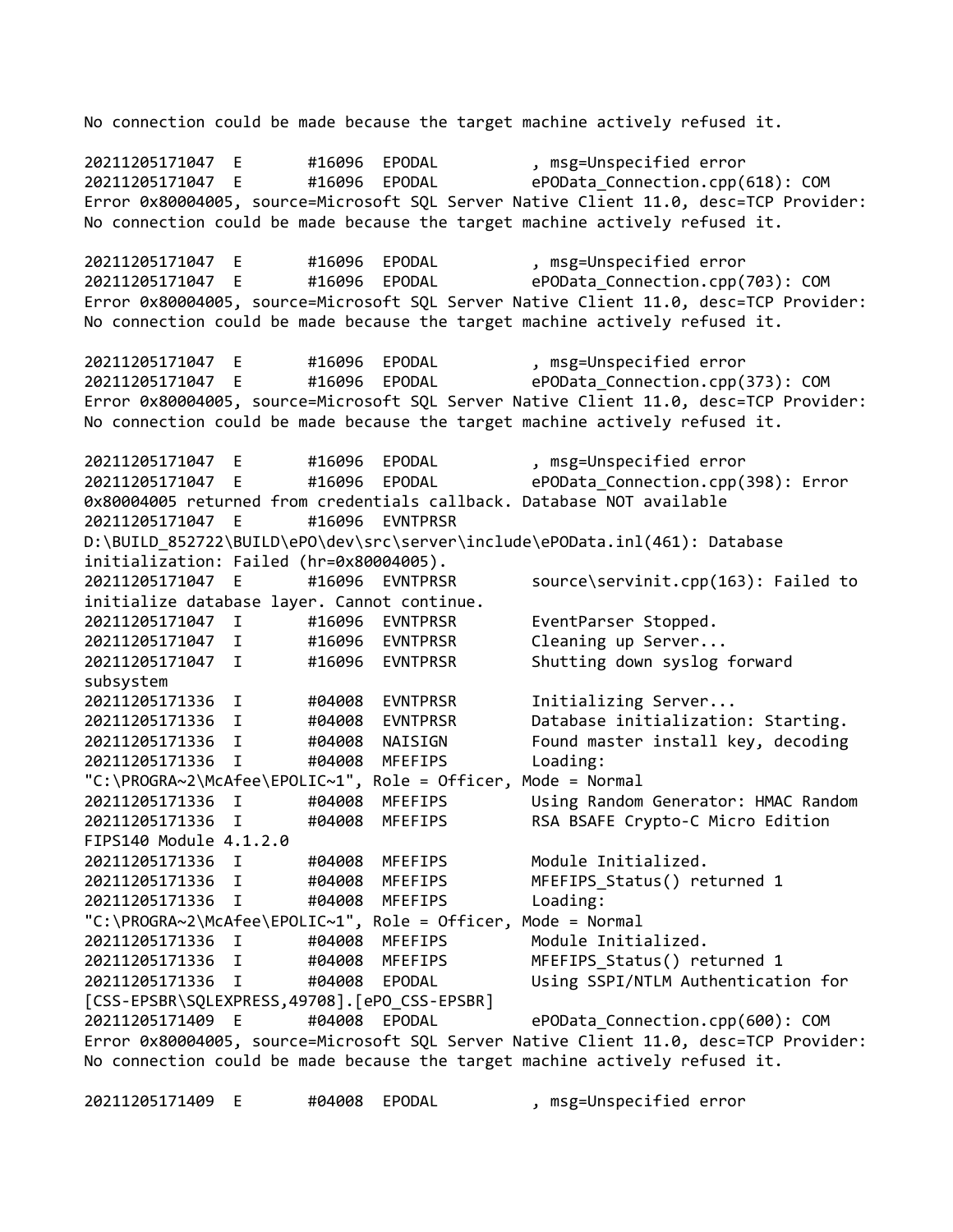20211205171409 E #04008 EPODAL ePOData\_Connection.cpp(618): COM Error 0x80004005, source=Microsoft SQL Server Native Client 11.0, desc=TCP Provider: No connection could be made because the target machine actively refused it. 20211205171409 E #04008 EPODAL , msg=Unspecified error 20211205171409 E #04008 EPODAL ePOData\_Connection.cpp(703): COM Error 0x80004005, source=Microsoft SQL Server Native Client 11.0, desc=TCP Provider: No connection could be made because the target machine actively refused it. 20211205171409 E #04008 EPODAL , msg=Unspecified error 20211205171409 E #04008 EPODAL ePOData\_Connection.cpp(373): COM Error 0x80004005, source=Microsoft SQL Server Native Client 11.0, desc=TCP Provider: No connection could be made because the target machine actively refused it. 20211205171409 E #04008 EPODAL , msg=Unspecified error 20211205171443 E #04008 EPODAL ePOData\_Connection.cpp(600): COM Error 0x80004005, source=Microsoft SQL Server Native Client 11.0, desc=TCP Provider: No connection could be made because the target machine actively refused it. 20211205171443 E #04008 EPODAL , msg=Unspecified error 20211205171443 E #04008 EPODAL ePOData\_Connection.cpp(618): COM Error 0x80004005, source=Microsoft SQL Server Native Client 11.0, desc=TCP Provider: No connection could be made because the target machine actively refused it. 20211205171443 E #04008 EPODAL , msg=Unspecified error 20211205171443 E #04008 EPODAL ePOData\_Connection.cpp(703): COM Error 0x80004005, source=Microsoft SQL Server Native Client 11.0, desc=TCP Provider: No connection could be made because the target machine actively refused it. 20211205171443 E #04008 EPODAL , msg=Unspecified error 20211205171443 E #04008 EPODAL ePOData\_Connection.cpp(373): COM Error 0x80004005, source=Microsoft SQL Server Native Client 11.0, desc=TCP Provider: No connection could be made because the target machine actively refused it. 20211205171443 E #04008 EPODAL , msg=Unspecified error 20211205171443 E #04008 EPODAL ePOData\_Connection.cpp(398): Error 0x80004005 returned from credentials callback. Database NOT available 20211205171443 E #04008 EVNTPRSR D:\BUILD\_852722\BUILD\ePO\dev\src\server\include\ePOData.inl(461): Database initialization: Failed (hr=0x80004005). 20211205171443 E #04008 EVNTPRSR source\servinit.cpp(163): Failed to initialize database layer. Cannot continue. 20211205171443 I #04008 EVNTPRSR EventParser Stopped. 20211205171443 I #04008 EVNTPRSR Cleaning up Server... 20211205171443 I #04008 EVNTPRSR Shutting down syslog forward subsystem 20211205171756 I #08596 EVNTPRSR Initializing Server... 20211205171756 I #08596 EVNTPRSR Database initialization: Starting. #08596 NAISIGN Found master install key, decoding 20211205171756 I #08596 MFEFIPS Loading: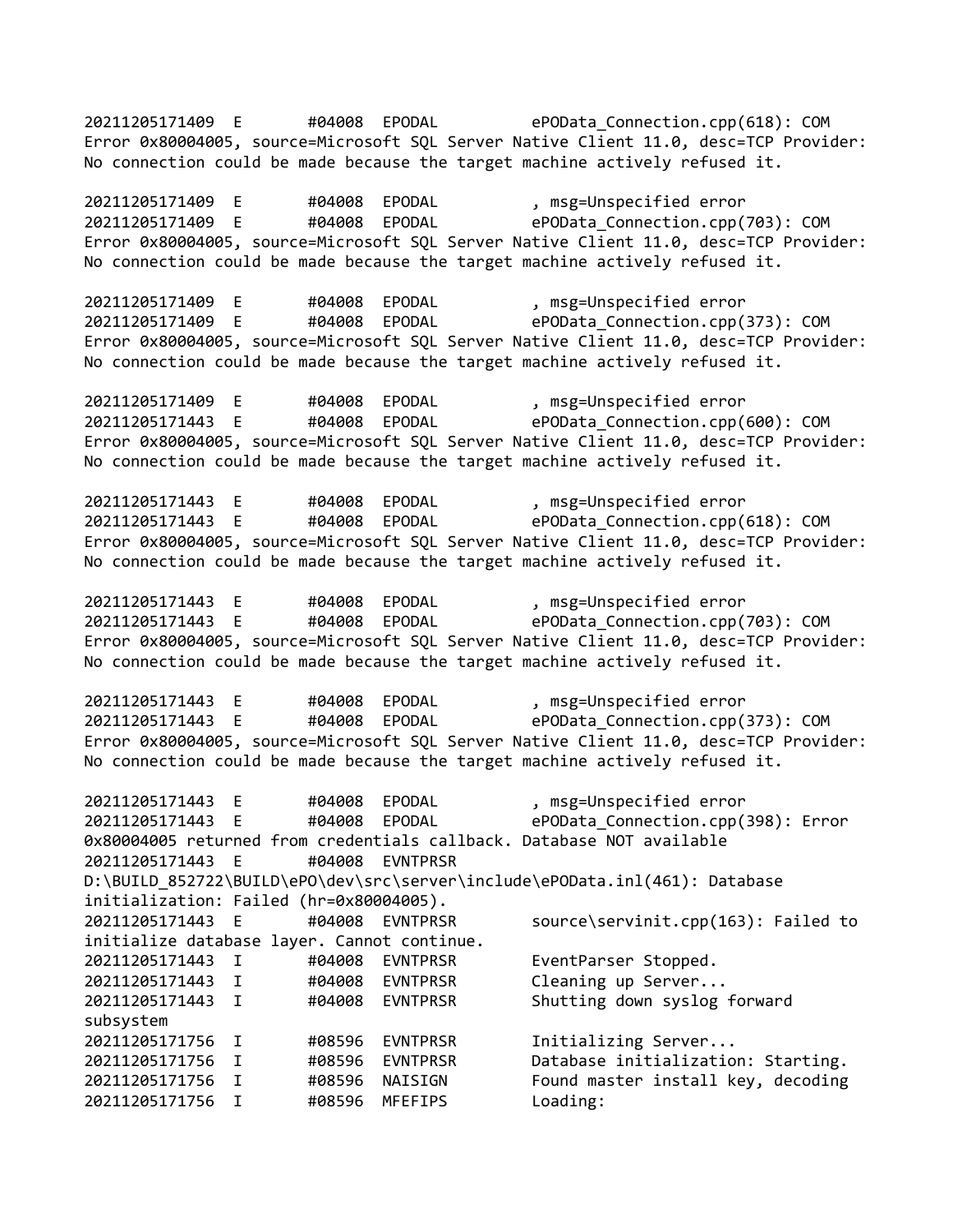"C:\PROGRA~2\McAfee\EPOLIC~1", Role = Officer, Mode = Normal 20211205171756 I #08596 MFEFIPS Using Random Generator: HMAC Random<br>20211205171757 I #08596 MFEFIPS RSA BSAFE Crypto-C Micro Edition #08596 MFEFIPS RSA BSAFE Crypto-C Micro Edition FIPS140 Module 4.1.2.0 20211205171757 I #08596 MFEFIPS Module Initialized. 20211205171757 I #08596 MFEFIPS MFEFIPS\_Status() returned 1 20211205171757 I #08596 MFEFIPS Loading: "C:\PROGRA~2\McAfee\EPOLIC~1", Role = Officer, Mode = Normal 20211205171757 I #08596 MFEFIPS Module Initialized. 20211205171757 I #08596 MFEFIPS MFEFIPS\_Status() returned 1 20211205171757 I #08596 EPODAL Using SSPI/NTLM Authentication for [CSS-EPSBR\SQLEXPRESS,49708].[ePO\_CSS-EPSBR] 20211205171829 E #08596 EPODAL ePOData\_Connection.cpp(600): COM Error 0x80004005, source=Microsoft SQL Server Native Client 11.0, desc=TCP Provider: No connection could be made because the target machine actively refused it. 20211205171829 E #08596 EPODAL , msg=Unspecified error 20211205171829 E #08596 EPODAL ePOData\_Connection.cpp(618): COM Error 0x80004005, source=Microsoft SQL Server Native Client 11.0, desc=TCP Provider: No connection could be made because the target machine actively refused it. 20211205171829 E #08596 EPODAL , msg=Unspecified error 20211205171829 E #08596 EPODAL ePOData\_Connection.cpp(703): COM Error 0x80004005, source=Microsoft SQL Server Native Client 11.0, desc=TCP Provider: No connection could be made because the target machine actively refused it. 20211205171829 E #08596 EPODAL , msg=Unspecified error 20211205171829 E #08596 EPODAL ePOData\_Connection.cpp(373): COM Error 0x80004005, source=Microsoft SQL Server Native Client 11.0, desc=TCP Provider: No connection could be made because the target machine actively refused it. 20211205171829 E #08596 EPODAL , msg=Unspecified error 20211205171903 E #08596 EPODAL ePOData\_Connection.cpp(600): COM Error 0x80004005, source=Microsoft SQL Server Native Client 11.0, desc=TCP Provider: No connection could be made because the target machine actively refused it. 20211205171903 E #08596 EPODAL , msg=Unspecified error 20211205171903 E #08596 EPODAL ePOData\_Connection.cpp(618): COM Error 0x80004005, source=Microsoft SQL Server Native Client 11.0, desc=TCP Provider: No connection could be made because the target machine actively refused it. 20211205171903 E #08596 EPODAL , msg=Unspecified error 20211205171903 E #08596 EPODAL ePOData\_Connection.cpp(703): COM Error 0x80004005, source=Microsoft SQL Server Native Client 11.0, desc=TCP Provider: No connection could be made because the target machine actively refused it. 20211205171903 E #08596 EPODAL , msg=Unspecified error<br>20211205171903 E #08596 EPODAL ePOData Connection.cpp( 20211205171903 E #08596 EPODAL ePOData\_Connection.cpp(373): COM Error 0x80004005, source=Microsoft SQL Server Native Client 11.0, desc=TCP Provider: No connection could be made because the target machine actively refused it.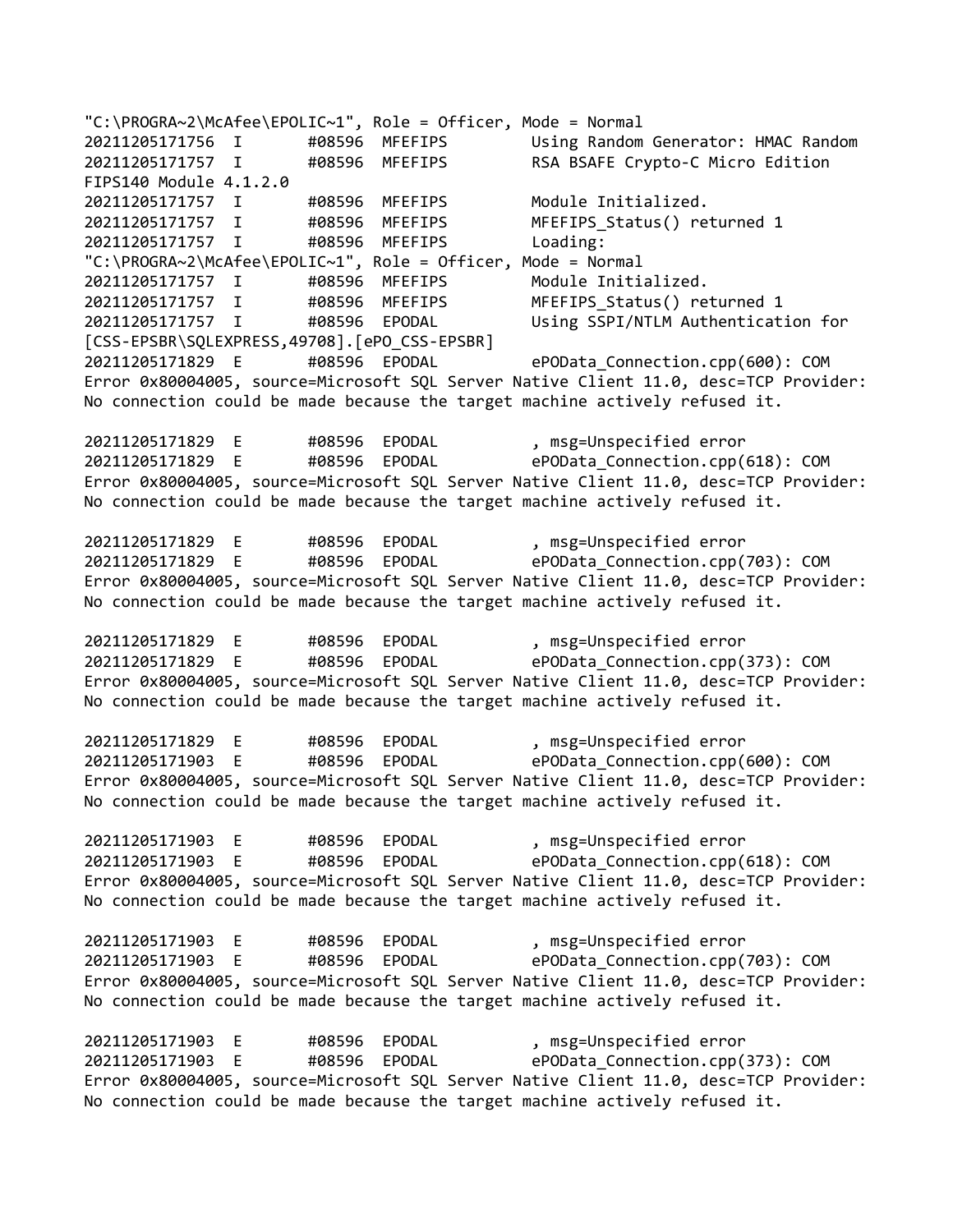20211205171903 E #08596 EPODAL , msg=Unspecified error 20211205171903 E #08596 EPODAL ePOData\_Connection.cpp(398): Error 0x80004005 returned from credentials callback. Database NOT available 20211205171903 E #08596 EVNTPRSR D:\BUILD\_852722\BUILD\ePO\dev\src\server\include\ePOData.inl(461): Database initialization: Failed (hr=0x80004005). 20211205171903 E #08596 EVNTPRSR source\servinit.cpp(163): Failed to initialize database layer. Cannot continue. 20211205171903 I #08596 EVNTPRSR EventParser Stopped. 20211205171903 I #08596 EVNTPRSR Cleaning up Server... 20211205171903 I #08596 EVNTPRSR Shutting down syslog forward subsystem 20211205173130 I #11912 EVNTPRSR Initializing Server... 20211205173130 I #11912 EVNTPRSR Database initialization: Starting. 20211205173130 I #11912 NAISIGN Found master install key, decoding 20211205173130 I #11912 MFEFIPS Loading: "C:\PROGRA~2\McAfee\EPOLIC~1", Role = Officer, Mode = Normal 20211205173130 I #11912 MFEFIPS Using Random Generator: HMAC Random 20211205173130 I #11912 MFEFIPS RSA BSAFE Crypto-C Micro Edition FIPS140 Module 4.1.2.0 20211205173130 I #11912 MFEFIPS Module Initialized. 20211205173130 I #11912 MFEFIPS MFEFIPS\_Status() returned 1 20211205173130 I #11912 MFEFIPS Loading: "C:\PROGRA~2\McAfee\EPOLIC~1", Role = Officer, Mode = Normal 20211205173130 I #11912 MFEFIPS Module Initialized. 20211205173130 I #11912 MFEFIPS MFEFIPS\_Status() returned 1 20211205173130 I #11912 EPODAL Using SSPI/NTLM Authentication for [CSS-EPSBR\SQLEXPRESS,49708].[ePO\_CSS-EPSBR] 20211205173203 E #11912 EPODAL ePOData\_Connection.cpp(600): COM Error 0x80004005, source=Microsoft SQL Server Native Client 11.0, desc=TCP Provider: No connection could be made because the target machine actively refused it. 20211205173203 E #11912 EPODAL , msg=Unspecified error 20211205173203 E #11912 EPODAL ePOData\_Connection.cpp(618): COM Error 0x80004005, source=Microsoft SQL Server Native Client 11.0, desc=TCP Provider: No connection could be made because the target machine actively refused it. 20211205173203 E #11912 EPODAL , msg=Unspecified error 20211205173203 E #11912 EPODAL ePOData\_Connection.cpp(703): COM Error 0x80004005, source=Microsoft SQL Server Native Client 11.0, desc=TCP Provider: No connection could be made because the target machine actively refused it. 20211205173203 E #11912 EPODAL , msg=Unspecified error 20211205173203 E #11912 EPODAL ePOData\_Connection.cpp(373): COM Error 0x80004005, source=Microsoft SQL Server Native Client 11.0, desc=TCP Provider: No connection could be made because the target machine actively refused it. 20211205173203 E #11912 EPODAL , msg=Unspecified error 20211205173237 E #11912 EPODAL ePOData\_Connection.cpp(600): COM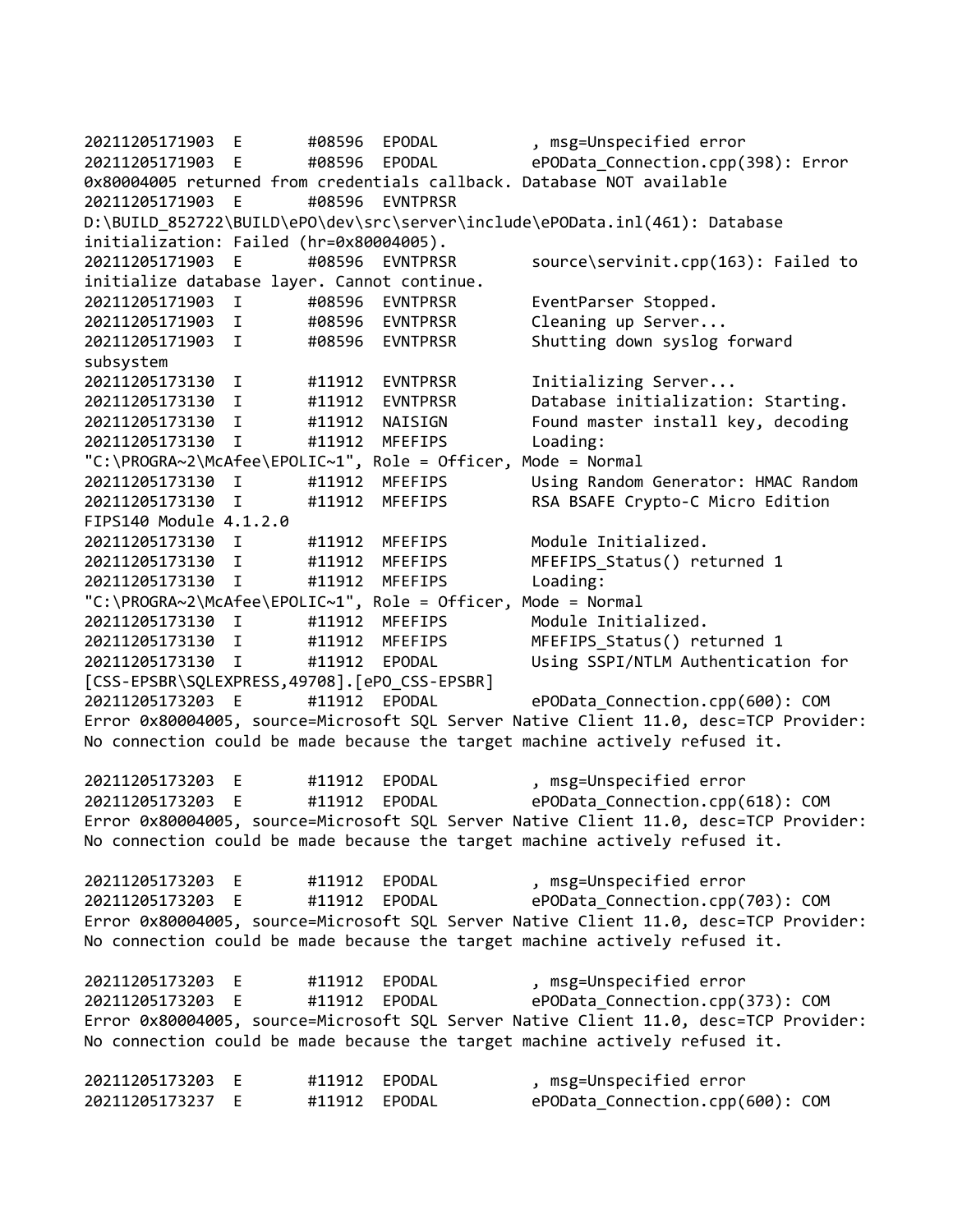Error 0x80004005, source=Microsoft SQL Server Native Client 11.0, desc=TCP Provider: No connection could be made because the target machine actively refused it. 20211205173237 E #11912 EPODAL , msg=Unspecified error 20211205173237 E #11912 EPODAL ePOData\_Connection.cpp(618): COM Error 0x80004005, source=Microsoft SQL Server Native Client 11.0, desc=TCP Provider: No connection could be made because the target machine actively refused it. 20211205173237 E #11912 EPODAL , msg=Unspecified error 20211205173237 E #11912 EPODAL ePOData\_Connection.cpp(703): COM Error 0x80004005, source=Microsoft SQL Server Native Client 11.0, desc=TCP Provider: No connection could be made because the target machine actively refused it. 20211205173237 E #11912 EPODAL , msg=Unspecified error<br>20211205173237 E #11912 EPODAL ePOData Connection.cpp( 20211205173237 E #11912 EPODAL ePOData\_Connection.cpp(373): COM Error 0x80004005, source=Microsoft SQL Server Native Client 11.0, desc=TCP Provider: No connection could be made because the target machine actively refused it. 20211205173237 E #11912 EPODAL , msg=Unspecified error 20211205173237 E #11912 EPODAL ePOData\_Connection.cpp(398): Error 0x80004005 returned from credentials callback. Database NOT available 20211205173237 E #11912 EVNTPRSR D:\BUILD\_852722\BUILD\ePO\dev\src\server\include\ePOData.inl(461): Database initialization: Failed (hr=0x80004005). 20211205173237 E #11912 EVNTPRSR source\servinit.cpp(163): Failed to initialize database layer. Cannot continue. 20211205173237 I #11912 EVNTPRSR EventParser Stopped. 20211205173237 I #11912 EVNTPRSR Cleaning up Server... 20211205173237 I #11912 EVNTPRSR Shutting down syslog forward subsystem 20211205181415 I #11296 EVNTPRSR Initializing Server... 20211205181415 I #11296 EVNTPRSR Database initialization: Starting. 20211205181415 I #11296 NAISIGN Found master install key, decoding 20211205181415 I #11296 MFEFIPS Loading: "C:\PROGRA~2\McAfee\EPOLIC~1", Role = Officer, Mode = Normal 20211205181416 I #11296 MFEFIPS Using Random Generator: HMAC Random 20211205181416 I #11296 MFEFIPS RSA BSAFE Crypto-C Micro Edition FIPS140 Module 4.1.2.0 20211205181416 I #11296 MFEFIPS Module Initialized. 20211205181416 I #11296 MFEFIPS MFEFIPS\_Status() returned 1 20211205181416 I #11296 MFEFIPS Loading: "C:\PROGRA~2\McAfee\EPOLIC~1", Role = Officer, Mode = Normal 20211205181416 I #11296 MFEFIPS Module Initialized. 20211205181416 I #11296 MFEFIPS MFEFIPS\_Status() returned 1 20211205181416 I #11296 EPODAL Using SSPI/NTLM Authentication for [CSS-EPSBR\SQLEXPRESS].[ePO\_CSS-EPSBR] 20211205181416 I #11296 EPODAL Succesfully initialized database access for [CSS-EPSBR\SQLEXPRESS].[ePO\_CSS-EPSBR] 20211205181416 I #11296 EVNTPRSR Database initialization: Succeeded. 20211205181416 I #11296 EVNTPRSR Starting performance monitor.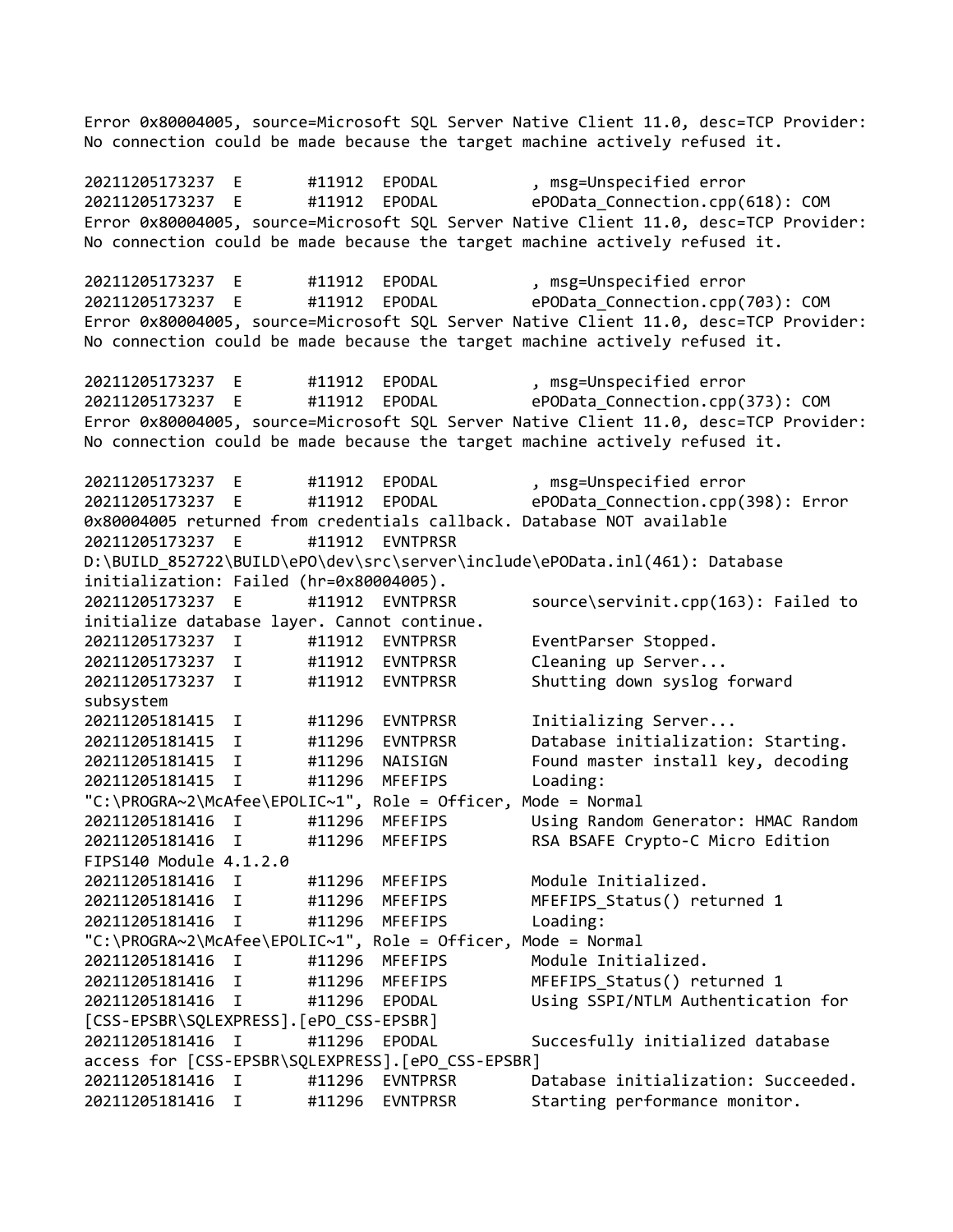```
20211205181416 I #09880 EVNTPRSR Performance monitor started. 
20211205181416 I #11296 EVNTPRSR Starting plugin monitor.
20211205181416 I #11296 EVNTPRSR Starting restart monitor.
20211205181416 I #11296 EVNTPRSR Starting work queue with 64 threads.
20211205181416 I #11500 EVNTPRSR Restart monitor started.
20211205181416 I #01396 EVNTPRSR Plugin monitor started.
20211205181416 I #11296 EVNTPRSR Starting event listener.
20211205181416 I #11296 EVNTPRSR Starting syslog forward subsystem
20211205181416 I #11296 EVNTPRSR Loading syslog receiver list
20211205181416 I #11404 EVNTPRSR Event listener started.
20211205181416 I #11296 EVNTPRSR Loaded 0 receivers
20211205181416 I #11296 EVNTPRSR No receivers configured
20211205181416 I #12092 EVNTPRSR Syslog thread starting
20211205181504 I #11536 PLUGNMGR Loading: 
C:\PROGRA~2\MCAFEE\EPOLIC~1\DB\PLUGIN\UDLPSRVR2013\UDLPEVENTPARSER.23367.DLL
20211205181504 I #11536 PLUGNMGR Loaded: 
C:\PROGRA~2\MCAFEE\EPOLIC~1\DB\PLUGIN\UDLPSRVR2013\UDLPEVENTPARSER.23367.DLL
20211205181505 I #11536 HOSTDLPEVENT Processed event successfully. Time 
elapsed: (in ms): 516
20211205181505 I #11536 EVNTPRSR Succeeded <DLPAGENT11600>, 
C:\PROGRA~2\McAfee\EPOLIC~1\DB\Events\c474ca7e-e714-4b3e-87f7-509caee4794d-mc_202112
051554497054294966301000010D8.xml.
20211205181505 I #11536 PLUGNMGR Loading: 
C:\PROGRA~2\MCAFEE\EPOLIC~1\DB\PLUGIN\EPOSRV__4000\POBLLEXT.10424.DLL
20211205181505 I #11536 PLUGNMGR Loaded: 
C:\PROGRA~2\MCAFEE\EPOLIC~1\DB\PLUGIN\EPOSRV_4000\POBLLEXT.10424.DLL
20211205181505 I #11536 EVNTPRSR Succeeded <UpdateEvents>, 
C:\PROGRA~2\McAfee\EPOLIC~1\DB\Events\c474ca7e-e714-4b3e-87f7-509caee4794d-mc_202112
05163833419467900001008.txml.
20211205181505 I #11536 PLUGNMGR Loading: 
C:\PROGRA~2\MCAFEE\EPOLIC~1\DB\PLUGIN\EPOSRV__4000\EPOEVENTS.10426.DLL
20211205181505 I #11536 PLUGNMGR Loaded: 
C:\PROGRA~2\MCAFEE\EPOLIC~1\DB\PLUGIN\EPOSRV__4000\EPOEVENTS.10426.DLL
20211205181505 I #11536 EVNTPRSR Succeeded <EPOEvent>, 
C:\PROGRA~2\McAfee\EPOLIC~1\DB\Events\c474ca7e-e714-4b3e-87f7-509caee4794d-mc_202112
05163833491830900002FD0.xml.
20211205181505 I #11536 HOSTDLPEVENT Processed event successfully. Time 
elapsed: (in ms): 16
20211205181505 I #11536 EVNTPRSR Succeeded <DLPAGENT11600>, 
C:\PROGRA~2\McAfee\EPOLIC~1\DB\Events\c474ca7e-e714-4b3e-87f7-509caee4794d-mc_202112
05170117035429496231100001008.xml.
20211205181505 I #11536 HOSTDLPEVENT Processed event successfully. Time 
elapsed: (in ms): 15
20211205181505 I #11536 EVNTPRSR Succeeded <DLPAGENT11600>, 
C:\PROGRA~2\McAfee\EPOLIC~1\DB\Events\c474ca7e-e714-4b3e-87f7-509caee4794d-mc_202112
05172119638867400000F00.xml.
20211205181505 I #11536 HOSTDLPEVENT Processed event successfully. Time 
elapsed: (in ms): 16
20211205181505 I #11536 EVNTPRSR Succeeded <DLPAGENT11600>, 
C:\PROGRA~2\McAfee\EPOLIC~1\DB\Events\c474ca7e-e714-4b3e-87f7-509caee4794d-mc_202112
```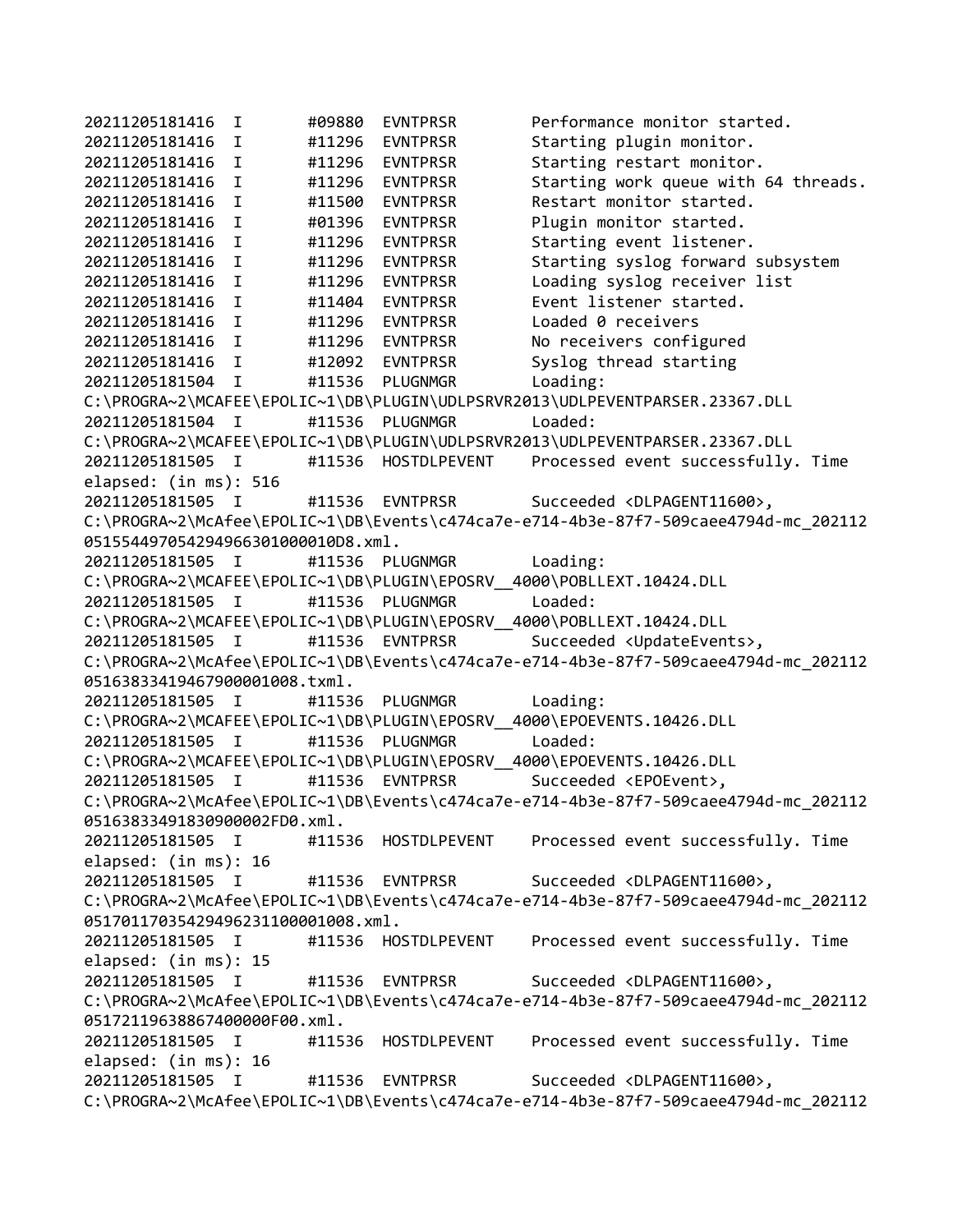05173525694429496524100000F28.xml. 20211205181505 I #11536 HOSTDLPEVENT Processed event successfully. Time elapsed: (in ms): 31 20211205181505 I #11536 EVNTPRSR Succeeded <DLPAGENT11600>, C:\PROGRA~2\McAfee\EPOLIC~1\DB\Events\c474ca7e-e714-4b3e-87f7-509caee4794d-mc\_202112 05181502869429496638900000F74.xml. 20211205184226 I #11684 EVNTPRSR Succeeded <UpdateEvents>, C:\PROGRA~2\McAfee\EPOLIC~1\DB\Events\02c38d27-4968-4d8e-a327-fa630c547486-mc\_202112 05165708343429496285000000CEC.txml. 20211205184707 I #11536 HOSTDLPEVENT Processed event successfully. Time elapsed: (in ms): 16 20211205184707 I #11536 EVNTPRSR Succeeded <DLPAGENT11600>, C:\PROGRA~2\McAfee\EPOLIC~1\DB\Events\680a455f-858f-41bb-ac83-9082990e7958-mc\_202112 05165651465243000001154.xml. 20211205184707 I #11536 EVNTPRSR Succeeded <UpdateEvents>, C:\PROGRA~2\McAfee\EPOLIC~1\DB\Events\680a455f-858f-41bb-ac83-9082990e7958-mc\_202112 05173054125429496729100001154.txml. 20211205184708 I #11536 EVNTPRSR Succeeded <EPOEvent>, C:\PROGRA~2\McAfee\EPOLIC~1\DB\Events\680a455f-858f-41bb-ac83-9082990e7958-mc\_202112 051730542031362000011CC.xml. 20211205184708 I #11536 EVNTPRSR Succeeded <UpdateEvents>, C:\PROGRA~2\McAfee\EPOLIC~1\DB\Events\680a455f-858f-41bb-ac83-9082990e7958-mc\_202112 05193334100429496221200001440.txml. 20211205185707 I #11684 EVNTPRSR Succeeded <UpdateEvents>, C:\PROGRA~2\McAfee\EPOLIC~1\DB\Events\1edf3e21-817c-4411-a865-9d1be202b150-mc\_202112 05195615175429495778000000CEC.txml. 20211205185707 I #11536 EVNTPRSR Succeeded <UpdateEvents>, C:\PROGRA~2\McAfee\EPOLIC~1\DB\Events\1edf3e21-817c-4411-a865-9d1be202b150-mc\_202112 05195615237569600000CEC.txml. 20211205194708 I #12220 EVNTPRSR Succeeded <UpdateEvents>, C:\PROGRA~2\McAfee\EPOLIC~1\DB\Events\ec19a27d-d1e4-4112-a7fc-2ca18620269e-mc\_202112 05204401307429495833600001440.txml. 20211205194708 I #11536 EVNTPRSR Succeeded <EPOEvent>, C:\PROGRA~2\McAfee\EPOLIC~1\DB\Events\ec19a27d-d1e4-4112-a7fc-2ca18620269e-mc\_202112 05204401357579200001248.xml. 20211205205157 I #11684 EVNTPRSR Succeeded <UpdateEvents>, C:\PROGRA~2\McAfee\EPOLIC~1\DB\Events\f076d32d-de1f-4a1c-8f2b-eea3a5fb7fed-mc\_202112 05204702697560500000F74.txml. 20211205205157 I #11536 EVNTPRSR Succeeded <EPOEvent>, C:\PROGRA~2\McAfee\EPOLIC~1\DB\Events\f076d32d-de1f-4a1c-8f2b-eea3a5fb7fed-mc\_202112 052047027684383000029EC.xml. 20211205210119 I #12220 EVNTPRSR Succeeded <UpdateEvents>, C:\PROGRA~2\McAfee\EPOLIC~1\DB\Events\e6079d72-3274-49dc-97f6-8c2ae3bad740-mc\_202112 05210003981429495872300000F74.txml. 20211205231208 I #11536 EVNTPRSR Succeeded <UpdateEvents>, C:\PROGRA~2\McAfee\EPOLIC~1\DB\Events\ecea9c81-bc54-4f00-b1cf-70f6977b4cda-mc\_202112 06001103526571900001440.txml. 20211205231208 I #12220 EVNTPRSR Succeeded <EPOEvent>, C:\PROGRA~2\McAfee\EPOLIC~1\DB\Events\ecea9c81-bc54-4f00-b1cf-70f6977b4cda-mc\_202112 06001103588382600001248.xml.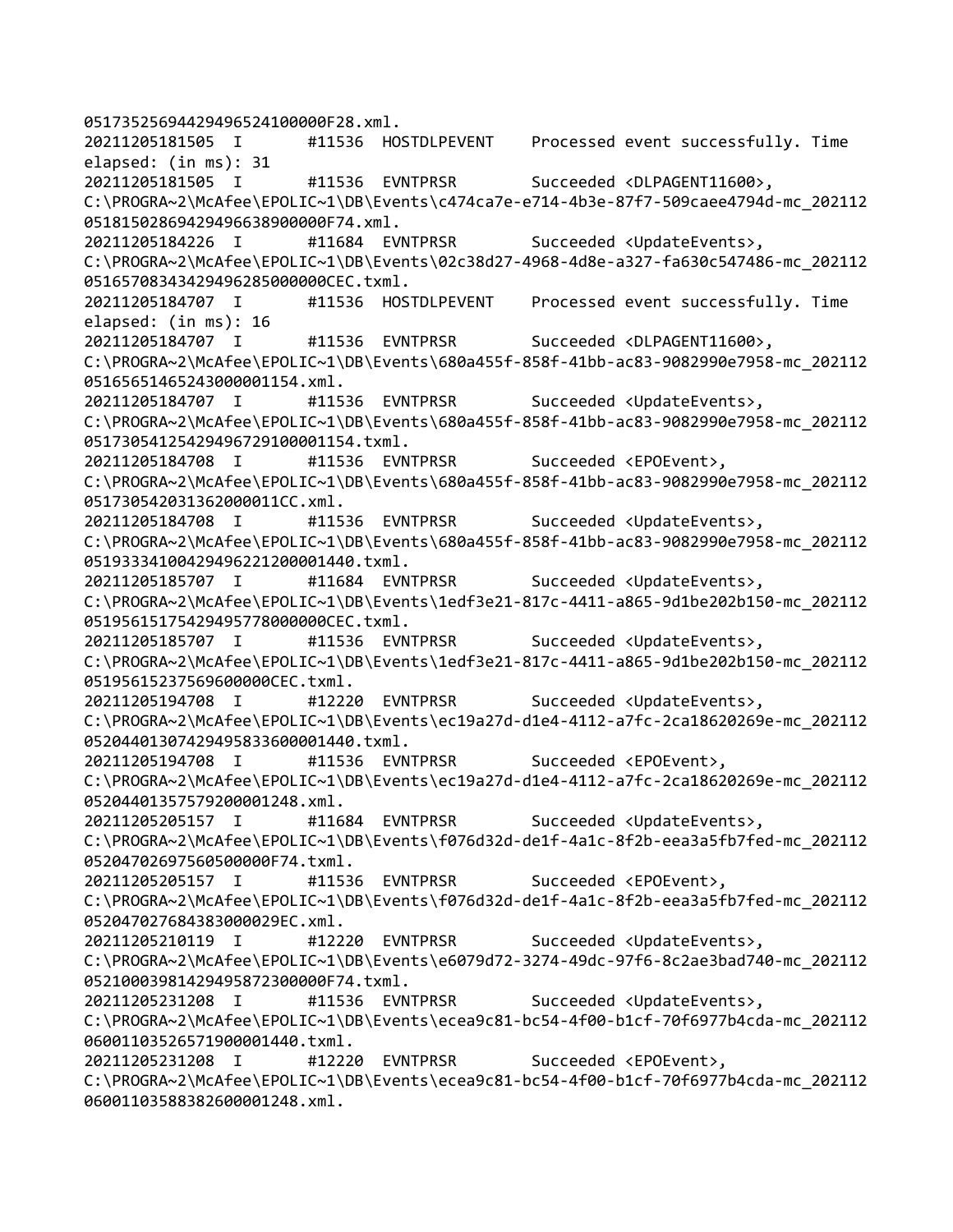20211205231707 I #11684 EVNTPRSR Succeeded <UpdateEvents>, C:\PROGRA~2\McAfee\EPOLIC~1\DB\Events\1f931b7f-122a-40ce-8ea4-be82ff42573f-mc\_202112 06001344045429495847800000CEC.txml. 20211205231707 I #12220 EVNTPRSR Succeeded <UpdateEvents>, C:\PROGRA~2\McAfee\EPOLIC~1\DB\Events\1f931b7f-122a-40ce-8ea4-be82ff42573f-mc\_202112 06001344108394700000CEC.txml. 20211206001158 I #11536 EVNTPRSR Succeeded <UpdateEvents>, C:\PROGRA~2\McAfee\EPOLIC~1\DB\Events\4aacb9d2-3759-409f-9b76-29889bc43333-mc\_202112 06000803209638800000F74.txml. 20211206001158 I #12220 EVNTPRSR Succeeded <EPOEvent>, C:\PROGRA~2\McAfee\EPOLIC~1\DB\Events\4aacb9d2-3759-409f-9b76-29889bc43333-mc\_202112 060008032809649000029EC.xml. 20211206031209 I #11684 EVNTPRSR Succeeded <UpdateEvents>, C:\PROGRA~2\McAfee\EPOLIC~1\DB\Events\1f865741-c6fe-483f-ad31-7e17bd71fab7-mc\_202112 06041102463429496030600001440.txml. 20211206031209 I #12220 EVNTPRSR Succeeded <EPOEvent>, C:\PROGRA~2\McAfee\EPOLIC~1\DB\Events\1f865741-c6fe-483f-ad31-7e17bd71fab7-mc\_202112 06041102494618400001248.xml. 20211206041157 I #11536 EVNTPRSR Succeeded <UpdateEvents>, C:\PROGRA~2\McAfee\EPOLIC~1\DB\Events\b980074a-4998-4cd8-94ad-d7b4fb4af66b-mc\_202112 06040803200025000000F74.txml. 20211206041157 I #12220 EVNTPRSR Succeeded <EPOEvent>, C:\PROGRA~2\McAfee\EPOLIC~1\DB\Events\b980074a-4998-4cd8-94ad-d7b4fb4af66b-mc\_202112 060408032702638000029EC.xml. 20211206071208 I #11684 EVNTPRSR Succeeded <UpdateEvents>, C:\PROGRA~2\McAfee\EPOLIC~1\DB\Events\5f833b66-e032-48fb-a1c9-41707f934a03-mc\_202112 06081103562429495742500001440.txml. 20211206071209 I #12220 EVNTPRSR Succeeded <EPOEvent>, C:\PROGRA~2\McAfee\EPOLIC~1\DB\Events\5f833b66-e032-48fb-a1c9-41707f934a03-mc\_202112 06081103609996500001248.xml. 20211206081158 I #11536 EVNTPRSR Succeeded <UpdateEvents>, C:\PROGRA~2\McAfee\EPOLIC~1\DB\Events\7522ec3b-03c2-4cf5-8ca9-59bc80472a4a-mc\_202112 06080803134429496099100000F74.txml. 20211206081158 I #12220 EVNTPRSR Succeeded <EPOEvent>, C:\PROGRA~2\McAfee\EPOLIC~1\DB\Events\7522ec3b-03c2-4cf5-8ca9-59bc80472a4a-mc\_202112 060808032060868000029EC.xml. 20211206111208 I #11684 EVNTPRSR Succeeded <UpdateEvents>, C:\PROGRA~2\McAfee\EPOLIC~1\DB\Events\14a4f6dd-a0e1-4ed5-8ace-4a3da7cc2d45-mc\_202112 06121102504472500001440.txml. 20211206111208 I #12220 EVNTPRSR Succeeded <EPOEvent>, C:\PROGRA~2\McAfee\EPOLIC~1\DB\Events\14a4f6dd-a0e1-4ed5-8ace-4a3da7cc2d45-mc\_202112 06121102551806800001248.xml. 20211206121156 I #11536 EVNTPRSR Succeeded <UpdateEvents>, C:\PROGRA~2\McAfee\EPOLIC~1\DB\Events\636c8e7f-a127-48f0-8e15-e6ad16ae4e55-mc\_202112 06120803146215800000F74.txml. 20211206121156 I #12220 EVNTPRSR Succeeded <EPOEvent>, C:\PROGRA~2\McAfee\EPOLIC~1\DB\Events\636c8e7f-a127-48f0-8e15-e6ad16ae4e55-mc\_202112 061208032126339000029EC.xml. 20211213135805 I #12160 EVNTPRSR Initializing Server... 20211213135805 I #12160 EVNTPRSR Database initialization: Starting.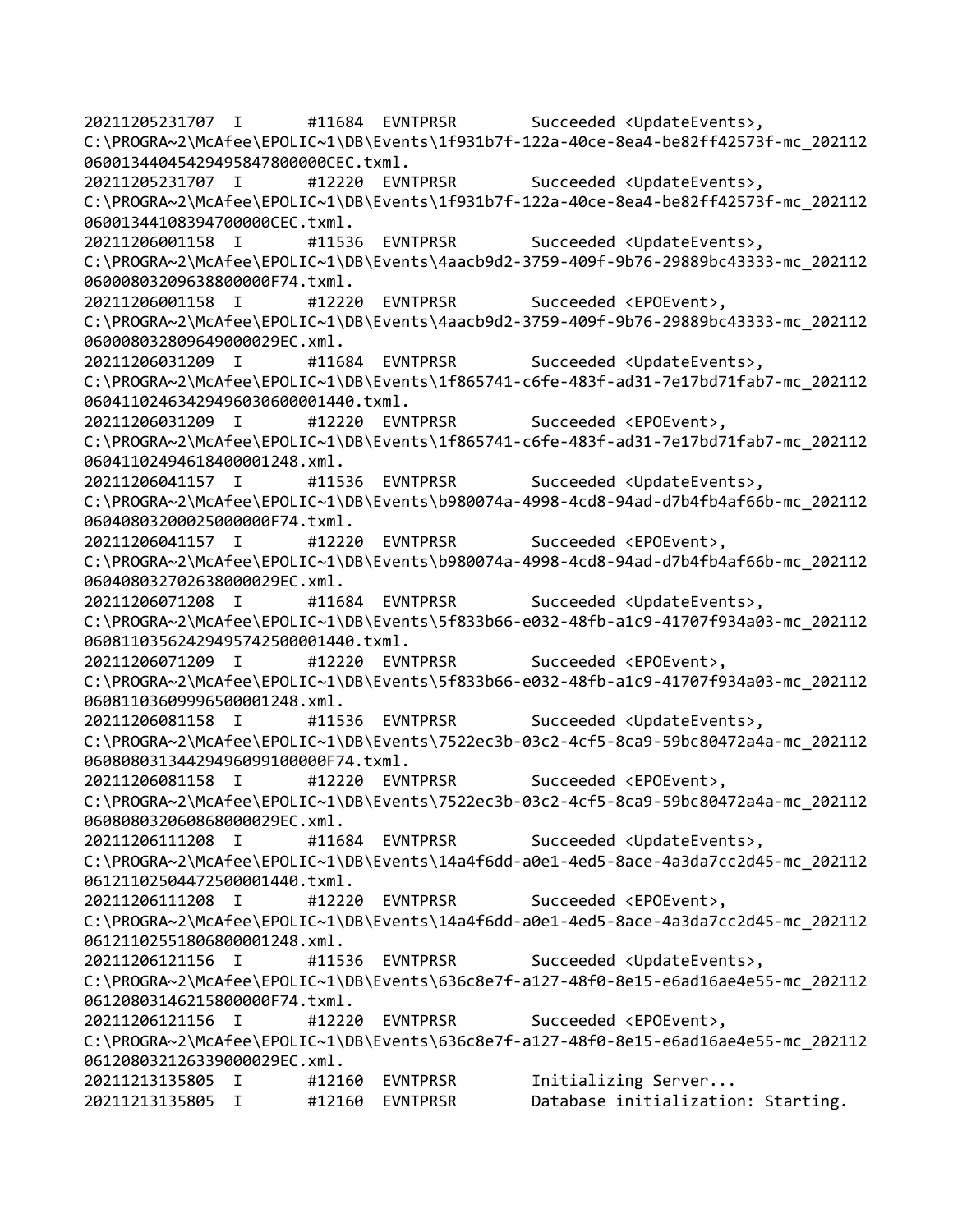20211213135805 I #12160 NAISIGN Found master install key, decoding 20211213135805 I #12160 MFEFIPS Loading: "C:\PROGRA~2\McAfee\EPOLIC~1", Role = Officer, Mode = Normal 20211213135805 I #12160 MFEFIPS Using Random Generator: HMAC Random 20211213135805 I #12160 MFEFIPS RSA BSAFE Crypto-C Micro Edition FIPS140 Module 4.1.2.0 20211213135805 I #12160 MFEFIPS Module Initialized. 20211213135805 I #12160 MFEFIPS MFEFIPS\_Status() returned 1 20211213135805 I #12160 MFEFIPS Loading: "C:\PROGRA~2\McAfee\EPOLIC~1", Role = Officer, Mode = Normal 20211213135805 I #12160 MFEFIPS Module Initialized. 20211213135805 I #12160 MFEFIPS MFEFIPS\_Status() returned 1 20211213135805 I #12160 EPODAL Using SSPI/NTLM Authentication for [CSS-EPSBR\SQLEXPRESS].[ePO\_CSS-EPSBR] 20211213135812 I #12160 EPODAL Succesfully initialized database access for [CSS-EPSBR\SQLEXPRESS].[ePO\_CSS-EPSBR] 20211213135812 I #12160 EVNTPRSR Database initialization: Succeeded. 20211213135812 I #12160 EVNTPRSR Starting performance monitor. 20211213135812 I #13148 EVNTPRSR Performance monitor started. 20211213135812 I #12160 EVNTPRSR Starting plugin monitor. 20211213135812 I #12160 EVNTPRSR Starting restart monitor. 20211213135812 I #13156 EVNTPRSR Plugin monitor started. 20211213135812 I #12160 EVNTPRSR Starting work queue with 64 threads. 20211213135812 I #13160 EVNTPRSR Restart monitor started. 20211213135812 I #12160 EVNTPRSR Starting event listener. 20211213135812 I #12160 EVNTPRSR Starting syslog forward subsystem 20211213135812 I #12388 EVNTPRSR Event listener started. 20211213135812 I #12160 EVNTPRSR Loading syslog receiver list 20211213135812 I #12160 EVNTPRSR Loaded 0 receivers 20211213135812 I #12160 EVNTPRSR No receivers configured 20211213135812 I #12500 EVNTPRSR Syslog thread starting 20211213135913 I #13168 PLUGNMGR Loading: C:\PROGRA~2\MCAFEE\EPOLIC~1\DB\PLUGIN\UDLPSRVR2013\UDLPEVENTPARSER.23367.DLL 20211213135913 I #13168 PLUGNMGR Loaded: C:\PROGRA~2\MCAFEE\EPOLIC~1\DB\PLUGIN\UDLPSRVR2013\UDLPEVENTPARSER.23367.DLL 20211213135913 I #13168 HOSTDLPEVENT Processed event successfully. Time elapsed: (in ms): 359 20211213135913 I #13168 EVNTPRSR Succeeded <DLPAGENT11600>, C:\PROGRA~2\McAfee\EPOLIC~1\DB\Events\b8c7aa87-3636-4160-9c12-3b0ca125f866-mc\_202112 13135910583429496639100001110.xml. 20211213140313 I #12384 PLUGNMGR Loading: C:\PROGRA~2\MCAFEE\EPOLIC~1\DB\PLUGIN\EPOSRV\_\_4000\POBLLEXT.10424.DLL 20211213140313 I #12384 PLUGNMGR Loaded: C:\PROGRA~2\MCAFEE\EPOLIC~1\DB\PLUGIN\EPOSRV\_\_4000\POBLLEXT.10424.DLL 20211213140313 I #12384 EVNTPRSR Succeeded <UpdateEvents>, C:\PROGRA~2\McAfee\EPOLIC~1\DB\Events\0805bca9-04cc-4e84-8df0-de74cc7c1174-mc\_202112 13150311048117200000354.txml. 20211213140316 I #13168 EVNTPRSR Succeeded <UpdateEvents>, C:\PROGRA~2\McAfee\EPOLIC~1\DB\Events\f44ccc10-f1ac-46ef-b3db-8572b5a549b4-mc\_202112 13150316775429496667400000C70.txml.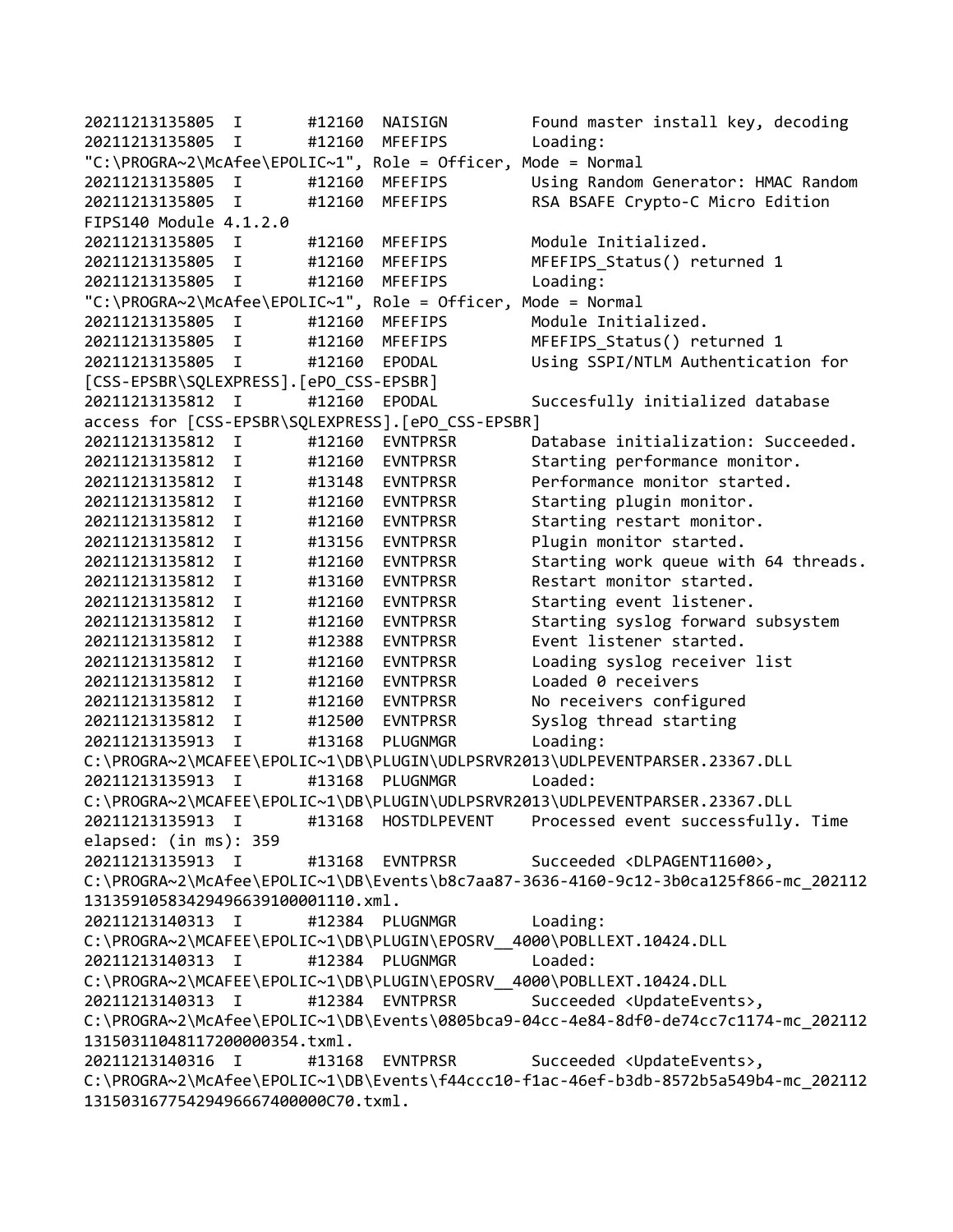20211213141157 I #13168 PLUGNMGR Loading: C:\PROGRA~2\MCAFEE\EPOLIC~1\DB\PLUGIN\EPOSRV\_\_4000\EPOEVENTS.10426.DLL 20211213141157 I #13168 PLUGNMGR Loaded: C:\PROGRA~2\MCAFEE\EPOLIC~1\DB\PLUGIN\EPOSRV\_\_4000\EPOEVENTS.10426.DLL 20211213141157 I #12384 EVNTPRSR Succeeded <UpdateEvents>, C:\PROGRA~2\McAfee\EPOLIC~1\DB\Events\c077a1ac-ee53-4cb4-9b96-e832de19a16f-mc\_202112 13141150789429496634000001110.txml. 20211213141157 I #13168 EVNTPRSR Succeeded <EPOEvent>, C:\PROGRA~2\McAfee\EPOLIC~1\DB\Events\c077a1ac-ee53-4cb4-9b96-e832de19a16f-mc\_202112 13141150839892400002548.xml. 20211213142707 I #12096 EVNTPRSR Succeeded <UpdateEvents>, C:\PROGRA~2\McAfee\EPOLIC~1\DB\Events\b8acabc8-1bfb-4afc-b0b3-a267561c4b2b-mc\_202112 13152613631516700000354.txml. 20211213142707 I #13168 EVNTPRSR Succeeded <EPOEvent>, C:\PROGRA~2\McAfee\EPOLIC~1\DB\Events\b8acabc8-1bfb-4afc-b0b3-a267561c4b2b-mc\_202112 13152613678775900001208.xml. 20211213151707 I #12384 EVNTPRSR Succeeded <UpdateEvents>, C:\PROGRA~2\McAfee\EPOLIC~1\DB\Events\0ffd7405-1ec1-45b9-9ff7-b42526ca0886-mc\_202112 13161308486429496024000000354.txml. 20211213155206 I #13168 EVNTPRSR Succeeded <UpdateEvents>, C:\PROGRA~2\McAfee\EPOLIC~1\DB\Events\bca53a09-b196-4516-9589-587b2c047a9a-mc\_202112 13164740872429495931800000C70.txml. 20211213155654 I #12384 HOSTDLPEVENT Processed event successfully. Time elapsed: (in ms): 31 20211213155654 I #12384 EVNTPRSR Succeeded <DLPAGENT11600>, C:\PROGRA~2\McAfee\EPOLIC~1\DB\Events\f190ed25-80be-4f6e-b96b-d7e31b2809c4-mc\_202112 13165653091617200000354.xml. 20211213172157 I #13168 EVNTPRSR Succeeded <UpdateEvents>, C:\PROGRA~2\McAfee\EPOLIC~1\DB\Events\6fc36bb1-4a0d-42d5-97c8-c72a40b0bf11-mc\_202112 13171705146490500001110.txml. 20211213173923 I #12384 EVNTPRSR Succeeded <UpdateEvents>, C:\PROGRA~2\McAfee\EPOLIC~1\DB\Events\ab8e77df-e28d-4b05-92e8-3f80264c9f50-mc\_202112 13223611386703500000B48.xml. 20211213173923 I #12384 EVNTPRSR Succeeded <UpdateEvents>, C:\PROGRA~2\McAfee\EPOLIC~1\DB\Events\ab8e77df-e28d-4b05-92e8-3f80264c9f50-mc\_202112 13223703227192200000B48.xml. 20211213173923 I #12384 EVNTPRSR Succeeded <UpdateEvents>, C:\PROGRA~2\McAfee\EPOLIC~1\DB\Events\ab8e77df-e28d-4b05-92e8-3f80264c9f50-mc\_202112 13223703231429496098900000B48.xml. 20211213173923 I #12384 HOSTDLPEVENT Processed event successfully. Time elapsed: (in ms): 16 20211213173923 I #12384 EVNTPRSR Succeeded <DLPAGENT11600>, C:\PROGRA~2\McAfee\EPOLIC~1\DB\Events\ab8e77df-e28d-4b05-92e8-3f80264c9f50-mc\_202112 13223921868429495757700000B48.xml. 20211213174440 I #13168 HOSTDLPEVENT Processed event successfully. Time elapsed: (in ms): 78 20211213174440 I #13168 EVNTPRSR Succeeded <DLPAGENT11600>, C:\PROGRA~2\McAfee\EPOLIC~1\DB\Events\1c02676b-344a-4a61-9733-68acb394f9f5-mc\_202112 13223924497961900000B48.xml. 20211213174440 I #13168 HOSTDLPEVENT Processed event successfully. Time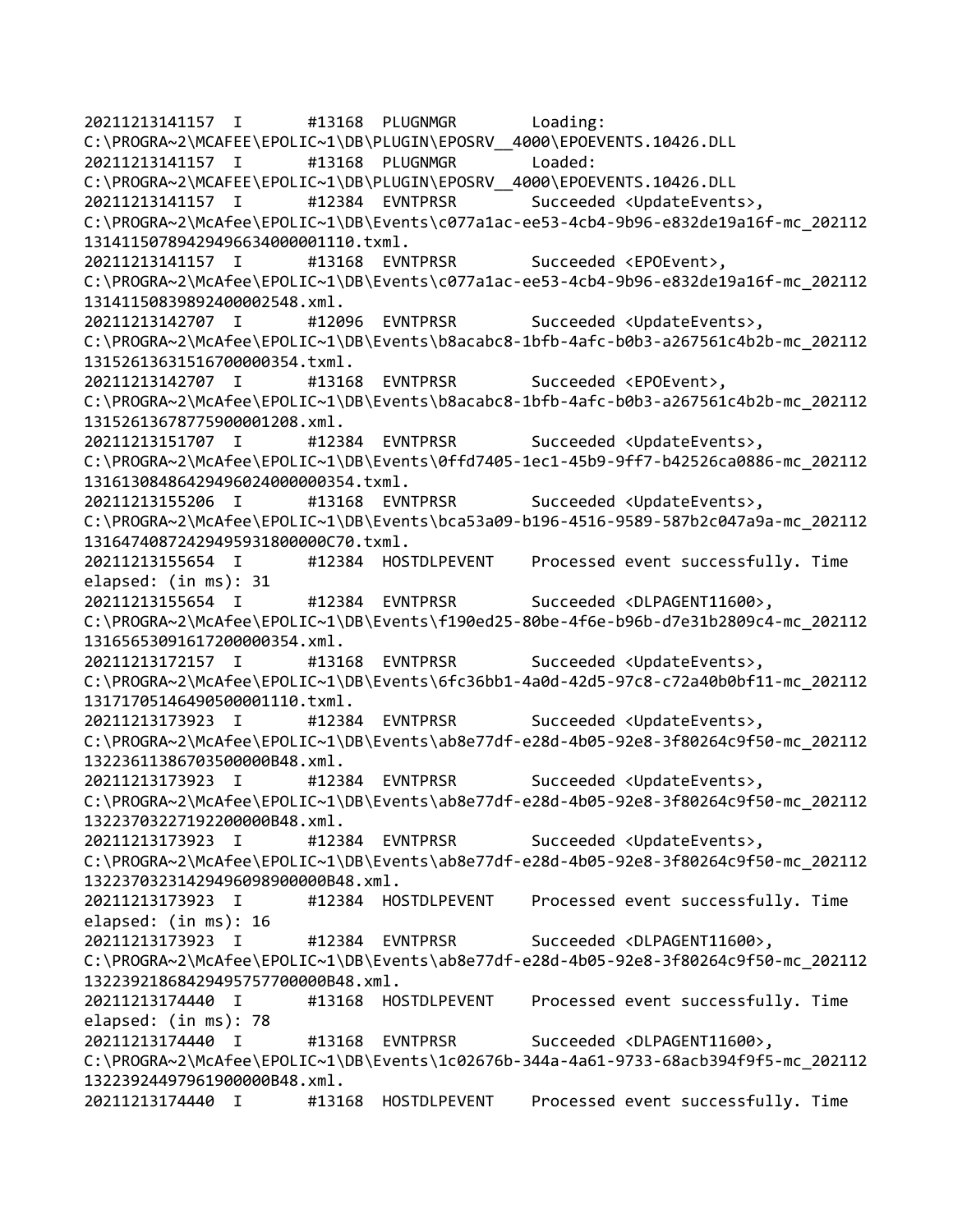elapsed: (in ms): 16 20211213174440 I #13168 EVNTPRSR Succeeded <DLPAGENT11600>, C:\PROGRA~2\McAfee\EPOLIC~1\DB\Events\1c02676b-344a-4a61-9733-68acb394f9f5-mc\_202112 13223924762429495914900000B48.xml. 20211213174440 I #13168 EVNTPRSR Succeeded <UpdateEvents>, C:\PROGRA~2\McAfee\EPOLIC~1\DB\Events\1c02676b-344a-4a61-9733-68acb394f9f5-mc\_202112 13223937309644400000B48.xml. 20211213174440 I #13168 EVNTPRSR Succeeded <UpdateEvents>, C:\PROGRA~2\McAfee\EPOLIC~1\DB\Events\1c02676b-344a-4a61-9733-68acb394f9f5-mc\_202112 13224223348429495938700000B48.xml. 20211213174440 I #13168 EVNTPRSR Succeeded <UpdateEvents>, C:\PROGRA~2\McAfee\EPOLIC~1\DB\Events\1c02676b-344a-4a61-9733-68acb394f9f5-mc\_202112 13224231433868000000B48.txml. 20211213174650 I #13168 HOSTDLPEVENT Processed event successfully. Time elapsed: (in ms): 31 20211213174650 I #13168 EVNTPRSR Succeeded <DLPAGENT11600>, C:\PROGRA~2\McAfee\EPOLIC~1\DB\Events\b57ed81e-035f-496a-a74c-061632488dbc-mc\_202112 13224648177429496655700000B48.xml. 20211213174650 I #12384 EVNTPRSR Succeeded <UpdateEvents>, C:\PROGRA~2\McAfee\EPOLIC~1\DB\Events\b57ed81e-035f-496a-a74c-061632488dbc-mc\_202112 13224614624578500000B48.xml. 20211213180116 I #12384 EVNTPRSR Succeeded <UpdateEvents>, C:\PROGRA~2\McAfee\EPOLIC~1\DB\Events\fb5c0963-1b49-4b5c-831c-3e4f9ec344b0-mc\_202112 13185722740636000000C70.txml. 20211213180116 I #12096 EVNTPRSR Succeeded <UpdateEvents>, C:\PROGRA~2\McAfee\EPOLIC~1\DB\Events\fb5c0963-1b49-4b5c-831c-3e4f9ec344b0-mc\_202112 13185722724429496150100000C70.txml. 20211213181157 I #13168 EVNTPRSR Succeeded <UpdateEvents>, C:\PROGRA~2\McAfee\EPOLIC~1\DB\Events\6a75f1b8-942c-4952-b51e-722c7f4c3b49-mc\_202112 13181152649805300001110.txml. 20211213181157 I #12096 EVNTPRSR Succeeded <EPOEvent>, C:\PROGRA~2\McAfee\EPOLIC~1\DB\Events\6a75f1b8-942c-4952-b51e-722c7f4c3b49-mc\_202112 13181152707968600002548.xml. 20211213181707 I #12384 EVNTPRSR Succeeded <UpdateEvents>, C:\PROGRA~2\McAfee\EPOLIC~1\DB\Events\a4bb9196-94a0-431a-9011-e4dc905454c1-mc\_202112 13181517497429495776000000CD4.txml. 20211213181707 I #12096 EVNTPRSR Succeeded <UpdateEvents>, C:\PROGRA~2\McAfee\EPOLIC~1\DB\Events\a4bb9196-94a0-431a-9011-e4dc905454c1-mc\_202112 13181517497429496729000000CD4.txml. 20211213182709 I #13168 EVNTPRSR Succeeded <UpdateEvents>, C:\PROGRA~2\McAfee\EPOLIC~1\DB\Events\83b4e25a-95c4-47e8-a008-aead38e3285e-mc\_202112 13192615419429496137800000354.txml. 20211213182709 I #12096 EVNTPRSR Succeeded <EPOEvent>, C:\PROGRA~2\McAfee\EPOLIC~1\DB\Events\83b4e25a-95c4-47e8-a008-aead38e3285e-mc\_202112 13192615466625800001208.xml. 20211213183206 I #12384 EVNTPRSR Succeeded <UpdateEvents>, C:\PROGRA~2\McAfee\EPOLIC~1\DB\Events\b3f2a0c8-65eb-4ea0-951e-f6fad22b106e-mc\_202112 13182859191429496590600000CD4.txml. 20211213183206 I #12096 EVNTPRSR Succeeded <UpdateEvents>, C:\PROGRA~2\McAfee\EPOLIC~1\DB\Events\b3f2a0c8-65eb-4ea0-951e-f6fad22b106e-mc\_202112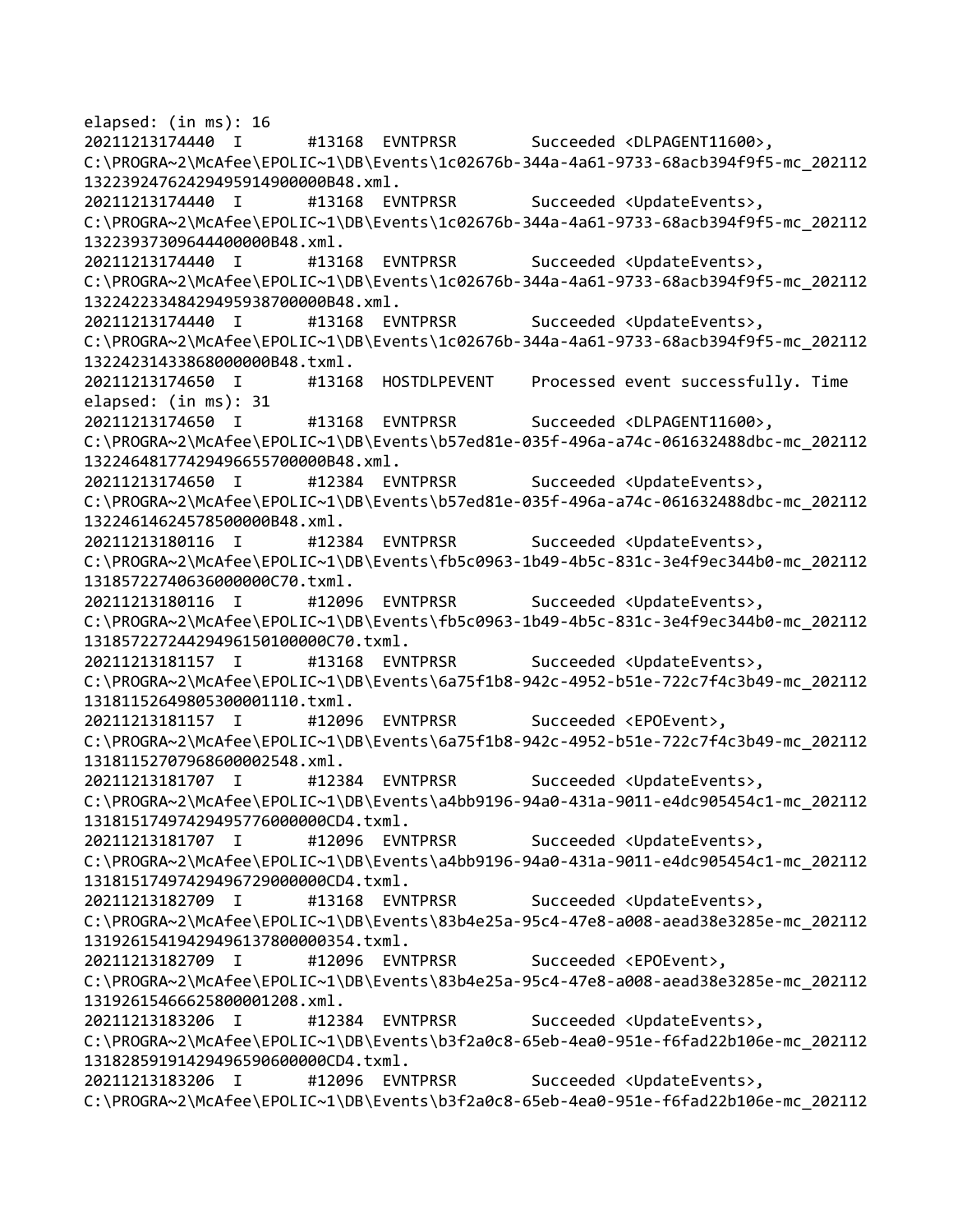```
13182859207429495772000000CD4.txml.
20211213185712 I #13168 EVNTPRSR Succeeded <UpdateEvents>, 
C:\PROGRA~2\McAfee\EPOLIC~1\DB\Events\d26c4c7b-310e-4d64-872b-bc5e88fbfd5b-mc_202112
13185710715357000000CD4.txml.
20211213190940 I #12096 EVNTPRSR Succeeded <UpdateEvents>, 
C:\PROGRA~2\McAfee\EPOLIC~1\DB\Events\75db6ebd-0748-4609-a6d6-615e8847c09f-mc_202112
14000502846429496017800000B48.txml.
20211213190940 I #13168 EVNTPRSR Succeeded <EPOEvent>, 
C:\PROGRA~2\McAfee\EPOLIC~1\DB\Events\75db6ebd-0748-4609-a6d6-615e8847c09f-mc_202112
14000502893041600002BDC.xml.
20211213191706 I #13168 EVNTPRSR Succeeded <UpdateEvents>, 
C:\PROGRA~2\McAfee\EPOLIC~1\DB\Events\7c8a7608-c430-4464-a254-3b15ae19c0a2-mc_202112
13191505632429495788800000CD4.txml.
20211213191706 I #12384 EVNTPRSR Succeeded <UpdateEvents>, 
C:\PROGRA~2\McAfee\EPOLIC~1\DB\Events\7c8a7608-c430-4464-a254-3b15ae19c0a2-mc_202112
13191505616429495933400000CD4.txml.
20220122095245 I #11736 EVNTPRSR Initializing Server... 
20220122095245 I #11736 EVNTPRSR Database initialization: Starting.
20220122095245 I #11736 NAISIGN Found master install key, decoding
20220122095245 I #11736 MFEFIPS Loading: 
"C:\PROGRA~2\McAfee\EPOLIC~1", Role = Officer, Mode = Normal
20220122095246 I #11736 MFEFIPS Using Random Generator: HMAC Random 
20220122095246 I #11736 MFEFIPS RSA BSAFE Crypto-C Micro Edition 
FIPS140 Module 4.1.2.0
20220122095246 I #11736 MFEFIPS Module Initialized. 
20220122095246 I #11736 MFEFIPS MFEFIPS_Status() returned 1
20220122095246 I #11736 MFEFIPS Loading: 
"C:\PROGRA~2\McAfee\EPOLIC~1", Role = Officer, Mode = Normal
20220122095246 I #11736 MFEFIPS Module Initialized. 
20220122095246 I #11736 MFEFIPS MFEFIPS_Status() returned 1
20220122095246 I #11736 EPODAL Using SSPI/NTLM Authentication for 
[CSS-EPSBR\SQLEXPRESS].[ePO_CSS-EPSBR]
20220122095246 W #11736 EPODAL Login for SCS\Administrator failed. 
Building profile and retrying.
20220122095246 E #11736 PONTUTIL Source\usermgr.cpp(144): Failed to 
create local ePO User Group, push agent aborted! System error code 1379
20220122095246 E #11736 EPODAL ePOData_Connection.cpp(327): Failed 
to logon the domain user SCS\Administrator to connect to database.
20220122095246 E #11736 EPODAL ePOData_Connection.cpp(398): Error 
0x80070002 returned from credentials callback. Database NOT available
20220122095246 E #11736 EVNTPRSR 
D:\BUILD_852722\BUILD\ePO\dev\src\server\include\ePOData.inl(461): Database
initialization: Failed (hr=0x80070002).
20220122095246 E    #11736 EVNTPRSR    source\servinit.cpp(163): Failed to
initialize database layer. Cannot continue.
20220122095246 I #11736 EVNTPRSR EventParser Stopped. 
20220122095246 I #11736 EVNTPRSR Cleaning up Server...
20220122095246 I #11736 EVNTPRSR Shutting down syslog forward 
subsystem
20220124141345 I #12272 EVNTPRSR Initializing Server...
```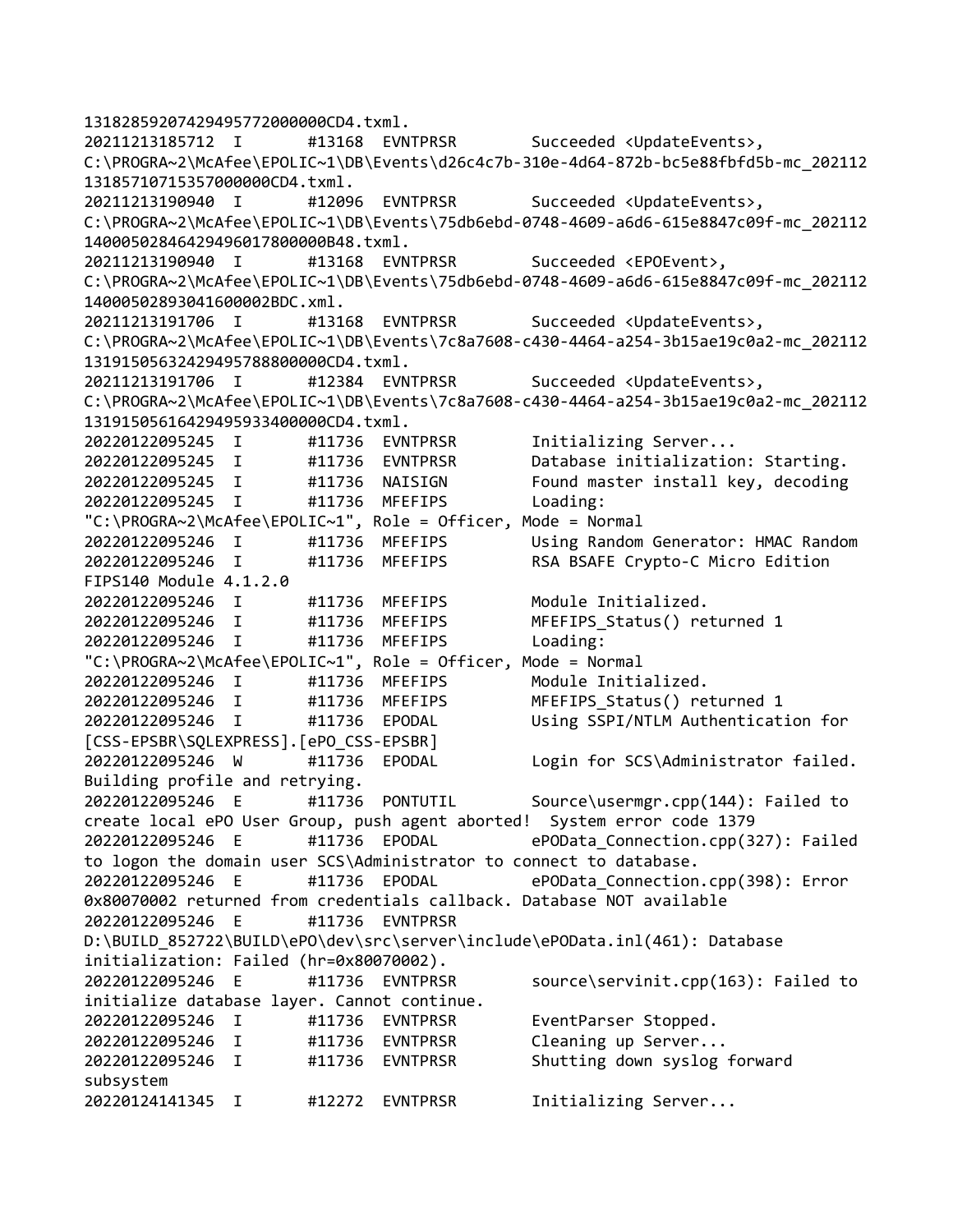20220124141345 I #12272 EVNTPRSR Database initialization: Starting. 20220124141345 I #12272 NAISIGN Found master install key, decoding 20220124141345 I #12272 MFEFIPS Loading: "C:\PROGRA~2\McAfee\EPOLIC~1", Role = Officer, Mode = Normal 20220124141345 I #12272 MFEFIPS Using Random Generator: HMAC Random 20220124141345 I #12272 MFEFIPS RSA BSAFE Crypto-C Micro Edition FIPS140 Module 4.1.2.0 20220124141345 I #12272 MFEFIPS Module Initialized. 20220124141345 I #12272 MFEFIPS MFEFIPS\_Status() returned 1 20220124141345 I #12272 MFEFIPS Loading: "C:\PROGRA~2\McAfee\EPOLIC~1", Role = Officer, Mode = Normal 20220124141345 I #12272 MFEFIPS Module Initialized. 20220124141345 I #12272 MFEFIPS MFEFIPS\_Status() returned 1 20220124141346 I #12272 EPODAL Using SSPI/NTLM Authentication for [CSS-EPSBR\SQLEXPRESS].[ePO\_CSS-EPSBR] 20220124141346 W #12272 EPODAL Login for SCS\Administrator failed. Building profile and retrying. 20220124141346 E #12272 PONTUTIL Source\usermgr.cpp(144): Failed to create local ePO User Group, push agent aborted! System error code 1379 20220124141346 E #12272 EPODAL ePOData\_Connection.cpp(327): Failed to logon the domain user SCS\Administrator to connect to database. 20220124141346 E #12272 EPODAL ePOData\_Connection.cpp(398): Error 0x80070002 returned from credentials callback. Database NOT available 20220124141346 E #12272 EVNTPRSR D:\BUILD\_852722\BUILD\ePO\dev\src\server\include\ePOData.inl(461): Database initialization: Failed (hr=0x80070002). 20220124141346 E #12272 EVNTPRSR source\servinit.cpp(163): Failed to initialize database layer. Cannot continue. 20220124141346 I #12272 EVNTPRSR EventParser Stopped. 20220124141346 I #12272 EVNTPRSR Cleaning up Server... 20220124141346 I #12272 EVNTPRSR Shutting down syslog forward subsystem 20220124141817 I #11760 EVNTPRSR Initializing Server... 20220124141817 I #11760 EVNTPRSR Database initialization: Starting. 20220124141817 I #11760 NAISIGN Found master install key, decoding 20220124141817 I #11760 MFEFIPS Loading: "C:\PROGRA~2\McAfee\EPOLIC~1", Role = Officer, Mode = Normal 20220124141818 I #11760 MFEFIPS Using Random Generator: HMAC Random 20220124141818 I #11760 MFEFIPS RSA BSAFE Crypto-C Micro Edition FIPS140 Module 4.1.2.0 20220124141818 I #11760 MFEFIPS Module Initialized. 20220124141818 I #11760 MFEFIPS MFEFIPS\_Status() returned 1 20220124141818 I #11760 MFEFIPS Loading: "C:\PROGRA~2\McAfee\EPOLIC~1", Role = Officer, Mode = Normal 20220124141818 I #11760 MFEFIPS Module Initialized. 20220124141818 I #11760 MFEFIPS MFEFIPS\_Status() returned 1 20220124141818 I #11760 EPODAL Using SSPI/NTLM Authentication for [CSS-EPSBR\SQLEXPRESS].[ePO\_CSS-EPSBR] 20220124141818 W #11760 EPODAL Login for SCS\Administrator failed. Building profile and retrying.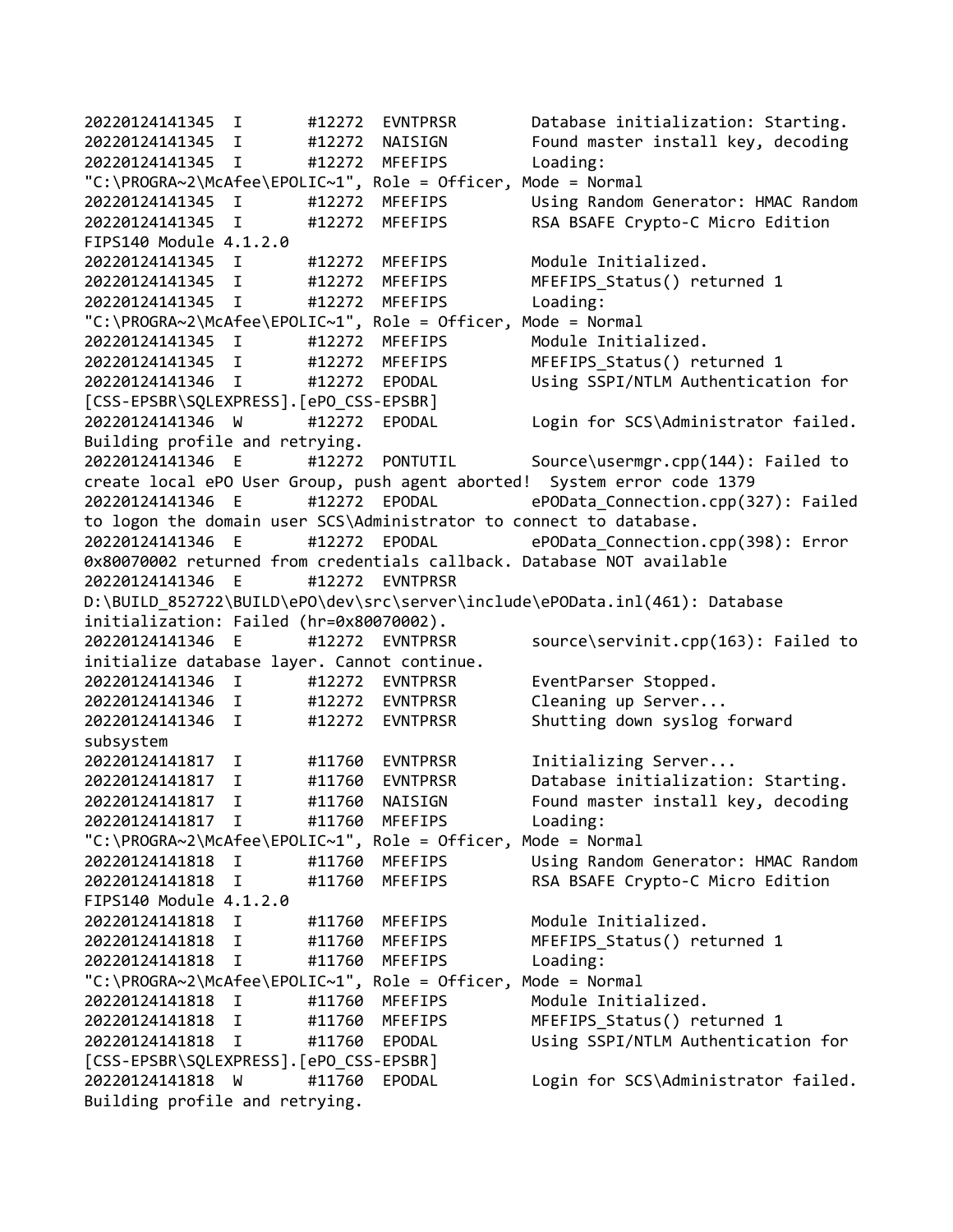20220124141818 E #11760 PONTUTIL Source\usermgr.cpp(144): Failed to create local ePO User Group, push agent aborted! System error code 1379 20220124141818 E #11760 EPODAL ePOData\_Connection.cpp(327): Failed to logon the domain user SCS\Administrator to connect to database. 20220124141818 E #11760 EPODAL ePOData\_Connection.cpp(398): Error 0x80070002 returned from credentials callback. Database NOT available 20220124141818 E #11760 EVNTPRSR D:\BUILD\_852722\BUILD\ePO\dev\src\server\include\ePOData.inl(461): Database initialization: Failed (hr=0x80070002). 20220124141818 E #11760 EVNTPRSR source\servinit.cpp(163): Failed to initialize database layer. Cannot continue. 20220124141818 I #11760 EVNTPRSR EventParser Stopped. 20220124141818 I #11760 EVNTPRSR Cleaning up Server... 20220124141818 I #11760 EVNTPRSR Shutting down syslog forward subsystem 20220126123154 I #16064 EVNTPRSR Initializing Server... 20220126123154 I #16064 EVNTPRSR Database initialization: Starting. 20220126123154 I #16064 NAISIGN Found master install key, decoding 20220126123154 I #16064 MFEFIPS Loading: "C:\PROGRA~2\McAfee\EPOLIC~1", Role = Officer, Mode = Normal 20220126123154 I #16064 MFEFIPS Using Random Generator: HMAC Random 20220126123154 I #16064 MFEFIPS RSA BSAFE Crypto-C Micro Edition FIPS140 Module 4.1.2.0 20220126123154 I #16064 MFEFIPS Module Initialized. 20220126123154 I #16064 MFEFIPS MFEFIPS\_Status() returned 1 20220126123154 I #16064 MFEFIPS Loading: "C:\PROGRA~2\McAfee\EPOLIC~1", Role = Officer, Mode = Normal 20220126123154 I #16064 MFEFIPS Module Initialized. 20220126123154 I #16064 MFEFIPS MFEFIPS\_Status() returned 1 20220126123154 I #16064 EPODAL Using SSPI/NTLM Authentication for [CSS-EPSBR\SQLEXPRESS].[ePO\_CSS-EPSBR] 20220126123154 W #16064 EPODAL Login for SCS\Administrator failed. Building profile and retrying. 20220126123154 E #16064 PONTUTIL Source\usermgr.cpp(144): Failed to create local ePO User Group, push agent aborted! System error code 1379 20220126123154 E #16064 EPODAL ePOData\_Connection.cpp(327): Failed to logon the domain user SCS\Administrator to connect to database. 20220126123154 E #16064 EPODAL ePOData\_Connection.cpp(398): Error 0x80070002 returned from credentials callback. Database NOT available 20220126123154 E #16064 EVNTPRSR D:\BUILD\_852722\BUILD\ePO\dev\src\server\include\ePOData.inl(461): Database initialization: Failed (hr=0x80070002). 20220126123154 E #16064 EVNTPRSR source\servinit.cpp(163): Failed to initialize database layer. Cannot continue. 20220126123154 I #16064 EVNTPRSR EventParser Stopped. 20220126123154 I #16064 EVNTPRSR Cleaning up Server... 20220126123154 I #16064 EVNTPRSR Shutting down syslog forward subsystem 20220126123207 I #13084 EVNTPRSR Initializing Server... 20220126123207 I #13084 EVNTPRSR Database initialization: Starting.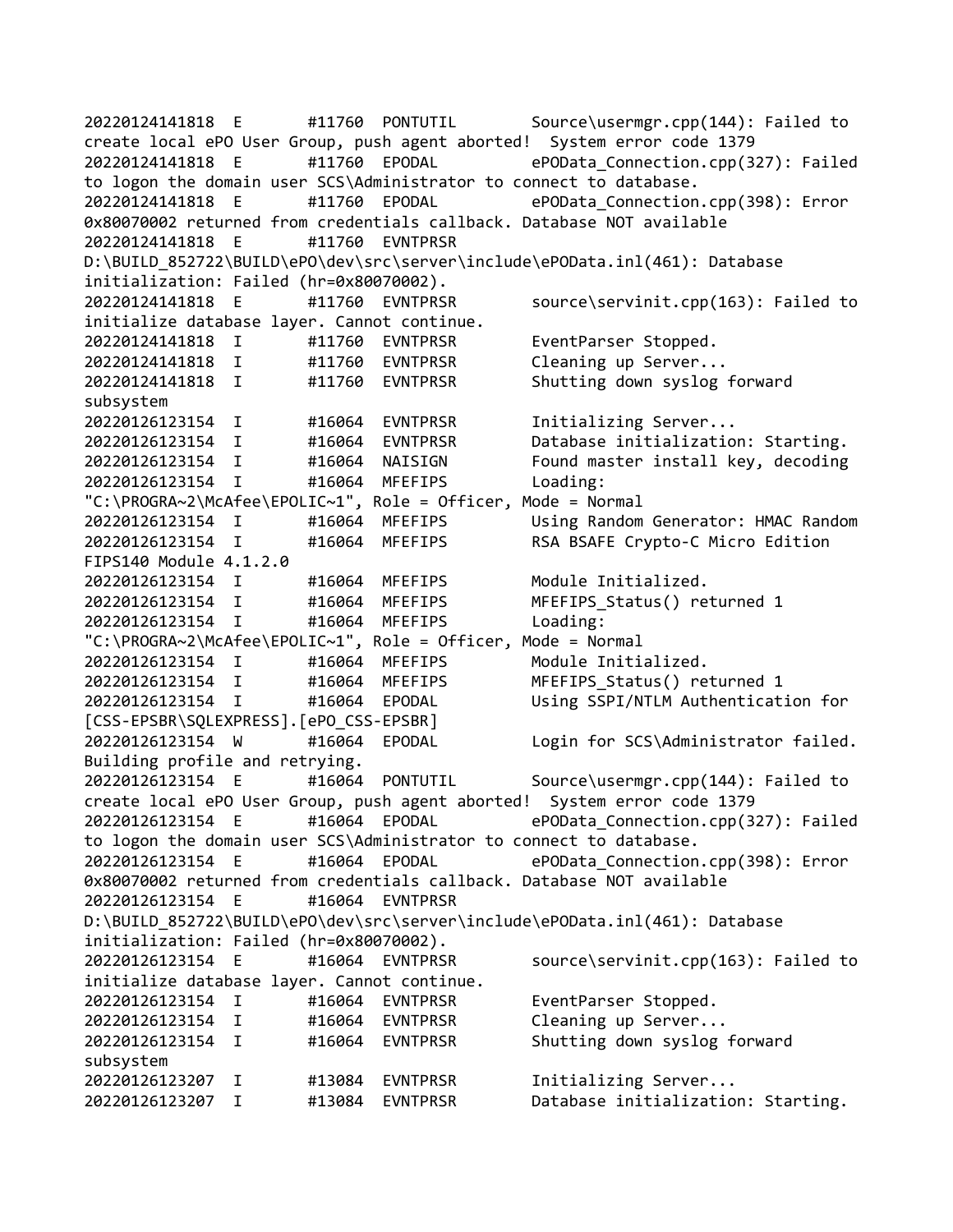20220126123207 I #13084 NAISIGN Found master install key, decoding 20220126123207 I #13084 MFEFIPS Loading: "C:\PROGRA~2\McAfee\EPOLIC~1", Role = Officer, Mode = Normal 20220126123207 I #13084 MFEFIPS Using Random Generator: HMAC Random 20220126123207 I #13084 MFEFIPS RSA BSAFE Crypto-C Micro Edition FIPS140 Module 4.1.2.0 20220126123207 I #13084 MFEFIPS Module Initialized. 20220126123207 I #13084 MFEFIPS MFEFIPS\_Status() returned 1 20220126123207 I #13084 MFEFIPS Loading: "C:\PROGRA~2\McAfee\EPOLIC~1", Role = Officer, Mode = Normal 20220126123207 I #13084 MFEFIPS Module Initialized. 20220126123207 I #13084 MFEFIPS MFEFIPS\_Status() returned 1 20220126123207 I #13084 EPODAL Using SSPI/NTLM Authentication for [CSS-EPSBR\SQLEXPRESS].[ePO\_CSS-EPSBR] 20220126123207 W #13084 EPODAL Login for SCS\Administrator failed. Building profile and retrying. 20220126123207 E #13084 PONTUTIL Source\usermgr.cpp(144): Failed to create local ePO User Group, push agent aborted! System error code 1379 20220126123207 E #13084 EPODAL ePOData\_Connection.cpp(327): Failed to logon the domain user SCS\Administrator to connect to database. 20220126123207 E #13084 EPODAL ePOData\_Connection.cpp(398): Error 0x80070002 returned from credentials callback. Database NOT available 20220126123207 E #13084 EVNTPRSR D:\BUILD\_852722\BUILD\ePO\dev\src\server\include\ePOData.inl(461): Database initialization: Failed (hr=0x80070002). 20220126123207 E #13084 EVNTPRSR source\servinit.cpp(163): Failed to initialize database layer. Cannot continue. 20220126123207 I #13084 EVNTPRSR EventParser Stopped. 20220126123207 I #13084 EVNTPRSR Cleaning up Server... 20220126123207 I #13084 EVNTPRSR Shutting down syslog forward subsystem 20220126142829 I #11468 EVNTPRSR Initializing Server... 20220126142829 I #11468 EVNTPRSR Database initialization: Starting. 20220126142829 I #11468 NAISIGN Found master install key, decoding 20220126142829 I #11468 MFEFIPS Loading: "C:\PROGRA~2\McAfee\EPOLIC~1", Role = Officer, Mode = Normal 20220126142829 I #11468 MFEFIPS Using Random Generator: HMAC Random 20220126142829 I #11468 MFEFIPS RSA BSAFE Crypto-C Micro Edition FIPS140 Module 4.1.2.0 20220126142829 I #11468 MFEFIPS Module Initialized. 20220126142829 I #11468 MFEFIPS MFEFIPS\_Status() returned 1 20220126142829 I #11468 MFEFIPS Loading: "C:\PROGRA~2\McAfee\EPOLIC~1", Role = Officer, Mode = Normal 20220126142829 I #11468 MFEFIPS Module Initialized. 20220126142829 I #11468 MFEFIPS MFEFIPS\_Status() returned 1 20220126142829 I #11468 EPODAL Using SSPI/NTLM Authentication for [CSS-EPSBR\SQLEXPRESS].[ePO\_CSS-EPSBR] 20220126142829 W #11468 EPODAL Login for SCS\Administrator failed. Building profile and retrying. 20220126142829 E #11468 PONTUTIL Source\usermgr.cpp(144): Failed to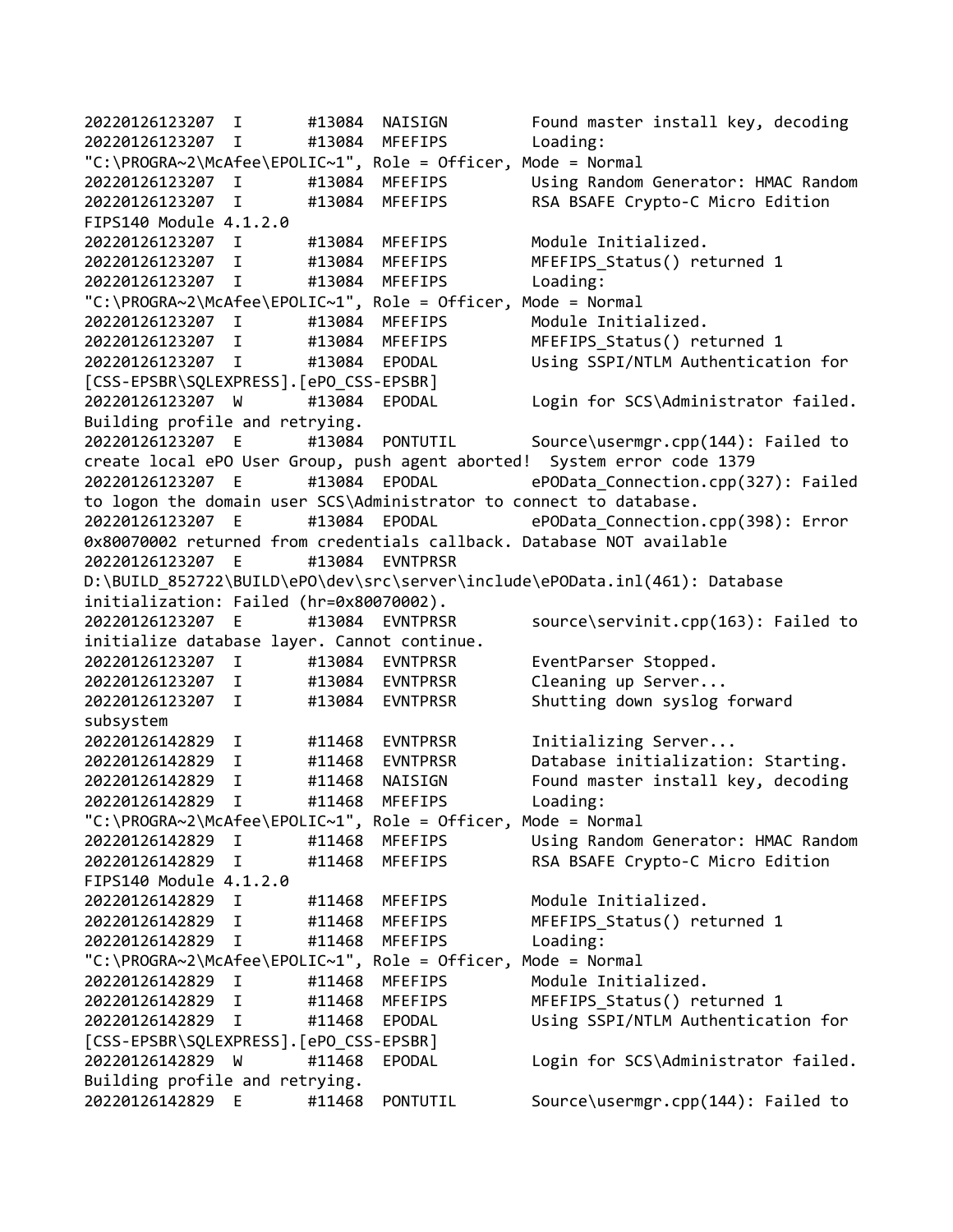create local ePO User Group, push agent aborted! System error code 1379 20220126142829 E #11468 EPODAL ePOData\_Connection.cpp(327): Failed to logon the domain user SCS\Administrator to connect to database. 20220126142829 E #11468 EPODAL ePOData\_Connection.cpp(398): Error 0x80070002 returned from credentials callback. Database NOT available 20220126142829 E #11468 EVNTPRSR D:\BUILD\_852722\BUILD\ePO\dev\src\server\include\ePOData.inl(461): Database initialization: Failed (hr=0x80070002). 20220126142829 E #11468 EVNTPRSR source\servinit.cpp(163): Failed to initialize database layer. Cannot continue. 20220126142829 I #11468 EVNTPRSR EventParser Stopped. 20220126142829 I #11468 EVNTPRSR Cleaning up Server... 20220126142829 I #11468 EVNTPRSR Shutting down syslog forward subsystem 20220126154923 I #18104 EVNTPRSR Initializing Server... 20220126154923 I #18104 EVNTPRSR Database initialization: Starting. 20220126154923 I #18104 NAISIGN Found master install key, decoding 20220126154923 I #18104 MFEFIPS Loading: "C:\PROGRA~2\McAfee\EPOLIC~1", Role = Officer, Mode = Normal 20220126154924 I #18104 MFEFIPS Using Random Generator: HMAC Random 20220126154924 I #18104 MFEFIPS RSA BSAFE Crypto-C Micro Edition FIPS140 Module 4.1.2.0 20220126154924 I #18104 MFEFIPS Module Initialized. 20220126154924 I #18104 MFEFIPS MFEFIPS\_Status() returned 1 20220126154924 I #18104 MFEFIPS Loading: "C:\PROGRA~2\McAfee\EPOLIC~1", Role = Officer, Mode = Normal 20220126154924 I #18104 MFEFIPS Module Initialized. 20220126154924 I #18104 MFEFIPS MFEFIPS\_Status() returned 1 20220126154924 I #18104 EPODAL Using SSPI/NTLM Authentication for [CSS-EPSBR\SQLEXPRESS].[ePO\_CSS-EPSBR] 20220126154924 W #18104 EPODAL Login for SCS\Administrator failed. Building profile and retrying. 20220126154924 E #18104 PONTUTIL Source\usermgr.cpp(144): Failed to create local ePO User Group, push agent aborted! System error code 1379 20220126154924 E #18104 EPODAL ePOData\_Connection.cpp(327): Failed to logon the domain user SCS\Administrator to connect to database. 20220126154924 E #18104 EPODAL ePOData\_Connection.cpp(398): Error 0x80070002 returned from credentials callback. Database NOT available 20220126154924 E #18104 EVNTPRSR D:\BUILD\_852722\BUILD\ePO\dev\src\server\include\ePOData.inl(461): Database initialization: Failed (hr=0x80070002). 20220126154924 E #18104 EVNTPRSR source\servinit.cpp(163): Failed to initialize database layer. Cannot continue. 20220126154924 I #18104 EVNTPRSR EventParser Stopped. 20220126154924 I #18104 EVNTPRSR Cleaning up Server... 20220126154924 I #18104 EVNTPRSR Shutting down syslog forward subsystem 20220126171546 I #11484 EVNTPRSR Initializing Server... 20220126171546 I #11484 EVNTPRSR Database initialization: Starting. 20220126171546 I #11484 NAISIGN Found master install key, decoding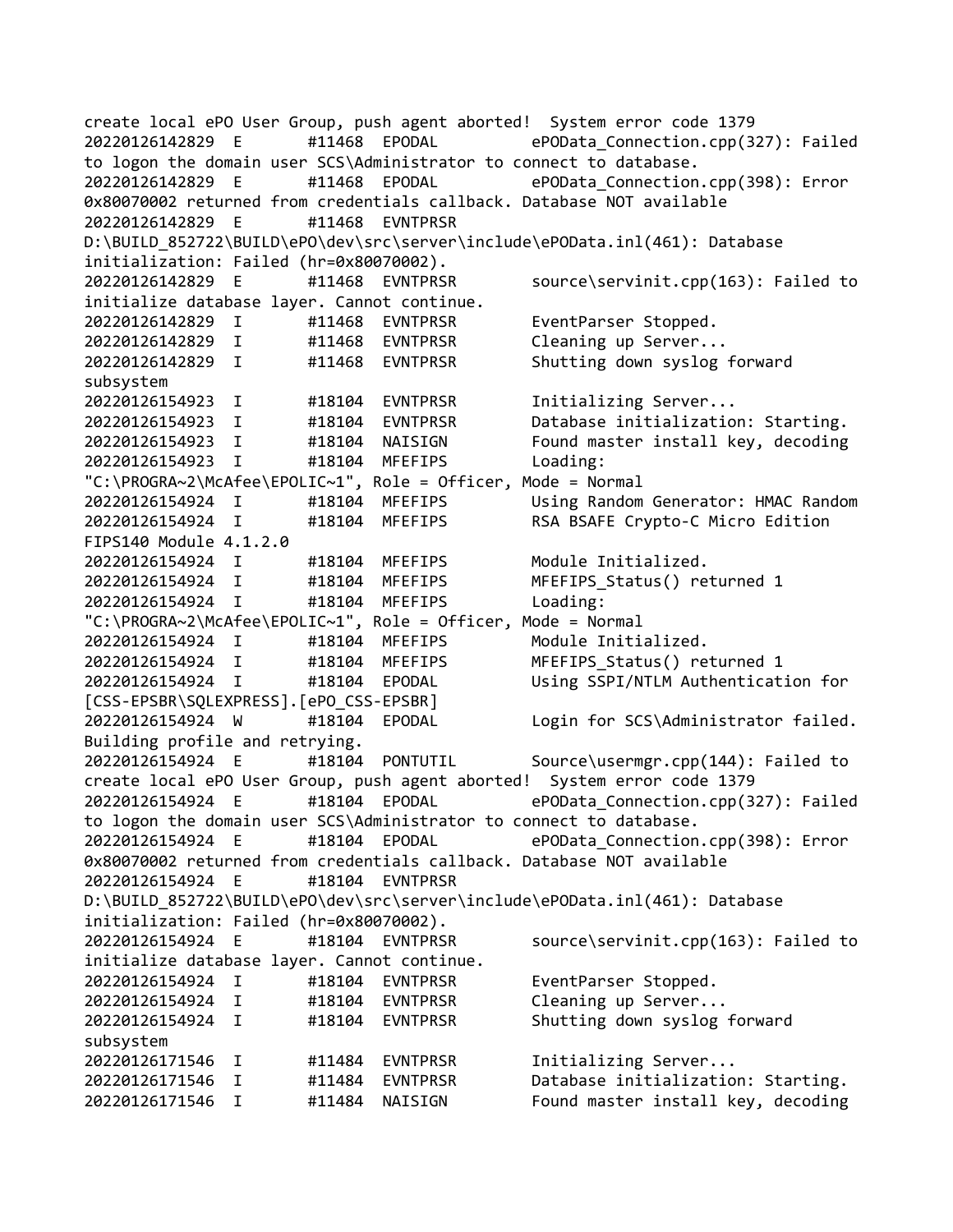20220126171546 I #11484 MFEFIPS Loading: "C:\PROGRA~2\McAfee\EPOLIC~1", Role = Officer, Mode = Normal 20220126171547 I #11484 MFEFIPS Using Random Generator: HMAC Random 20220126171547 I #11484 MFEFIPS RSA BSAFE Crypto-C Micro Edition FIPS140 Module 4.1.2.0 20220126171547 I #11484 MFEFIPS Module Initialized. 20220126171547 I #11484 MFEFIPS MFEFIPS\_Status() returned 1 20220126171547 I #11484 MFEFIPS Loading: "C:\PROGRA~2\McAfee\EPOLIC~1", Role = Officer, Mode = Normal 20220126171547 I #11484 MFEFIPS Module Initialized. 20220126171547 I #11484 MFEFIPS MFEFIPS\_Status() returned 1 20220126171547 I #11484 EPODAL Using SSPI/NTLM Authentication for [CSS-EPSBR\SQLEXPRESS].[ePO\_CSS-EPSBR] 20220126171547 W #11484 EPODAL Login for SCS\Administrator failed. Building profile and retrying. 20220126171547 E #11484 PONTUTIL Source\usermgr.cpp(144): Failed to create local ePO User Group, push agent aborted! System error code 1379 20220126171547 E #11484 EPODAL ePOData\_Connection.cpp(327): Failed to logon the domain user SCS\Administrator to connect to database. 20220126171547 E #11484 EPODAL ePOData\_Connection.cpp(398): Error 0x80070002 returned from credentials callback. Database NOT available 20220126171547 E #11484 EVNTPRSR D:\BUILD\_852722\BUILD\ePO\dev\src\server\include\ePOData.inl(461): Database initialization: Failed (hr=0x80070002). 20220126171547 E #11484 EVNTPRSR source\servinit.cpp(163): Failed to initialize database layer. Cannot continue. 20220126171547 I #11484 EVNTPRSR EventParser Stopped. 20220126171547 I #11484 EVNTPRSR Cleaning up Server... 20220126171547 I #11484 EVNTPRSR Shutting down syslog forward subsystem 20220126175628 I #11464 EVNTPRSR Initializing Server... 20220126175628 I #11464 EVNTPRSR Database initialization: Starting. 20220126175628 I #11464 NAISIGN Found master install key, decoding 20220126175628 I #11464 MFEFIPS Loading: "C:\PROGRA~2\McAfee\EPOLIC~1", Role = Officer, Mode = Normal 20220126175628 I #11464 MFEFIPS Using Random Generator: HMAC Random 20220126175629 I #11464 MFEFIPS RSA BSAFE Crypto-C Micro Edition FIPS140 Module 4.1.2.0 20220126175629 I #11464 MFEFIPS Module Initialized. 20220126175629 I #11464 MFEFIPS MFEFIPS\_Status() returned 1 20220126175629 I #11464 MFEFIPS Loading: "C:\PROGRA~2\McAfee\EPOLIC~1", Role = Officer, Mode = Normal 20220126175629 I #11464 MFEFIPS Module Initialized. 20220126175629 I #11464 MFEFIPS MFEFIPS\_Status() returned 1 20220126175629 I #11464 EPODAL Using SSPI/NTLM Authentication for [CSS-EPSBR\SQLEXPRESS].[ePO\_CSS-EPSBR] 20220126175629 W #11464 EPODAL Login for SCS\Administrator failed. Building profile and retrying. 20220126175629 E #11464 PONTUTIL Source\usermgr.cpp(144): Failed to create local ePO User Group, push agent aborted! System error code 1379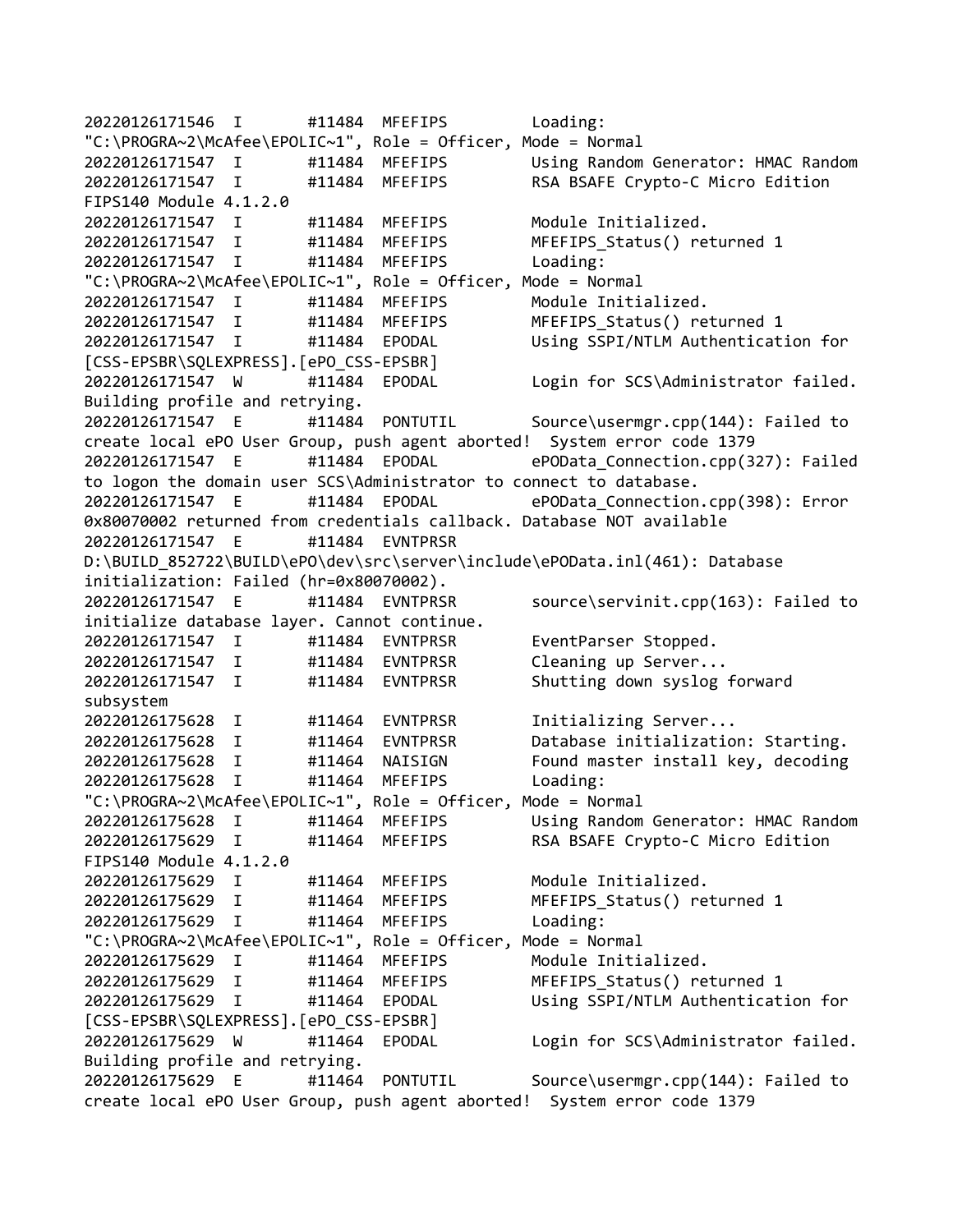20220126175629 E #11464 EPODAL ePOData\_Connection.cpp(327): Failed to logon the domain user SCS\Administrator to connect to database. 20220126175629 E #11464 EPODAL ePOData\_Connection.cpp(398): Error 0x80070002 returned from credentials callback. Database NOT available 20220126175629 E #11464 EVNTPRSR D:\BUILD\_852722\BUILD\ePO\dev\src\server\include\ePOData.inl(461): Database initialization: Failed (hr=0x80070002). 20220126175629 E #11464 EVNTPRSR source\servinit.cpp(163): Failed to initialize database layer. Cannot continue. 20220126175629 I #11464 EVNTPRSR EventParser Stopped. 20220126175629 I #11464 EVNTPRSR Cleaning up Server... 20220126175629 I #11464 EVNTPRSR Shutting down syslog forward subsystem 20220127100914 I #12164 EVNTPRSR Initializing Server... 20220127100914 I #12164 EVNTPRSR Database initialization: Starting. 20220127100914 I #12164 NAISIGN Found master install key, decoding 20220127100914 I #12164 MFEFIPS Loading: "C:\PROGRA~2\McAfee\EPOLIC~1", Role = Officer, Mode = Normal 20220127100914 I #12164 MFEFIPS Using Random Generator: HMAC Random 20220127100914 I #12164 MFEFIPS RSA BSAFE Crypto-C Micro Edition FIPS140 Module 4.1.2.0 20220127100914 I #12164 MFEFIPS Module Initialized. 20220127100914 I #12164 MFEFIPS MFEFIPS\_Status() returned 1 20220127100914 I #12164 MFEFIPS Loading: "C:\PROGRA~2\McAfee\EPOLIC~1", Role = Officer, Mode = Normal 20220127100914 I #12164 MFEFIPS Module Initialized. 20220127100914 I #12164 MFEFIPS MFEFIPS\_Status() returned 1 20220127100914 I #12164 EPODAL Using SSPI/NTLM Authentication for [CSS-EPSBR\SQLEXPRESS].[ePO\_CSS-EPSBR] 20220127100914 W #12164 EPODAL Login for SCS\Administrator failed. Building profile and retrying. 20220127100914 E #12164 PONTUTIL Source\usermgr.cpp(144): Failed to create local ePO User Group, push agent aborted! System error code 1379 20220127100914 E #12164 EPODAL ePOData\_Connection.cpp(327): Failed to logon the domain user SCS\Administrator to connect to database. 20220127100914 E #12164 EPODAL ePOData\_Connection.cpp(398): Error 0x80070002 returned from credentials callback. Database NOT available 20220127100914 E #12164 EVNTPRSR D:\BUILD\_852722\BUILD\ePO\dev\src\server\include\ePOData.inl(461): Database initialization: Failed (hr=0x80070002). 20220127100914 E #12164 EVNTPRSR source\servinit.cpp(163): Failed to initialize database layer. Cannot continue. 20220127100914 I #12164 EVNTPRSR EventParser Stopped. 20220127100914 I #12164 EVNTPRSR Cleaning up Server... 20220127100914 I #12164 EVNTPRSR Shutting down syslog forward subsystem 20220127101130 I #08760 EVNTPRSR Initializing Server... 20220127101130 I #08760 EVNTPRSR Database initialization: Starting. #08760 NAISIGN Found master install key, decoding 20220127101130 I #08760 MFEFIPS Loading: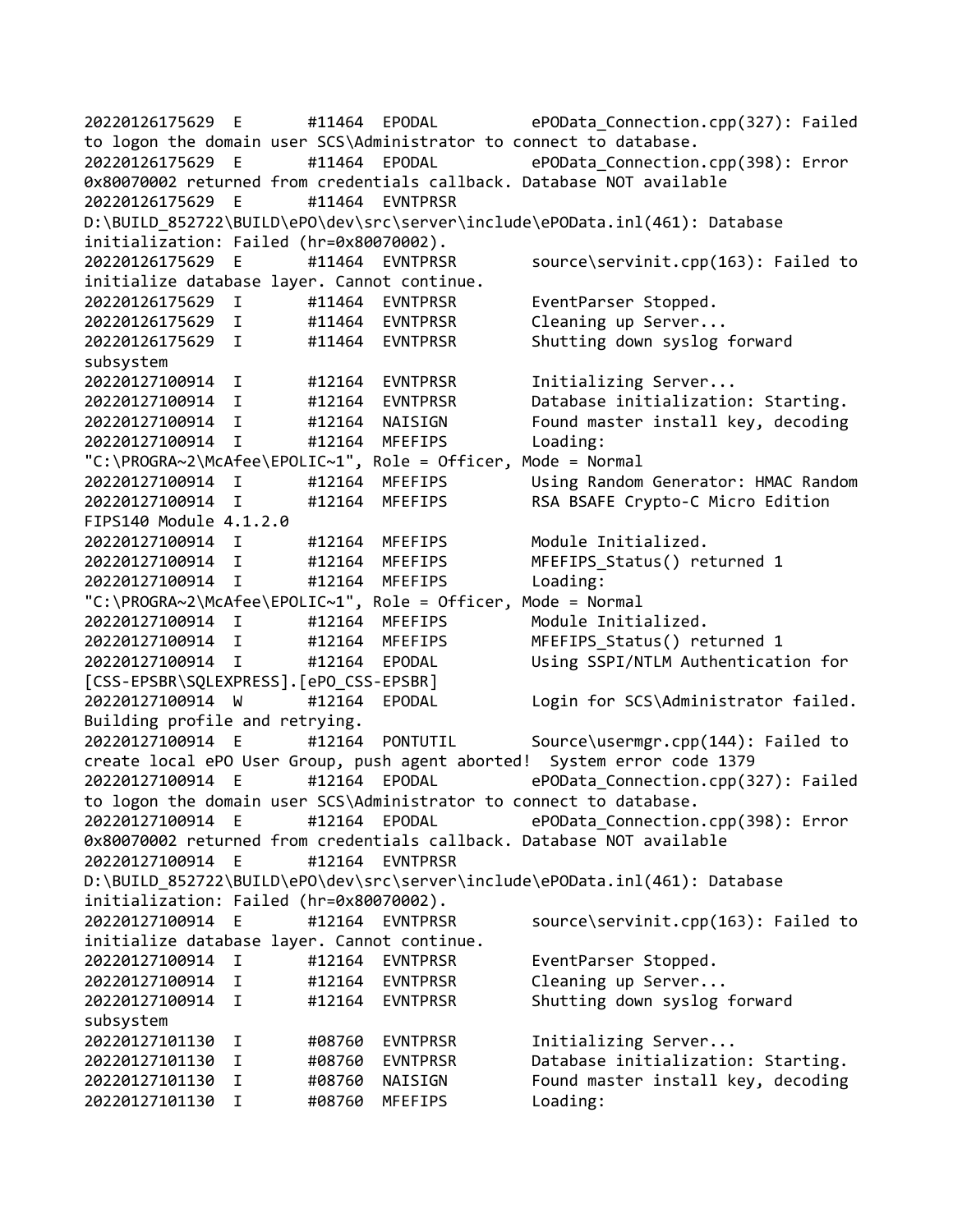"C:\PROGRA~2\McAfee\EPOLIC~1", Role = Officer, Mode = Normal 20220127101130 I #08760 MFEFIPS Using Random Generator: HMAC Random 20220127101130 I #08760 MFEFIPS RSA BSAFE Crypto-C Micro Edition FIPS140 Module 4.1.2.0 20220127101130 I #08760 MFEFIPS Module Initialized. 20220127101130 I #08760 MFEFIPS MFEFIPS\_Status() returned 1 20220127101130 I #08760 MFEFIPS Loading: "C:\PROGRA~2\McAfee\EPOLIC~1", Role = Officer, Mode = Normal 20220127101130 I #08760 MFEFIPS Module Initialized. 20220127101130 I #08760 MFEFIPS MFEFIPS\_Status() returned 1 20220127101130 I #08760 EPODAL Using SSPI/NTLM Authentication for [CSS-EPSBR\SQLEXPRESS].[ePO\_CSS-EPSBR] 20220127101130 W #08760 EPODAL Login for SCS\Administrator failed. Building profile and retrying. 20220127101130 E #08760 PONTUTIL Source\usermgr.cpp(144): Failed to create local ePO User Group, push agent aborted! System error code 1379 20220127101131 E #08760 EPODAL ePOData\_Connection.cpp(327): Failed to logon the domain user SCS\Administrator to connect to database. 20220127101131 E #08760 EPODAL ePOData\_Connection.cpp(398): Error 0x80070002 returned from credentials callback. Database NOT available 20220127101131 E #08760 EVNTPRSR D:\BUILD\_852722\BUILD\ePO\dev\src\server\include\ePOData.inl(461): Database initialization: Failed (hr=0x80070002). 20220127101131 E #08760 EVNTPRSR source\servinit.cpp(163): Failed to initialize database layer. Cannot continue. 20220127101131 I #08760 EVNTPRSR EventParser Stopped. 20220127101131 I #08760 EVNTPRSR Cleaning up Server... 20220127101131 I #08760 EVNTPRSR Shutting down syslog forward subsystem 20220127101450 I #11844 EVNTPRSR Initializing Server... 20220127101450 I #11844 EVNTPRSR Database initialization: Starting. 20220127101450 I #11844 NAISIGN Found master install key, decoding 20220127101450 I #11844 MFEFIPS Loading: "C:\PROGRA~2\McAfee\EPOLIC~1", Role = Officer, Mode = Normal 20220127101450 I #11844 MFEFIPS Using Random Generator: HMAC Random 20220127101450 I #11844 MFEFIPS RSA BSAFE Crypto-C Micro Edition FIPS140 Module 4.1.2.0 20220127101450 I #11844 MFEFIPS Module Initialized. 20220127101450 I #11844 MFEFIPS MFEFIPS\_Status() returned 1 20220127101450 I #11844 MFEFIPS Loading: "C:\PROGRA~2\McAfee\EPOLIC~1", Role = Officer, Mode = Normal 20220127101450 I #11844 MFEFIPS Module Initialized. 20220127101450 I #11844 MFEFIPS MFEFIPS\_Status() returned 1 20220127101450 I #11844 EPODAL Using SSPI/NTLM Authentication for [CSS-EPSBR\SQLEXPRESS].[ePO\_CSS-EPSBR] 20220127101450 W #11844 EPODAL Login for SCS\Administrator failed. Building profile and retrying. 20220127101450 E #11844 PONTUTIL Source\usermgr.cpp(144): Failed to create local ePO User Group, push agent aborted! System error code 1379 20220127101450 E #11844 EPODAL ePOData\_Connection.cpp(327): Failed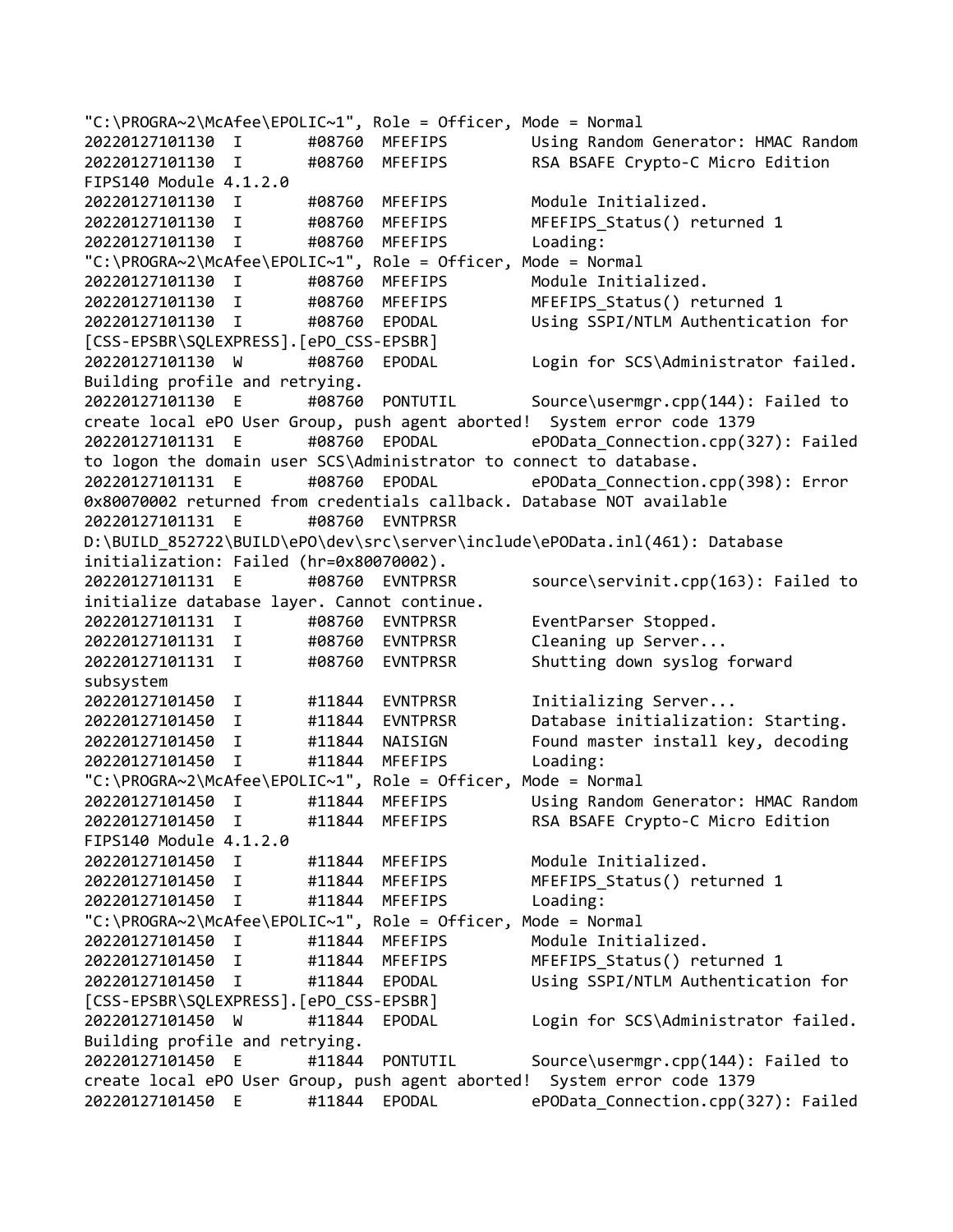to logon the domain user SCS\Administrator to connect to database. 20220127101450 E #11844 EPODAL ePOData\_Connection.cpp(398): Error 0x80070002 returned from credentials callback. Database NOT available 20220127101450 E #11844 EVNTPRSR D:\BUILD\_852722\BUILD\ePO\dev\src\server\include\ePOData.inl(461): Database initialization: Failed (hr=0x80070002). 20220127101450 E #11844 EVNTPRSR source\servinit.cpp(163): Failed to initialize database layer. Cannot continue. 20220127101450 I #11844 EVNTPRSR EventParser Stopped. 20220127101450 I #11844 EVNTPRSR Cleaning up Server... 20220127101450 I #11844 EVNTPRSR Shutting down syslog forward subsystem 20220127102914 I #07688 EVNTPRSR Initializing Server... 20220127102914 I #07688 EVNTPRSR Database initialization: Starting. 20220127102914 I #07688 NAISIGN Found master install key, decoding 20220127102914 I #07688 MFEFIPS Loading: "C:\PROGRA~2\McAfee\EPOLIC~1", Role = Officer, Mode = Normal 20220127102915 I #07688 MFEFIPS Using Random Generator: HMAC Random 20220127102915 I #07688 MFEFIPS RSA BSAFE Crypto-C Micro Edition FIPS140 Module 4.1.2.0 20220127102915 I #07688 MFEFIPS Module Initialized. 20220127102915 I #07688 MFEFIPS MFEFIPS\_Status() returned 1 20220127102915 I #07688 MFEFIPS Loading: "C:\PROGRA~2\McAfee\EPOLIC~1", Role = Officer, Mode = Normal 20220127102915 I #07688 MFEFIPS Module Initialized. 20220127102915 I #07688 MFEFIPS MFEFIPS\_Status() returned 1 20220127102915 I #07688 EPODAL Using SSPI/NTLM Authentication for [CSS-EPSBR\SQLEXPRESS,49829].[ePO\_CSS-EPSBR] 20220127102915 W #07688 EPODAL Login for SCS\Administrator failed. Building profile and retrying. 20220127102915 E #07688 PONTUTIL Source\usermgr.cpp(144): Failed to create local ePO User Group, push agent aborted! System error code 1379 20220127102915 E #07688 EPODAL ePOData\_Connection.cpp(327): Failed to logon the domain user SCS\Administrator to connect to database. 20220127102915 E #07688 EPODAL ePOData\_Connection.cpp(398): Error 0x80070002 returned from credentials callback. Database NOT available 20220127102915 E #07688 EVNTPRSR D:\BUILD\_852722\BUILD\ePO\dev\src\server\include\ePOData.inl(461): Database initialization: Failed (hr=0x80070002). 20220127102915 E #07688 EVNTPRSR source\servinit.cpp(163): Failed to initialize database layer. Cannot continue. 20220127102915 I #07688 EVNTPRSR EventParser Stopped. 20220127102915 I #07688 EVNTPRSR Cleaning up Server... 20220127102915 I #07688 EVNTPRSR Shutting down syslog forward subsystem 20220127102921 I #13592 EVNTPRSR Initializing Server... 20220127102921 I #13592 EVNTPRSR Database initialization: Starting. 20220127102921 I #13592 NAISIGN Found master install key, decoding 20220127102921 I #13592 MFEFIPS Loading: "C:\PROGRA~2\McAfee\EPOLIC~1", Role = Officer, Mode = Normal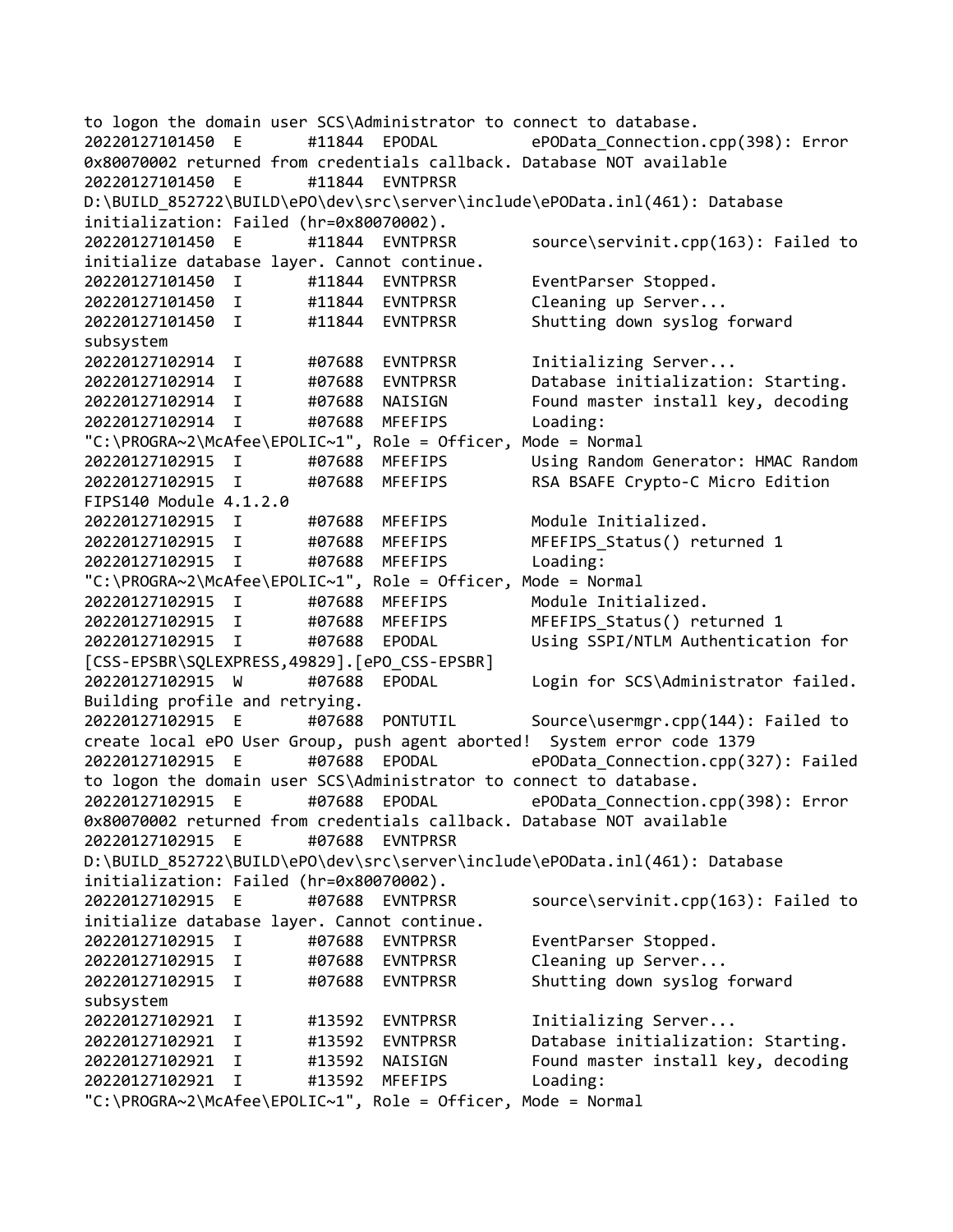20220127102921 I #13592 MFEFIPS Using Random Generator: HMAC Random 20220127102921 I #13592 MFEFIPS RSA BSAFE Crypto-C Micro Edition FIPS140 Module 4.1.2.0 20220127102921 I #13592 MFEFIPS Module Initialized. 20220127102921 I #13592 MFEFIPS MFEFIPS\_Status() returned 1 20220127102921 I #13592 MFEFIPS Loading: "C:\PROGRA~2\McAfee\EPOLIC~1", Role = Officer, Mode = Normal 20220127102921 I #13592 MFEFIPS Module Initialized. 20220127102921 I #13592 MFEFIPS MFEFIPS\_Status() returned 1 20220127102921 I #13592 EPODAL Using SSPI/NTLM Authentication for [CSS-EPSBR\SQLEXPRESS,49829].[ePO\_CSS-EPSBR] 20220127102921 W #13592 EPODAL Login for SCS\Administrator failed. Building profile and retrying. 20220127102921 E #13592 PONTUTIL Source\usermgr.cpp(144): Failed to create local ePO User Group, push agent aborted! System error code 1379 20220127102921 E #13592 EPODAL ePOData\_Connection.cpp(327): Failed to logon the domain user SCS\Administrator to connect to database. 20220127102921 E #13592 EPODAL ePOData\_Connection.cpp(398): Error 0x80070002 returned from credentials callback. Database NOT available 20220127102921 E #13592 EVNTPRSR D:\BUILD\_852722\BUILD\ePO\dev\src\server\include\ePOData.inl(461): Database initialization: Failed (hr=0x80070002). 20220127102921 E #13592 EVNTPRSR source\servinit.cpp(163): Failed to initialize database layer. Cannot continue. 20220127102921 I #13592 EVNTPRSR EventParser Stopped. 20220127102921 I #13592 EVNTPRSR Cleaning up Server... 20220127102921 I #13592 EVNTPRSR Shutting down syslog forward subsystem 20220127103315 I #11820 EVNTPRSR Initializing Server... 20220127103315 I #11820 EVNTPRSR Database initialization: Starting. 20220127103315 I #11820 NAISIGN Found master install key, decoding 20220127103315 I #11820 MFEFIPS Loading: "C:\PROGRA~2\McAfee\EPOLIC~1", Role = Officer, Mode = Normal 20220127103315 I #11820 MFEFIPS Using Random Generator: HMAC Random 20220127103315 I #11820 MFEFIPS RSA BSAFE Crypto-C Micro Edition FIPS140 Module 4.1.2.0 20220127103315 I #11820 MFEFIPS Module Initialized. 20220127103315 I #11820 MFEFIPS MFEFIPS\_Status() returned 1 20220127103315 I #11820 MFEFIPS Loading: "C:\PROGRA~2\McAfee\EPOLIC~1", Role = Officer, Mode = Normal 20220127103315 I #11820 MFEFIPS Module Initialized. 20220127103315 I #11820 MFEFIPS MFEFIPS\_Status() returned 1 20220127103315 I #11820 EPODAL Using SSPI/NTLM Authentication for [CSS-EPSBR\SQLEXPRESS,49829].[ePO\_CSS-EPSBR] 20220127103315 W #11820 EPODAL Login for SCS\Administrator failed. Building profile and retrying. 20220127103315 E #11820 PONTUTIL Source\usermgr.cpp(144): Failed to create local ePO User Group, push agent aborted! System error code 1379 20220127103315 E #11820 EPODAL ePOData\_Connection.cpp(327): Failed to logon the domain user SCS\Administrator to connect to database.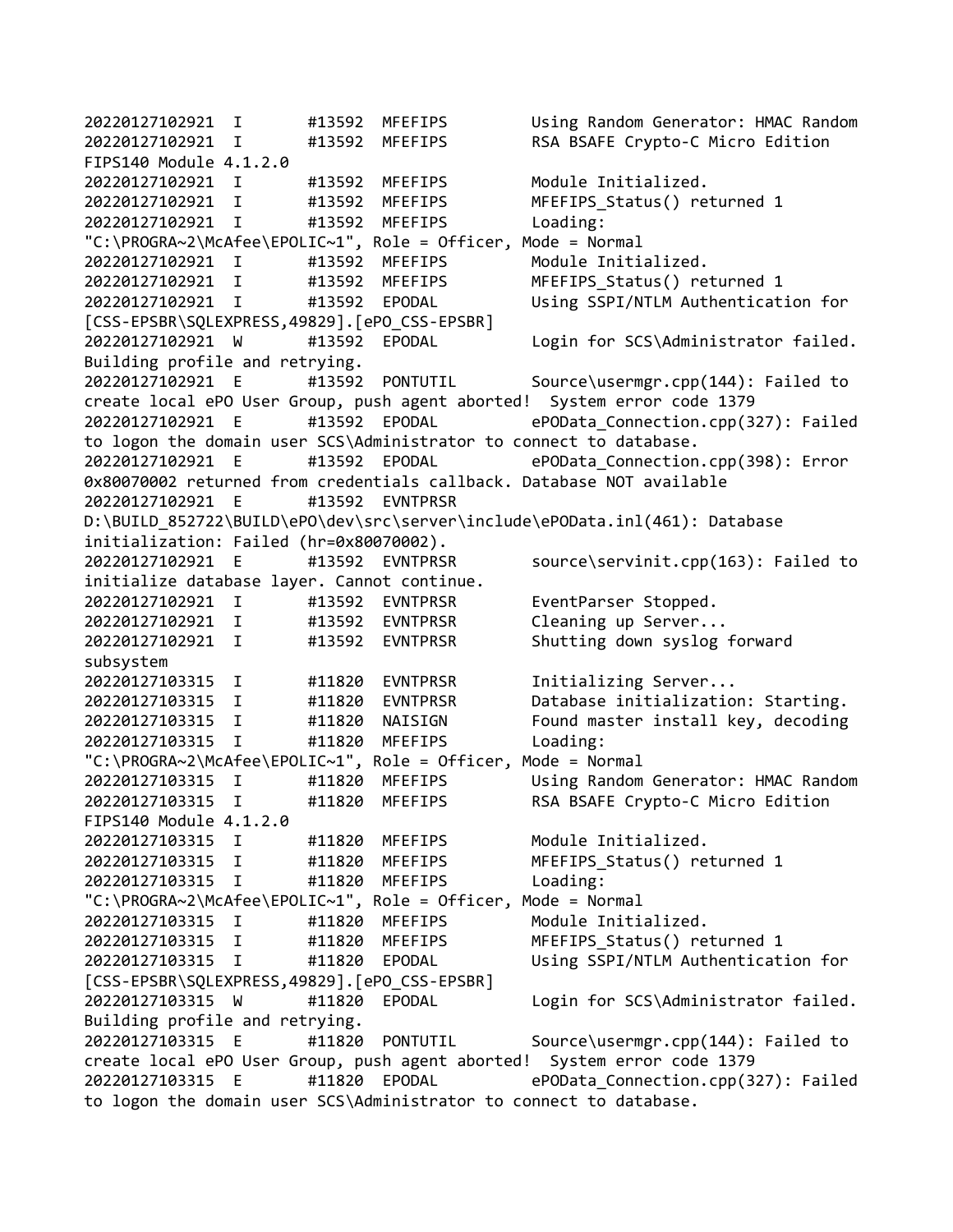20220127103315 E #11820 EPODAL ePOData\_Connection.cpp(398): Error 0x80070002 returned from credentials callback. Database NOT available 20220127103315 E #11820 EVNTPRSR D:\BUILD\_852722\BUILD\ePO\dev\src\server\include\ePOData.inl(461): Database initialization: Failed (hr=0x80070002). 20220127103315 E #11820 EVNTPRSR source\servinit.cpp(163): Failed to initialize database layer. Cannot continue. 20220127103315 I #11820 EVNTPRSR EventParser Stopped. 20220127103315 I #11820 EVNTPRSR Cleaning up Server... 20220127103315 I #11820 EVNTPRSR Shutting down syslog forward subsystem 20220127104509 I #12000 EVNTPRSR Initializing Server... 20220127104509 I #12000 EVNTPRSR Database initialization: Starting. 20220127104509 I #12000 NAISIGN Found master install key, decoding 20220127104509 I #12000 MFEFIPS Loading: "C:\PROGRA~2\McAfee\EPOLIC~1", Role = Officer, Mode = Normal 20220127104510 I #12000 MFEFIPS Using Random Generator: HMAC Random 20220127104510 I #12000 MFEFIPS RSA BSAFE Crypto-C Micro Edition FIPS140 Module 4.1.2.0 20220127104510 I #12000 MFEFIPS Module Initialized. 20220127104510 I #12000 MFEFIPS MFEFIPS\_Status() returned 1 20220127104510 I #12000 MFEFIPS Loading: "C:\PROGRA~2\McAfee\EPOLIC~1", Role = Officer, Mode = Normal 20220127104510 I #12000 MFEFIPS Module Initialized. 20220127104510 I #12000 MFEFIPS MFEFIPS\_Status() returned 1 20220127104510 I #12000 EPODAL Using SSPI/NTLM Authentication for [CSS-EPSBR\SQLEXPRESS,49829].[ePO\_CSS-EPSBR] 20220127104510 W #12000 EPODAL Login for SCS\Administrator failed. Building profile and retrying. 20220127104510 E #12000 PONTUTIL Source\usermgr.cpp(144): Failed to create local ePO User Group, push agent aborted! System error code 1379 20220127104510 E #12000 EPODAL ePOData\_Connection.cpp(327): Failed to logon the domain user SCS\Administrator to connect to database. 20220127104510 E #12000 EPODAL ePOData\_Connection.cpp(398): Error 0x80070002 returned from credentials callback. Database NOT available 20220127104510 E #12000 EVNTPRSR D:\BUILD\_852722\BUILD\ePO\dev\src\server\include\ePOData.inl(461): Database initialization: Failed (hr=0x80070002). 20220127104510 E #12000 EVNTPRSR source\servinit.cpp(163): Failed to initialize database layer. Cannot continue. 20220127104510 I #12000 EVNTPRSR EventParser Stopped. 20220127104510 I #12000 EVNTPRSR Cleaning up Server... 20220127104510 I #12000 EVNTPRSR Shutting down syslog forward subsystem 20220127104832 I #11868 EVNTPRSR Initializing Server... 20220127104832 I #11868 EVNTPRSR Database initialization: Starting. 20220127104832 I #11868 NAISIGN Found master install key, decoding 20220127104832 I #11868 MFEFIPS Loading: "C:\PROGRA~2\McAfee\EPOLIC~1", Role = Officer, Mode = Normal 20220127104832 I #11868 MFEFIPS Using Random Generator: HMAC Random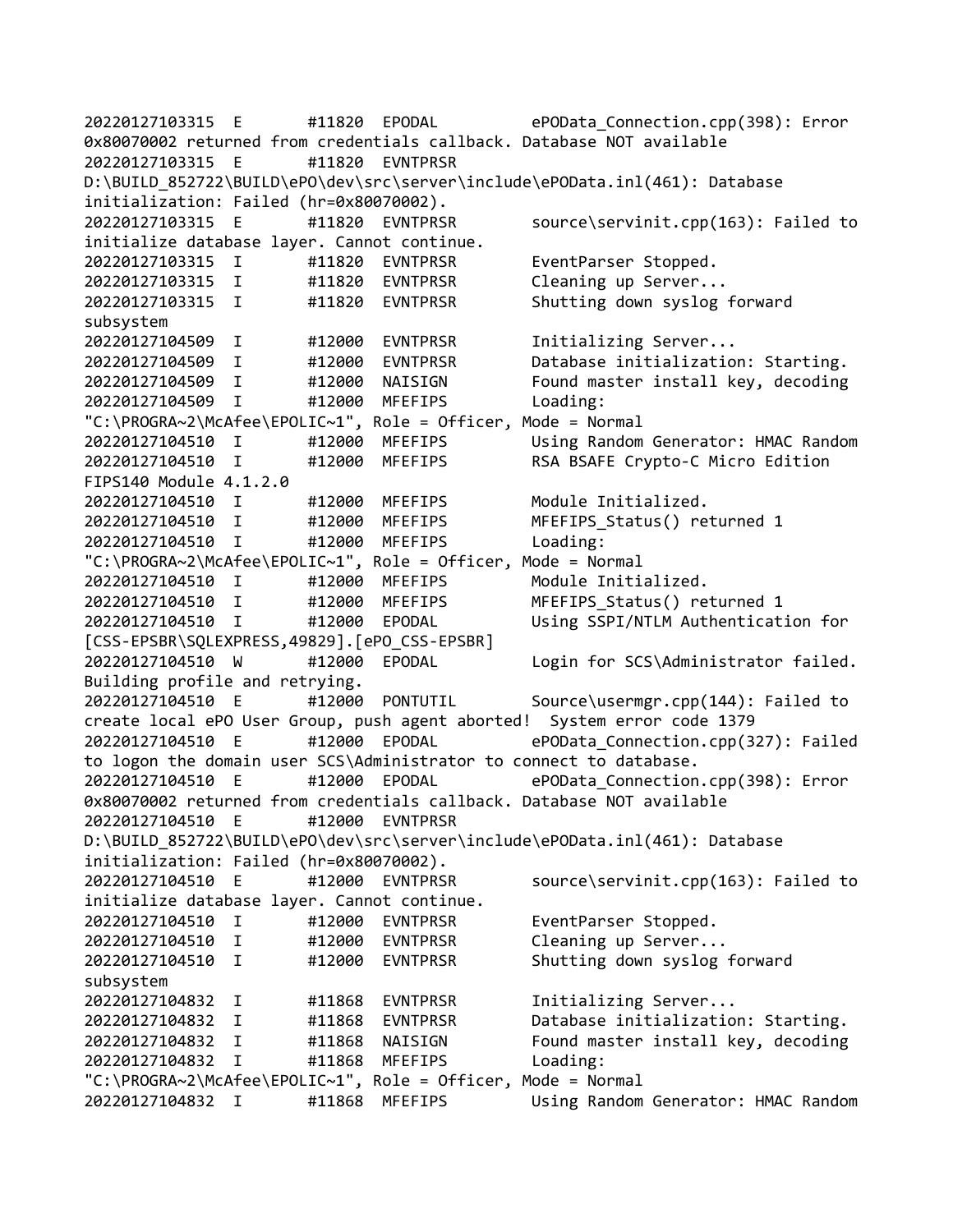20220127104832 I #11868 MFEFIPS RSA BSAFE Crypto-C Micro Edition FIPS140 Module 4.1.2.0 20220127104832 I #11868 MFEFIPS Module Initialized. 20220127104832 I #11868 MFEFIPS MFEFIPS\_Status() returned 1 20220127104832 I #11868 MFEFIPS Loading: "C:\PROGRA~2\McAfee\EPOLIC~1", Role = Officer, Mode = Normal 20220127104832 I #11868 MFEFIPS Module Initialized. 20220127104832 I #11868 MFEFIPS MFEFIPS\_Status() returned 1 20220127104832 I #11868 EPODAL Using SSPI/NTLM Authentication for [CSS-EPSBR\SQLEXPRESS].[ePO\_CSS-EPSBR] 20220127104832 W #11868 EPODAL Login for SCS\Administrator failed. Building profile and retrying. 20220127104832 E #11868 PONTUTIL Source\usermgr.cpp(144): Failed to create local ePO User Group, push agent aborted! System error code 1379 20220127104832 E #11868 EPODAL ePOData\_Connection.cpp(327): Failed to logon the domain user SCS\Administrator to connect to database. 20220127104832 E #11868 EPODAL ePOData\_Connection.cpp(398): Error 0x80070002 returned from credentials callback. Database NOT available 20220127104832 E #11868 EVNTPRSR D:\BUILD\_852722\BUILD\ePO\dev\src\server\include\ePOData.inl(461): Database initialization: Failed (hr=0x80070002). 20220127104832 E #11868 EVNTPRSR source\servinit.cpp(163): Failed to initialize database layer. Cannot continue. 20220127104832 I #11868 EVNTPRSR EventParser Stopped. 20220127104832 I #11868 EVNTPRSR Cleaning up Server... 20220127104832 I #11868 EVNTPRSR Shutting down syslog forward subsystem 20220127132711 I #12680 EVNTPRSR Initializing Server... 20220127132711 I #12680 EVNTPRSR Database initialization: Starting. 20220127132711 I #12680 NAISIGN Found master install key, decoding 20220127132711 I #12680 MFEFIPS Loading: "C:\PROGRA~2\McAfee\EPOLIC~1", Role = Officer, Mode = Normal 20220127132711 I #12680 MFEFIPS Using Random Generator: HMAC Random 20220127132711 I #12680 MFEFIPS RSA BSAFE Crypto-C Micro Edition FIPS140 Module 4.1.2.0 20220127132711 I #12680 MFEFIPS Module Initialized. 20220127132711 I #12680 MFEFIPS MFEFIPS\_Status() returned 1 20220127132711 I #12680 MFEFIPS Loading: "C:\PROGRA~2\McAfee\EPOLIC~1", Role = Officer, Mode = Normal 20220127132711 I #12680 MFEFIPS Module Initialized. 20220127132711 I #12680 MFEFIPS MFEFIPS\_Status() returned 1 20220127132711 I #12680 EPODAL Using SSPI/NTLM Authentication for [CSS-EPSBR\SQLEXPRESS].[ePO\_CSS-EPSBR] 20220127132711 W #12680 EPODAL Login for SCS\Administrator failed. Building profile and retrying. 20220127132711 E #12680 PONTUTIL Source\usermgr.cpp(144): Failed to create local ePO User Group, push agent aborted! System error code 1379 20220127132711 E #12680 EPODAL ePOData\_Connection.cpp(327): Failed to logon the domain user SCS\Administrator to connect to database. 20220127132711 E #12680 EPODAL ePOData\_Connection.cpp(398): Error